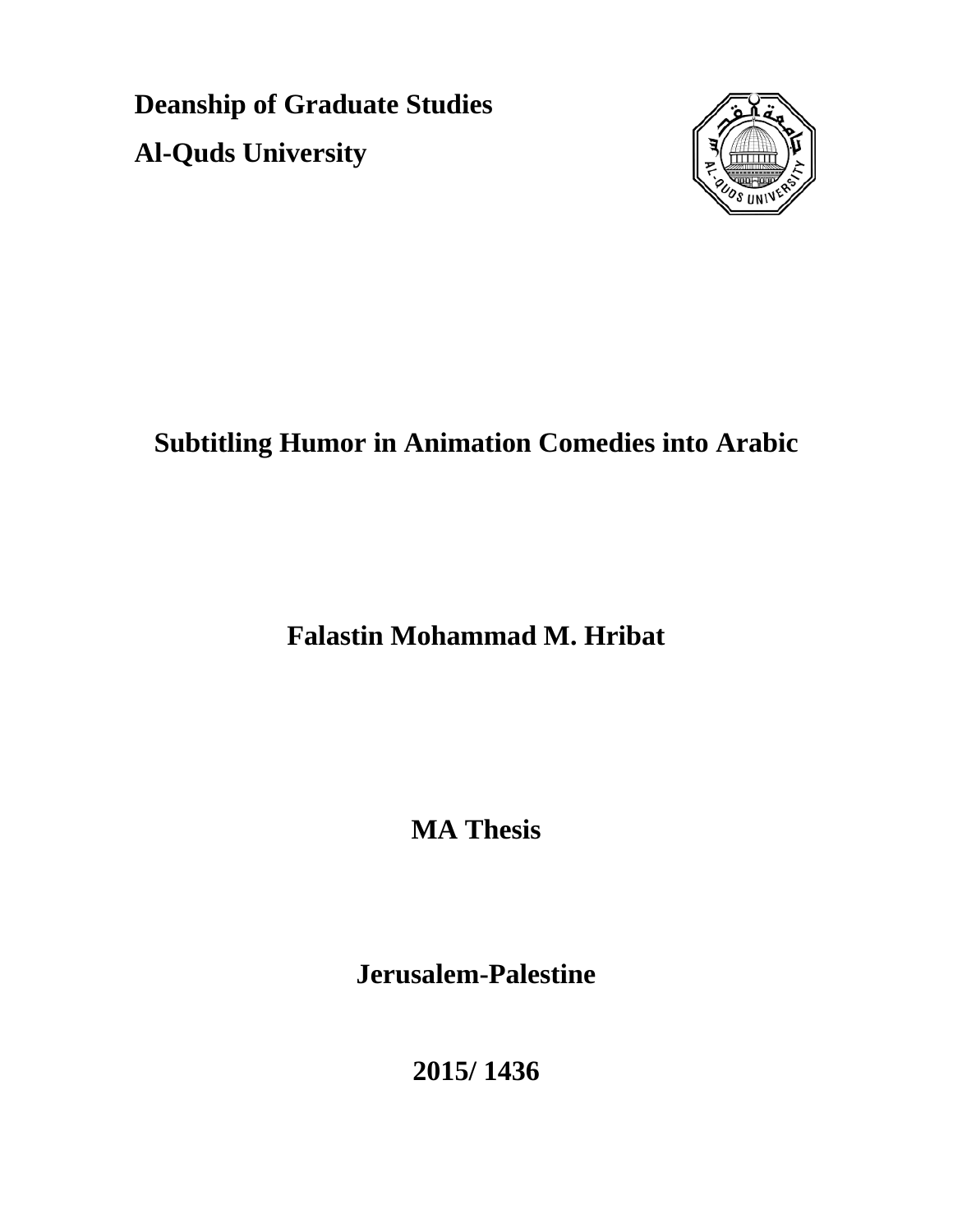**Subtitling Humor in Animation Comedies into Arabic**

**By Falastin Mohammad M. Hribat**

# **B.A. in English Language and Literature Hebron University, Palestine**

**Supervisor: Dr. Mohammad Ahmad Thawabteh**

**A thesis submitted in partial fulfillment of requirement for degree of master in Translation from faculty of Arts at al-Quds University, Palestine.**

> **Jerusalem 2015/1436**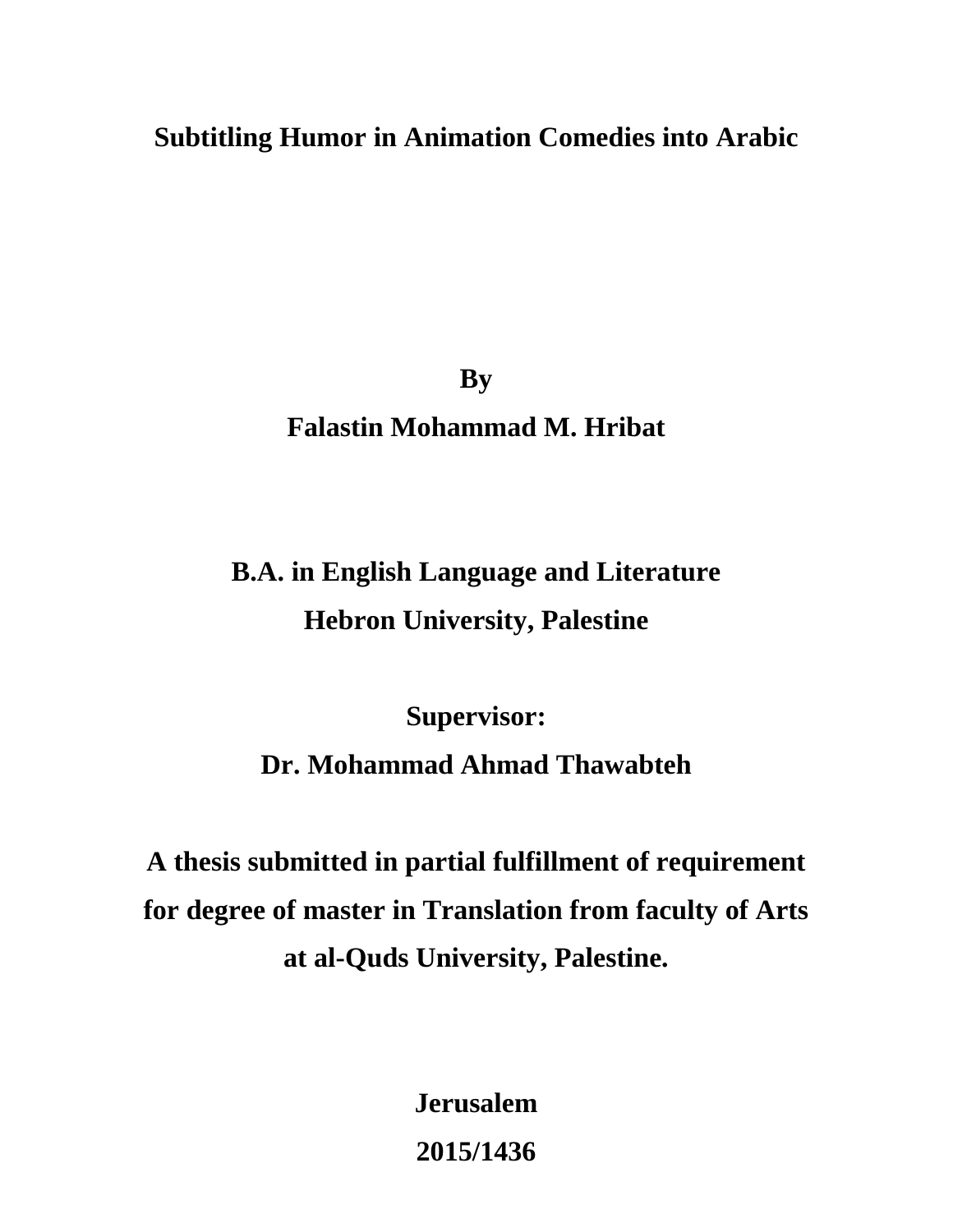Al-Quds University Deanship of Graduate Studies Master of Translation



## **Thesis Approval Subtitling Humor in Animation Comedies into Arabic**

Prepared By: Falastin Mohammad M. Hribat (21011403)

Supervisor: Dr. Mohmmad Thwbteh

Master thesis submitted and accepted, Date: 18/5/2015

The name and signatures of examining committee members are as follows:

Head of committee Dr. Mohmmad Thawbteh Internal Examiner Dr. Omar Najjar External Examiner Dr. Samir Rammal

Signature: ..., Signature: .... rigge Signature: ... $\frac{1}{2}$ 

**Jerusalem-Palestine 2015-1436**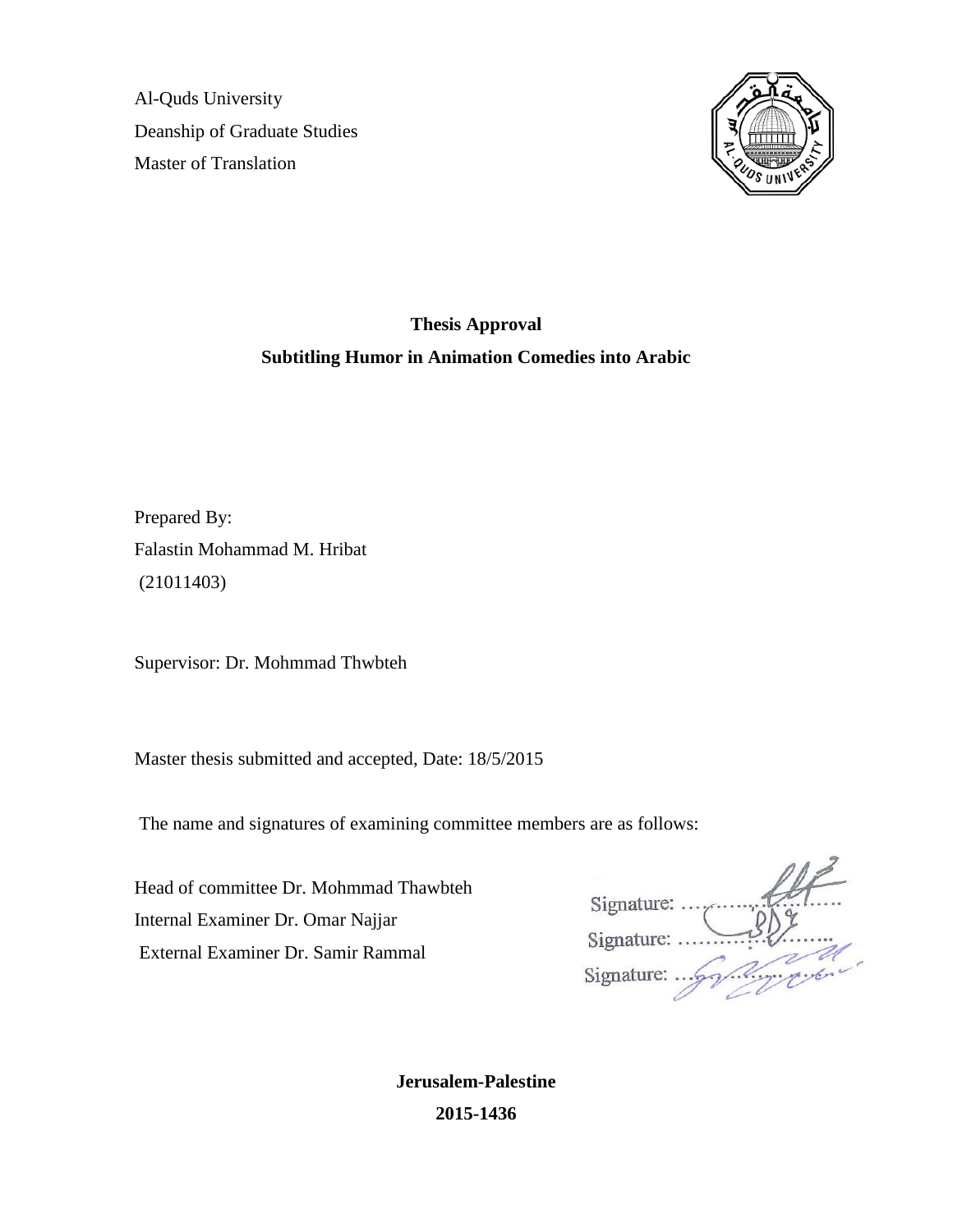## **Dedication**

This thesis is dedicated to

My teachers, the generous people who taught me.

My parents, for their endless love and patience and whose good example has inspired me to work hard to achieve my goals.

My soul mate , Rami, for his support in facing challenges of work and life.

My son Muneer, whose presence has lightened my world.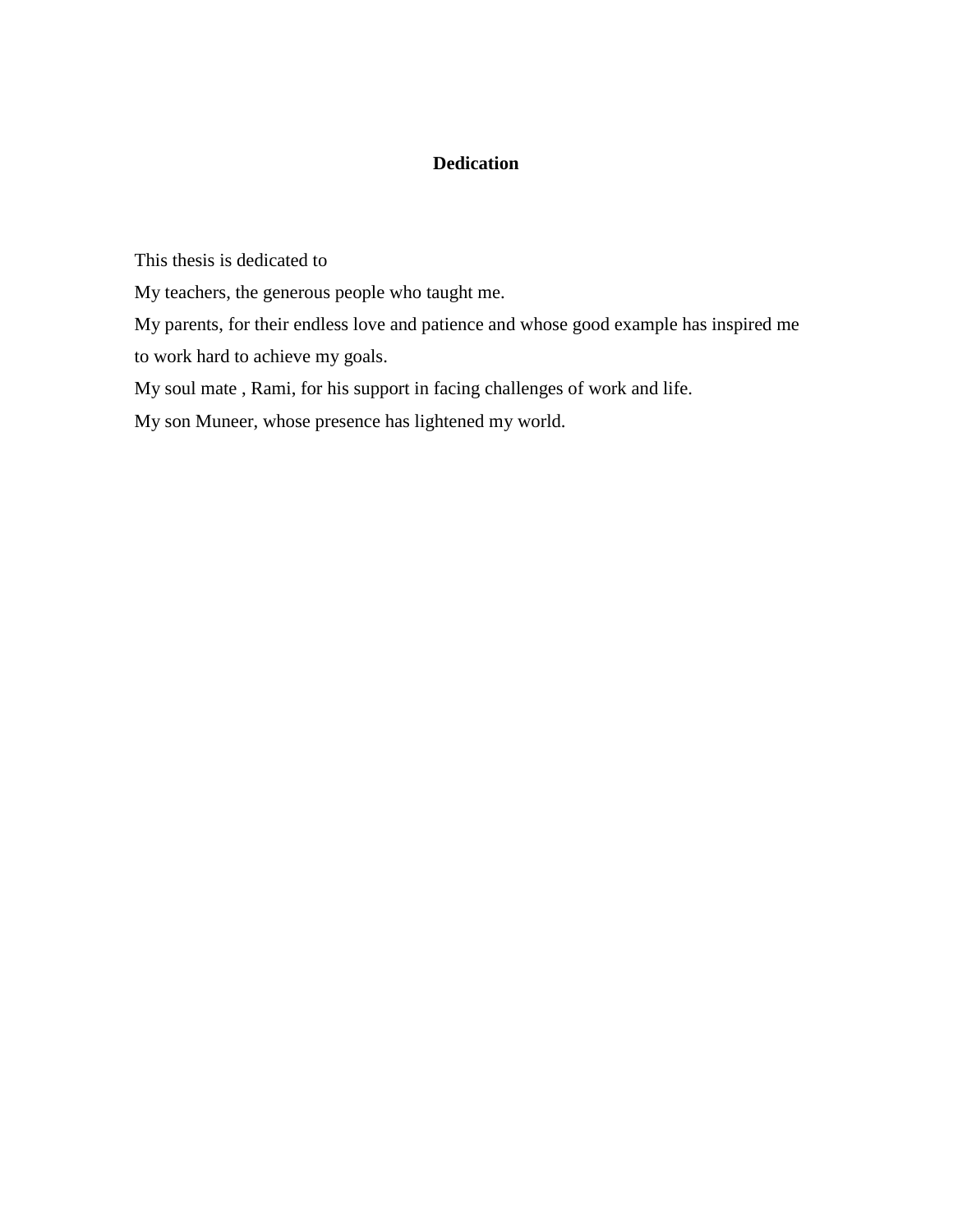## **Declaration:**

I certify that this thesis, submitted for the degree of master, is the result of my own research (except where otherwise acknowledged), and that the thesis (or any part of the same) has not been submitted for a higher degree to any other university or institution.

Signed:……………………………………..

Falastin Mohammad M. Hribat

Date: 8/12/2015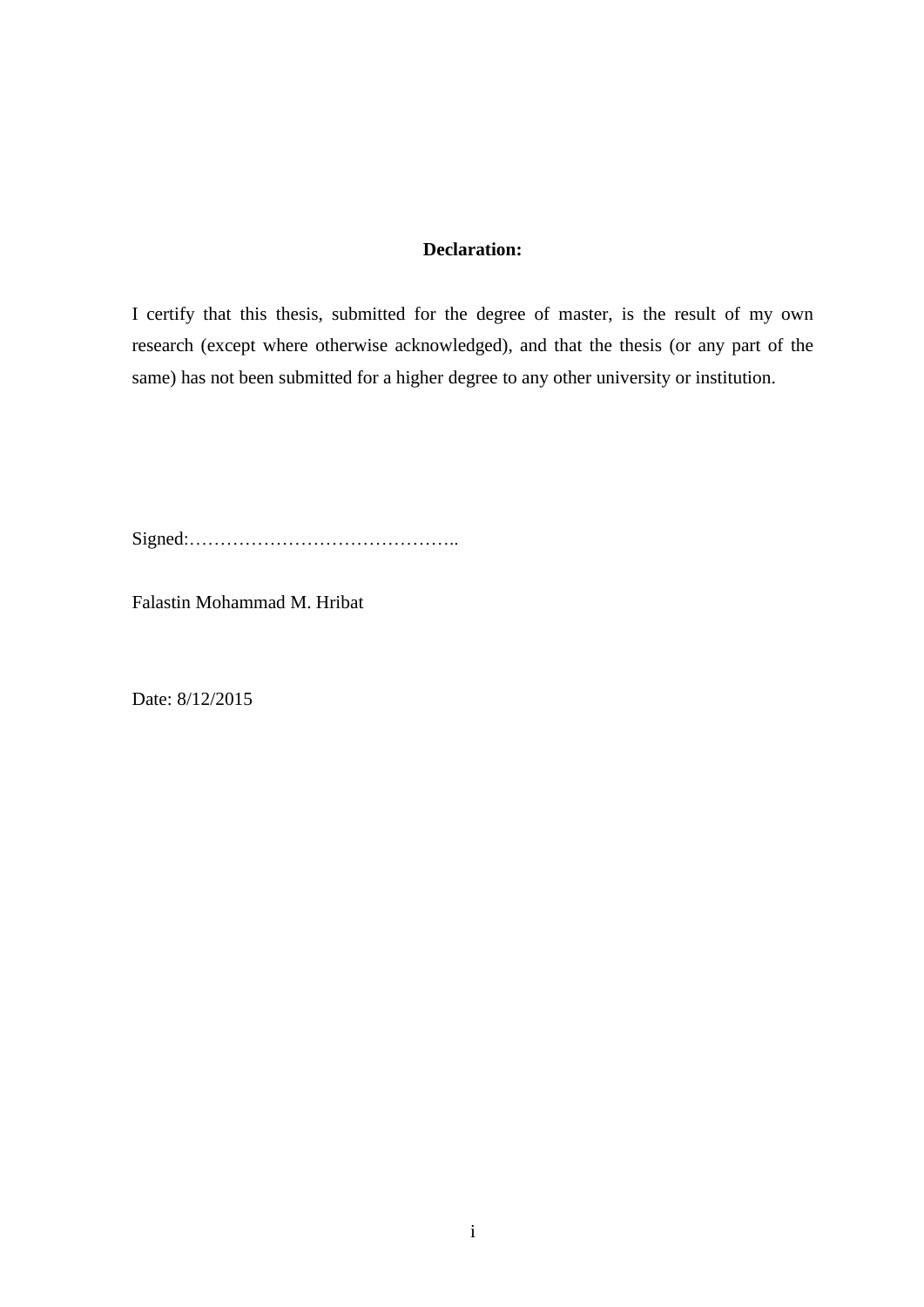## **Acknowledgements**

I would like to sincerely thank my supervisor Dr. Mohammad Thawabteh for his guidance and support throughout this study and especially for his confidence in me.

I would also like to thank Dr. Omar Najjar from whose insight I have learned a lot.

I would also like to thank my external examiner Dr. Samir Rammal for his valuable remarks and corrections.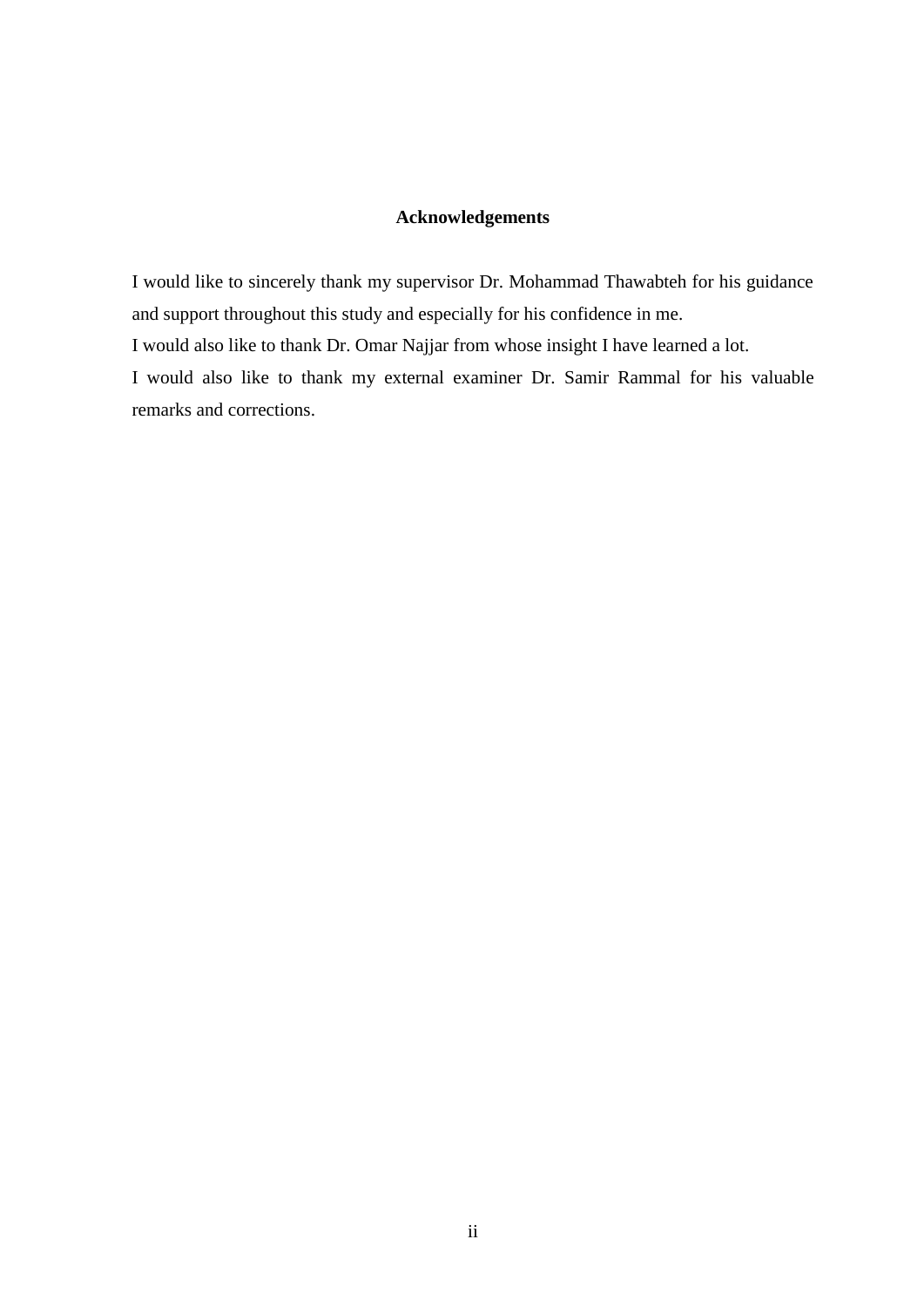## **Table of Abbreviations:**

| <b>Audiovisual Translation</b>     | <b>AVT</b>  |
|------------------------------------|-------------|
| Source Text                        | <b>ST</b>   |
| <b>Target Text</b>                 | TT          |
| Source Language                    | <b>SL</b>   |
| Target Language                    | TL          |
| <b>Source Culture</b>              | <b>SC</b>   |
| <b>Target Culture</b>              | <b>TC</b>   |
| The General Theory of Verbal Humor | <b>GTVH</b> |
| <b>Target Audience</b>             | TA          |
| Source Audience                    | SΔ          |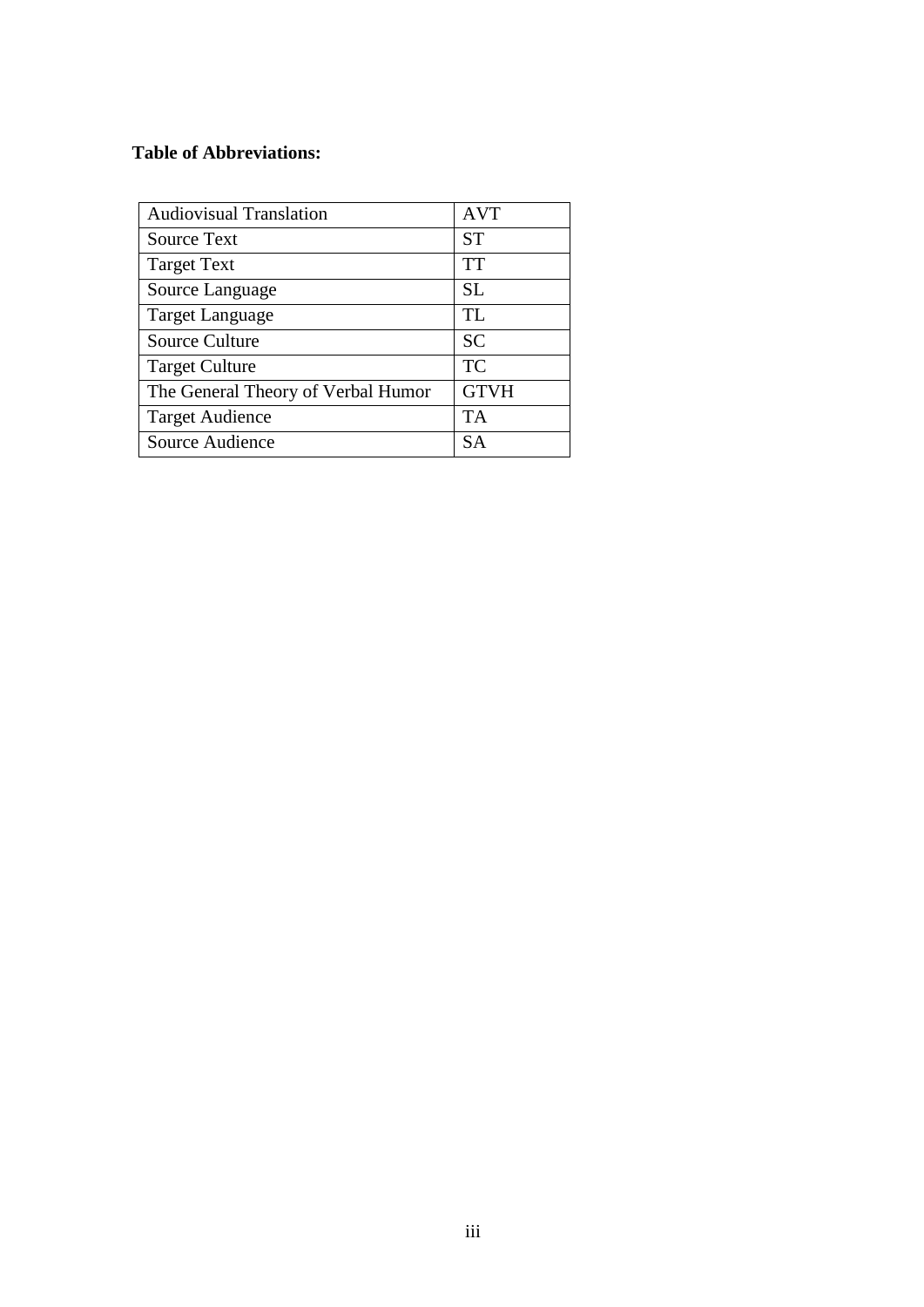#### **Abstract**

This study aims at investigating humor in three animated movies: "*Shrek'*, "*Sponge pop Square Pants*" and "*The Simpsons'*. These three movies were shown on both MBC and FOX channels. Having analyzed the data of the study, the researcher divided humor into three main categories.. The first category is linguistic humor whereby jokes come merely from language. Its sub categories, namely, puns and wordplay, are discussed thoroughly. The second category is cultural humor usually attached to the Source Culture (SC) of the original audience of the movie. Its sub categories, e.g. irony, taboos and allusion, are discussed with examples. The last category is universal humor which can be funny for any person of any background on earth.

The findings of the research show that for linguistic humor, it is very difficult to be translated on the screen due to the differences in the nature of the Source Language (SL) and the Target Language (TL); yet it is not impossible. General translation, word to word translation and deletion were the most popular strategies used to translate linguistic humor. Insofar as cultural humor is concerned, it is usually connected to the (SC) of the movie and consequently, cultural humor will not be funny unless the Target Audience (TA) is familiar with it. In this type of humor it is more probable to witness loss due to sexual and religious taboos that are not unacceptable for Arab Islamic culture but normally acceptable for Western culture. When the (TA) is familiar with the (SC), word-for-word translation becomes the translator's choice but when they are not; deletion is used to avoid cultural shock. As for universal humor, it is possible to argue that it is a heaven for the translator. Humor can cross boundaries between (SC) and Target Culture (TC) without minimal effort from the translator. In most cases, the translator tends to use word-for-word translation which does the job because jokes depend on situation rather than language.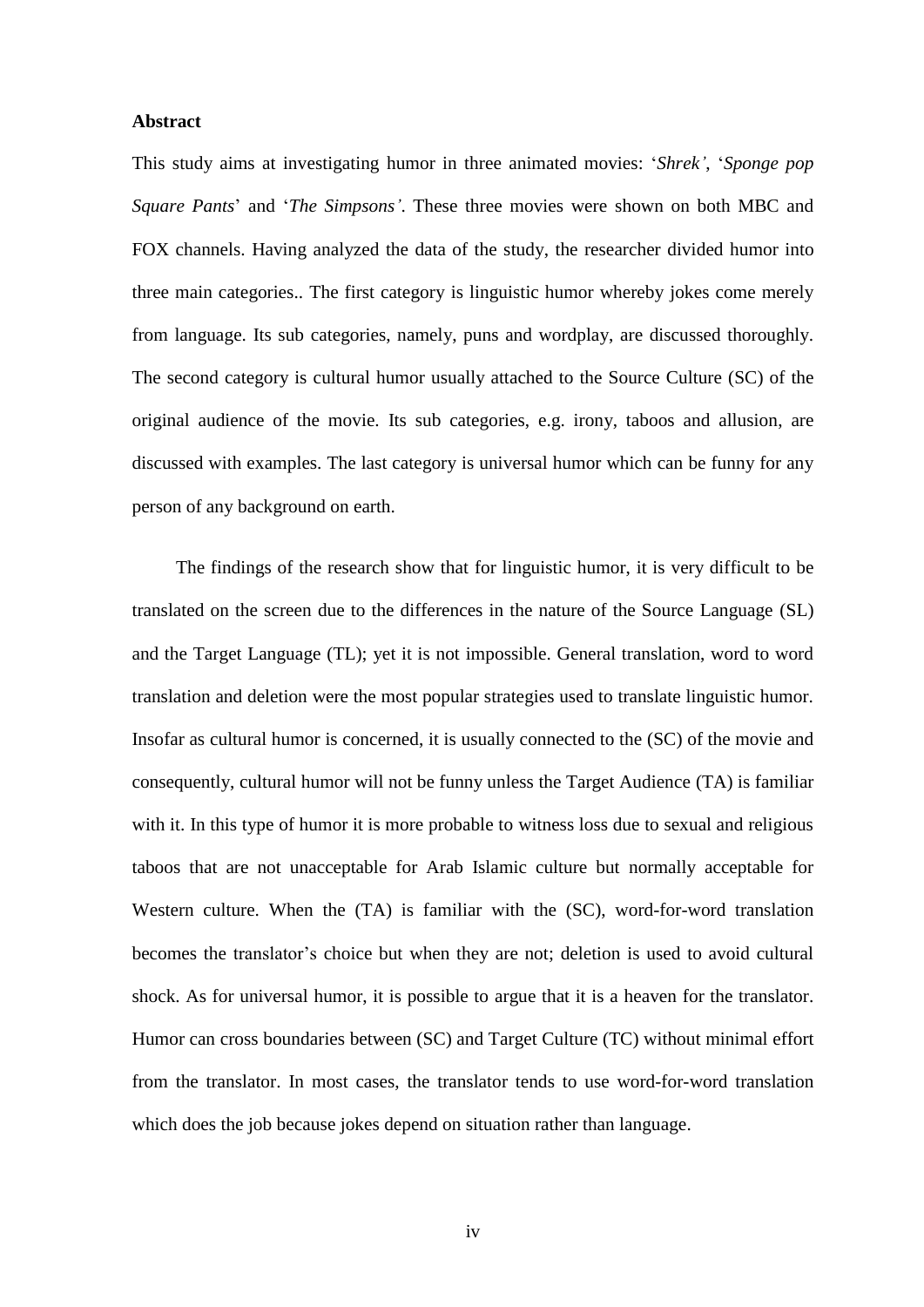**ترجمة الفكاهة في األفالم الكرتونية إلى المغة العربية**

**إعداد: فمسطين محمد محمود حريبات**

**اشراف: د. محمد ثوابتة**

#### ا**لملخص**

بحثت ىذه الدراسة في جوانب الفكاىة في ثالث أفالم كرتونية وىي شريك وسبنج بب سكوير بانتس وعائمة سمبسن والتي تم عرضها على قناتي ام بي سي وفوكس. وخلصت الباحثة إلى أن الفكاهة تنقسم إلى ثلاثة أقسام رئيسية وهي اللفظية والحضارية والعالمية. المجموعة الأولى هي الفكاهة اللفظية حيث نتبع الفكاهة من اللغة بشكل أساسي وفي هذه المجموعة تم البحث عن الأمثلة وتمت ترجمتها. الأمثلة المرتبطة بالمجموعة الثانية وهي الفكاهة الحضارية، أي تلك المرتبطة بحضارة معينة فتم البحث فييا وفي ترجمتيا وتصنيفيا لعدة مجموعات فرعية. أما المجموعة األخيرة، فيي الفكاهة العالمية، أي تلك التي تحوي نكات أو مواقف مضحكة لأي شخص في العالم.

قامت الباحثة بعد جمع الأمثلة بتحليلها ومناقشتها ومقارنتها بالنص المنقول منه فخلصت إلى نتائج أهمها أن الفكاهة اللفظية صعبة الترجمة للاختلاف بين طبيعة اللغتين المنقول منها واليها ولكنها غير مستحيلة. ولترجمة الفكاهة اللفظية غلبت استراتيجيات الترجمة العامة والترجمة الحرفية والحذف على الأساليب المستخدمة في هذا المجال مع ملاحظة انه من النادر أن استبدلت التقنيات اللفظية المستخدمة في اللغة المنقول منها بتقنيات لفظية من اللغة المنقول إليها لخلق تأثير الفكاىة حين فقده. أما الفكاىة الحضارية فقد كانت ترجمتيا مرىونة بمدى معرفة الجميور المتمقي بثقافة جميور اللغة المنقول منها للفيلم ولاحظت الباحثة انه كلما زادت ثقافة الجمهور المتلقي ومعرفته بحضارة الفيلم اللغة المنقول منها كلما كانت مهمة الترجمة أسهل. في حال معرفة الجمهور بثقافة اللغة المنقول منها للفيلم غلبت الترجمة الحرفية على أساليب الترجمة المستخدمة. ولكن كما الحال في الفكاهة اللفظية فهناك نكات محصورة في ثقافة اللغة المنقول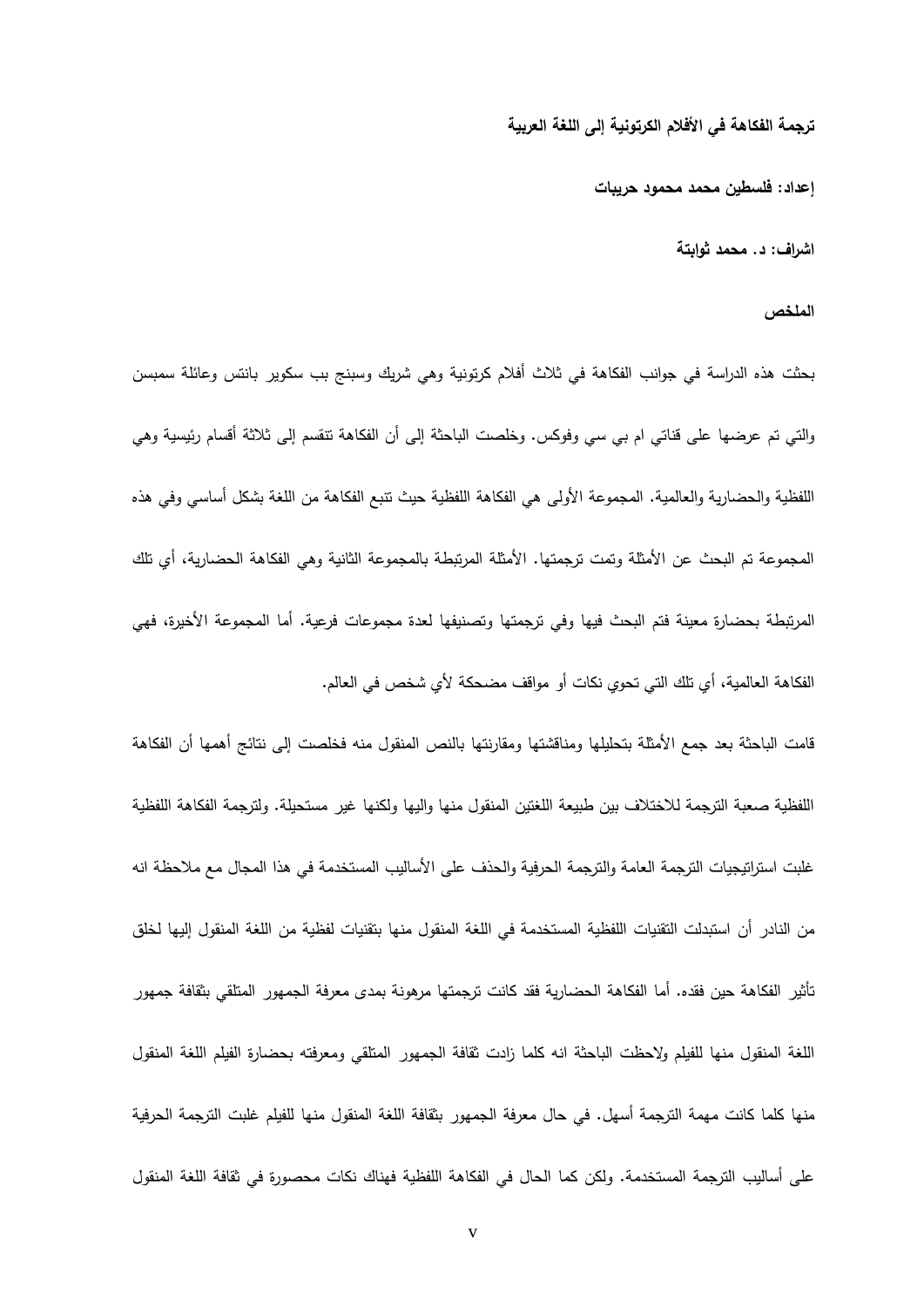منيا وال يمكن نقميا إلى الحضارة العربية واإلسالمية بسبب طرقيا لمواضيع ال يمكن الحديث عنيا في مجتمعنا كالدين والجنس وفي هذه الحالة غلبت إستراتيجية الحذف على أسلوب الترجمة. ويمكن اعتبار الفكاهة العالمية جنة المترجم رناك لانها لا تتطلب جهدا كبيرا فهي تعبر الحدود بين اللغتين بسهولة. وبالتالي فإن الاسلوب الغالب على الترجمة هو الترجمة الحرفية ذلك لان الفكاهة هنا تعتمد على دعامات أخرى غير اللغة كموقف أو موسيقى أو رد فعل غير متوقع.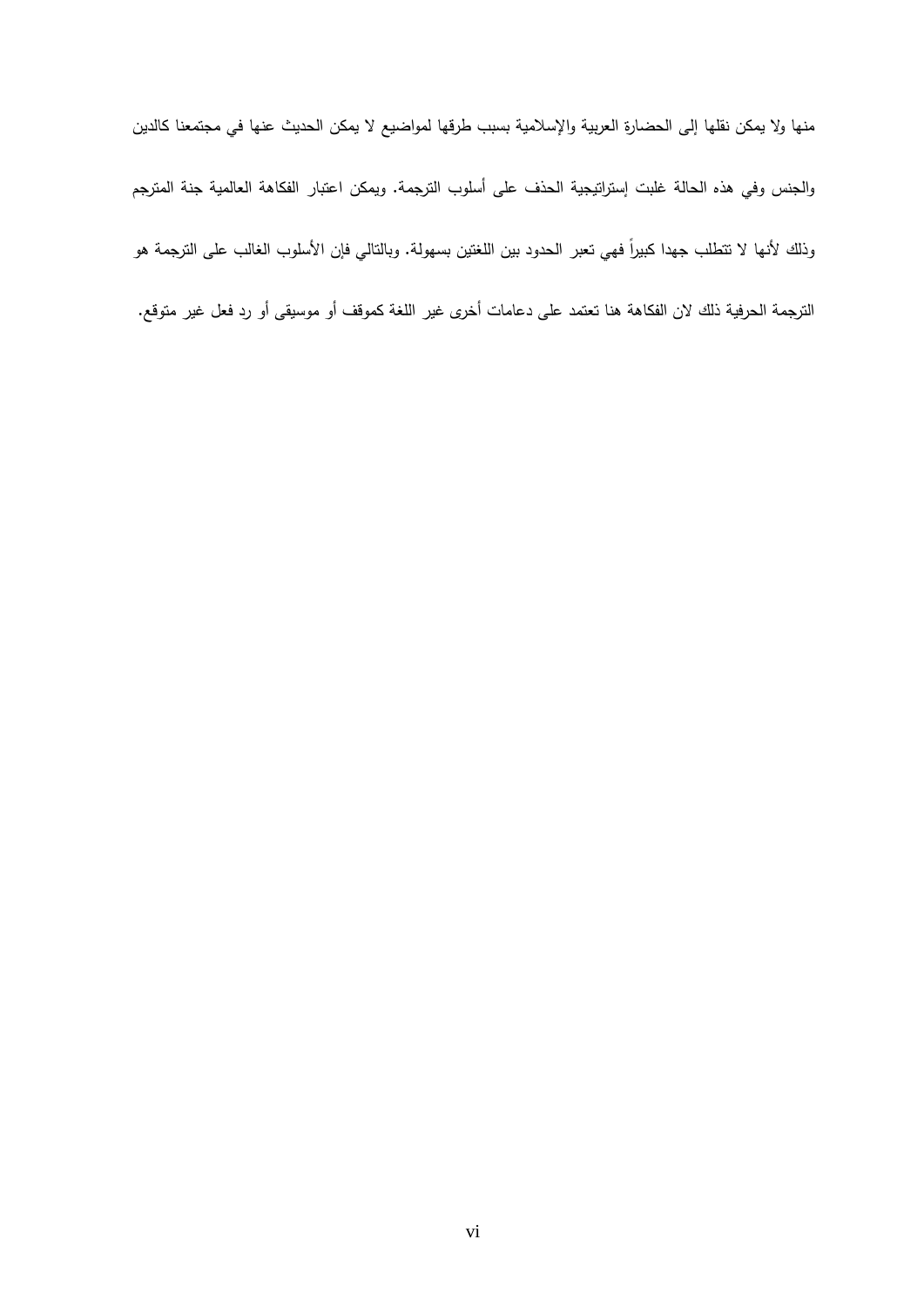## **Table of Contents**

|                    | <b>Subject</b>                              | Page           |  |
|--------------------|---------------------------------------------|----------------|--|
|                    | Declaration                                 | $\mathbf{i}$   |  |
|                    | Acknowledgements                            | $\mathbf{ii}$  |  |
|                    | Table of Abbreviations:                     | iii            |  |
|                    | Abstract                                    | iv             |  |
|                    | <b>Table of Contents</b>                    | vii            |  |
| <b>Chapter One</b> |                                             |                |  |
| 1.                 | Introduction                                | $\mathbf{1}$   |  |
| 1.2                | History of subtitling                       | $\overline{2}$ |  |
| $\overline{1.3}$   | Purpose of the study                        | 3              |  |
| 1.4                | Significance of the study                   | $\overline{4}$ |  |
| 1.5                | Limitations of the study                    | $\overline{4}$ |  |
| 1.6                | Questions of the study                      | $\overline{4}$ |  |
| 1.7                | Methodology                                 | 5              |  |
| 1.7.1              | Corpora                                     | 5              |  |
| 1.7.2              | <b>Instruments</b>                          | $\overline{7}$ |  |
| 1.7.2.1            | Word play translation strategies            | $\overline{7}$ |  |
| 1.7.2.2            | Allusion translation strategies             | 12             |  |
| 1.7.2.3            | Irony translation strategies                | 15             |  |
| 1.8                | The role of the translator                  | 16             |  |
| 1.9                | Procedures of the study                     | 17             |  |
| 1.10               | Conclusion                                  | 17             |  |
| <b>Chapter Two</b> |                                             |                |  |
| $\overline{2.1}$   | Literature review                           | 18             |  |
| 2.1.1              | Arthur Koestler (1905-1983)                 | 19             |  |
| 2.1.2              | <b>Victor Raskin</b>                        | 19             |  |
| 2.1.3              | The General Theory of Verbal Humor (GTVH)   | 24             |  |
| 2.2                | Commentary                                  | $28\,$         |  |
|                    | <b>Chapter Three</b>                        |                |  |
| 3.1                | Discussion and analysis                     | 29             |  |
| 3.1.1              | Linguistic humor                            | 31             |  |
| 3.1.1.1            | Wordplay                                    | 31             |  |
| 3.1.1.2            | Puns                                        | 31             |  |
| 3.1.1.3            | Function of wordplay                        | 35             |  |
| 3.1.1.4            | The notion of untranslatability of wordplay | 35             |  |
| 3.1.1.5            | Translation strategies of wordplay          | 36             |  |
| 3.1.1.6            | Subtitling wordplay                         | 37             |  |
| 3.2                | Cultural humor                              | 39             |  |
| 3.2.1              | Taboos                                      | 40             |  |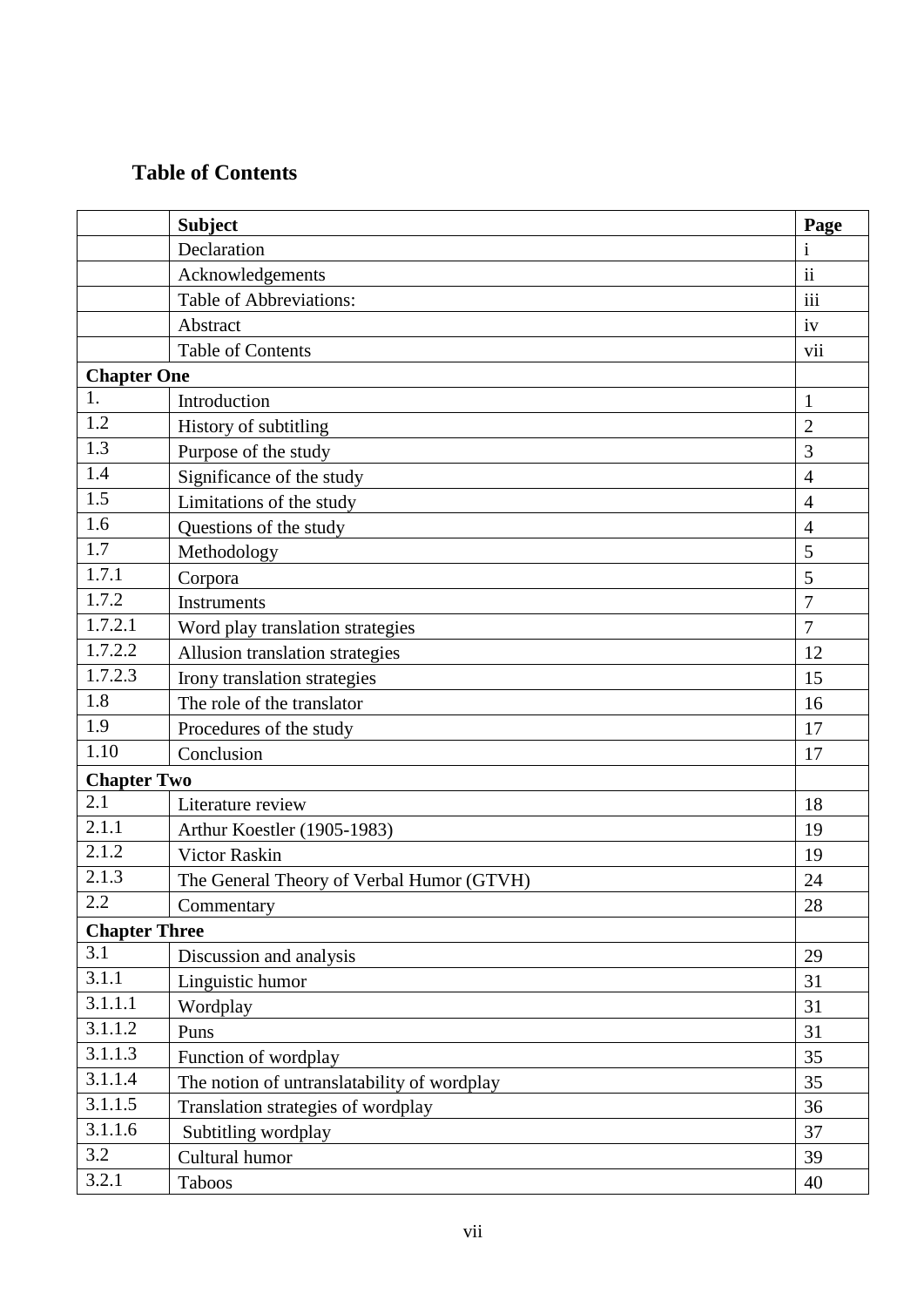| 3.2.1.1                | Religious references (taboos) | 40 |
|------------------------|-------------------------------|----|
| 3.2.1.2                | Sexual taboos                 | 41 |
| 3.2.1.3                | Social taboos                 | 42 |
| 3.2.1.4                | Irony                         | 44 |
| 3.2.1.5                | Allusion                      | 49 |
| 3.3                    | 3. Universal humor            | 53 |
| <b>Chapter Four</b>    |                               |    |
| <b>Conclusions</b>     |                               | 55 |
| <b>Recommendations</b> |                               | 64 |
| <b>Bibliography</b>    |                               | 65 |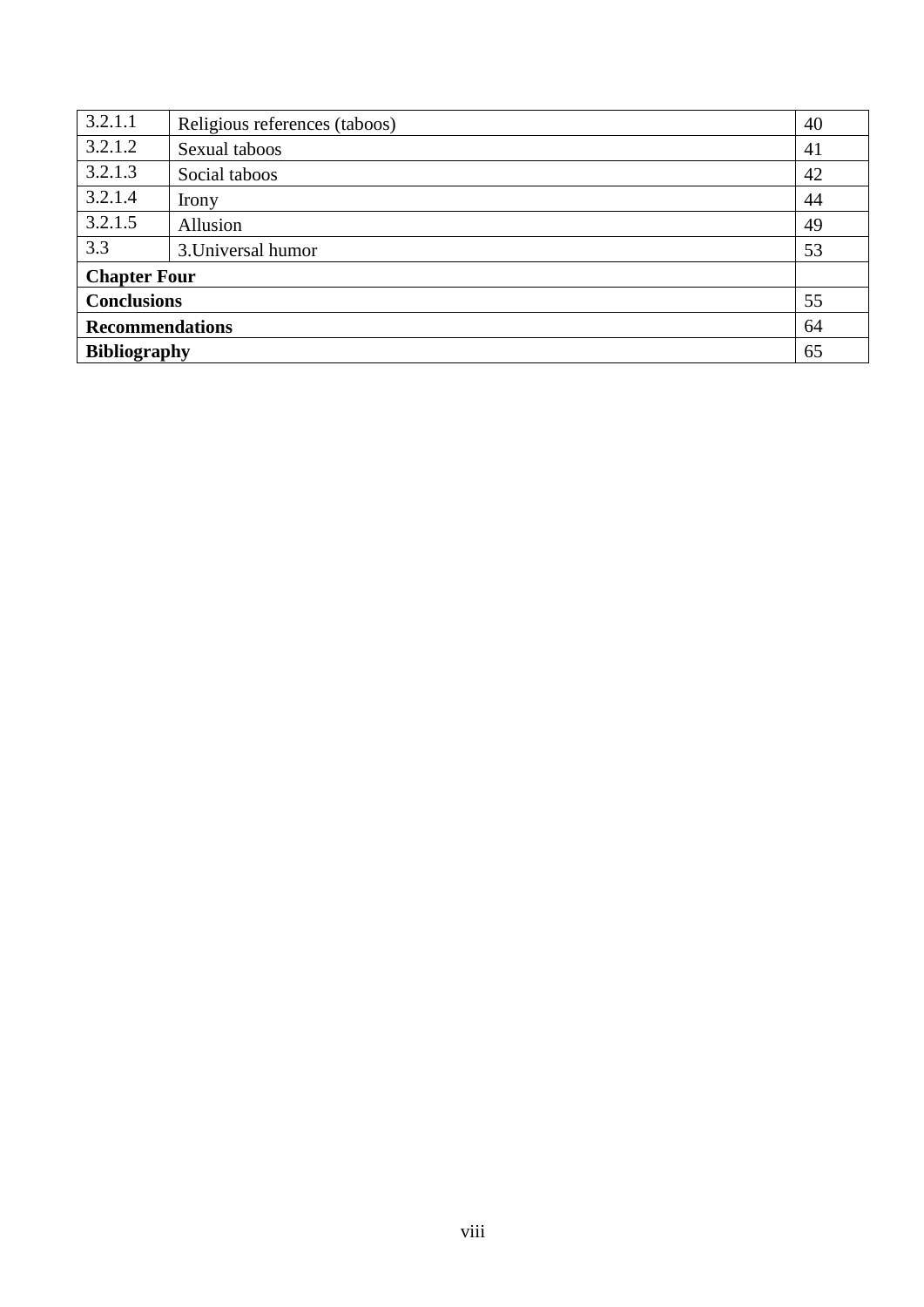## **Chapter One**

## **1. Introduction**

We all have been kids and we have all followed a cartoon star. Then we got older and life got so complicated; yet part of us is longing to go back to the sweet days of childhood. This passion of these animated movies was very seductive to the producers in the media field which led to the huge production of a very popular genre in cinema which is animated comedies.

Computer animation companies use media now to flood the world with computeranimated movies. The past 8 years came up with over than 200 white background with black spot movies which, in other words, means a text that is presented as a movie with elements directed exclusively to adults. Producers were smart enough to add humor to the animated movies. After the huge production of these movies and due to the great technological development we are going through, translating them has become a necessity. They have been translated into Arabic and many other languages by using Audiovisual Translation (AVT) methods. The huge production of animated movies made it crucial to have more research dealing with this topic.

In this research the researcher has dealt with subtitling humorous animations. Problems have been dealt with and solutions have been suggested.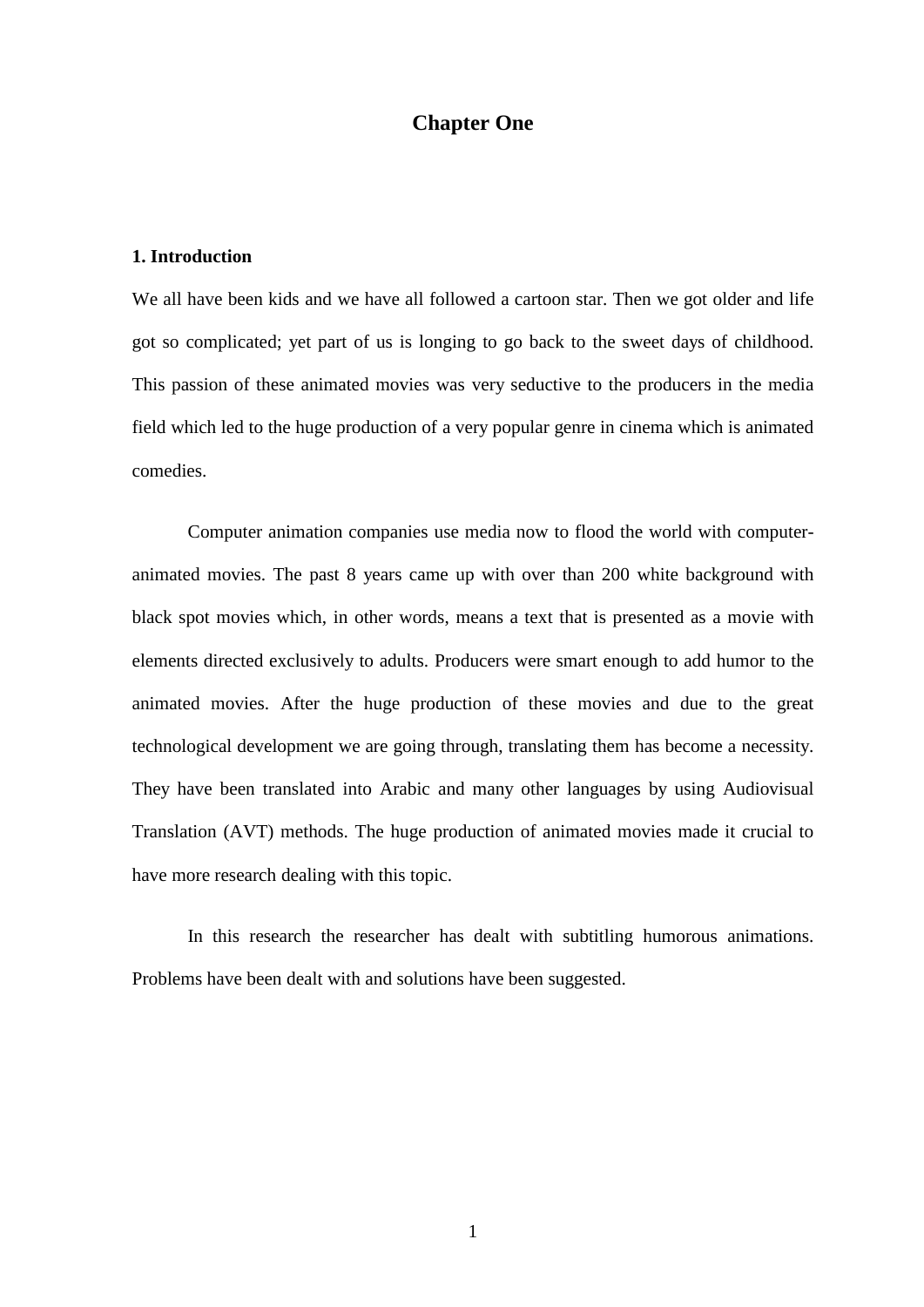#### **1.2. History of subtitling**

(AVT) is the inevitable result of the current age of technology. It refers to the translation of different audiovisual genres: films, television series, news programs, documentaries among many others many methods are used for transferring a spoken text in the (SL) into the (TL) in AVT such as dubbing, voice over and subtitling. Each of these methods has its technical and contextual characteristics. Yet, AVT is gaining a great importance now due to the rapid increase in both films making and connections between nations via internet and on websites.

Subtitling is the type of translation where an interaction occurs between verbal expressions (spoken words) and non-verbal expressions (image, gestures, voice intonation, etc). The AVT context is very complicated as there are many factors interacting in the same time. Subtitlers need to be aware of the implemented meanings which are expressed by gestures, voice intonation, picture or music. Subtitlers have limited space and timing on the screen, yet they have to convey the meaning perfectly. As a result, both the interlingual (subtitling in a language different from the original language) and monolingual (subtitling in the same language of the film) subtitlers need to have text compressing skills to be able to send the perfect message. During the process of subtitling, subtitlers have to let go expressions that can be understood from image or context such as politeness formulae and discourse markers (Hatim and Mason 2000). He/she, at the same time, has to overcome the cultural nonequivalence that occurs while transferring the text.

Subtitling has become the fastest and least expensive form of AVT. This method, on the other hand, is also called "the most unforgiving form of AVT" (Rietveld 2008: 8) because of the constraints imposed by the lack of time and space which affect the amount and type of information that can be transferred. As a consequence, viewers who are able to understand both SL and TL can notice when subtitlers translate inaccurately. Of the three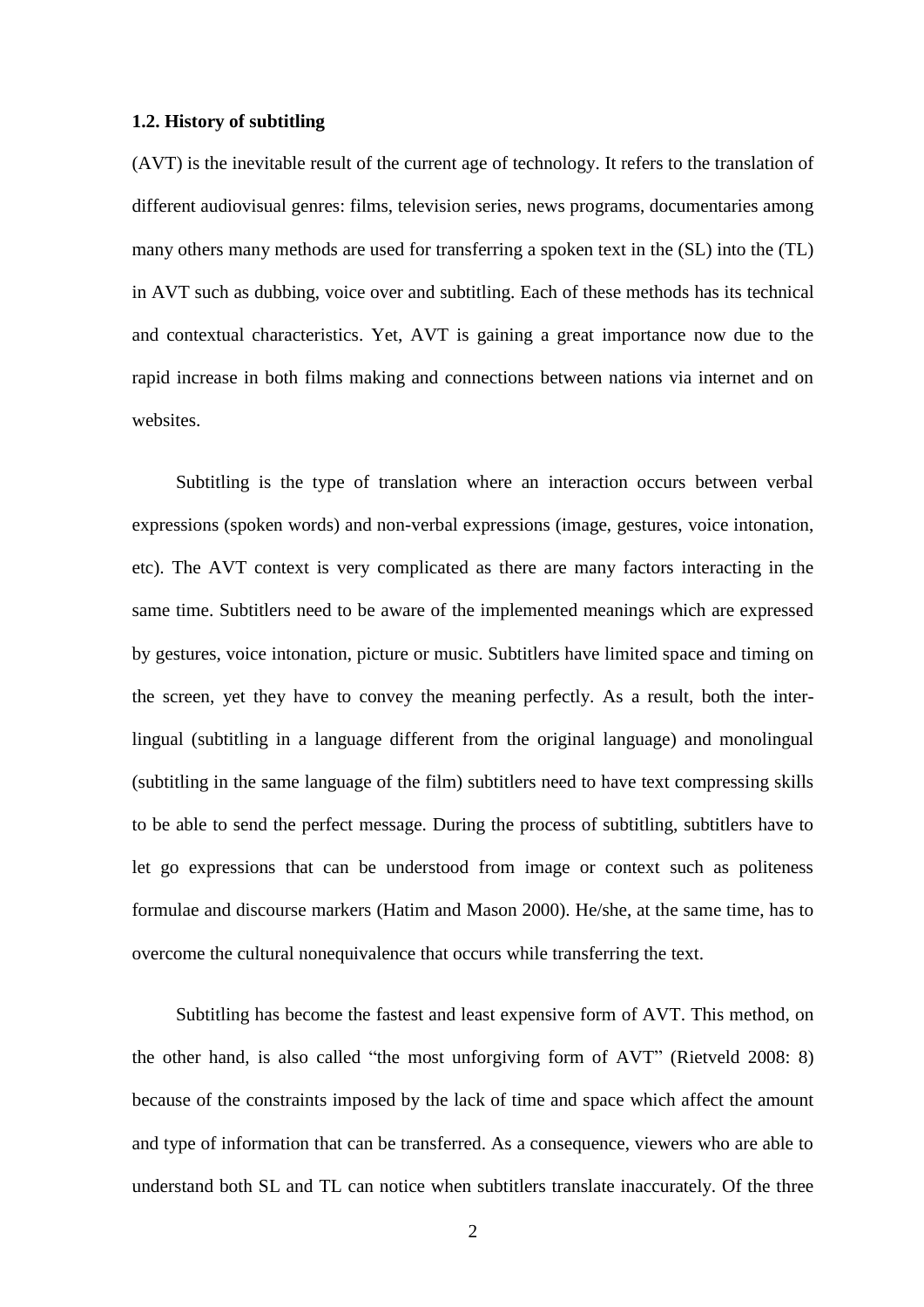AVT methods, this research focuses on subtitling and also how the translator has chosen to convey irony in a specific TV-show.

Rietveld (2008: 7) claims that the first form of subtitles called intertitles appeared in the silent film "Uncle Tom's Cabin" back in 1903. They were pieces of paper with texts written or printed on them that were edited between the scenes and conveyed the dialogs between the actors. The word "subtitle" was first used in 1909 as subtitling was employed in a similar way to newspaper subtitles, but back then subtitles were not inserted in the moving image. It was the world"s first sound film "The Jazz Singer" (1927) that was shown in Europe with subtitles appearing on the moving pictures for the first time and since subtitling is cheaper than the other two translation techniques, many European minor speech communities chose it as the prevailing translation method.

## **1.3. Purpose of the study**

The aim of this study is to investigate the causes of humor in three American animated comedies along with the strategies that are opted to translate humor in picture. To accomplish that aim, a literature review of humor and subtitling is needed. Such a review will identify the constrains of humor subtitling as one of the dominant modes of screen translation. Further, an analysis of humorous expressions is presented along with its Arabic translation. The methods of translation were examined and discussed to find out whether they have conveyed the message or not.

The study further aims to investigate the strategies employed in the translation of verbally expressed humor. These strategies are investigated regarding to Raphaelson-West (1989) categorization of humor into three groups, namely, linguistic humor, cultural humor and universal humor along with three comparative theoretical models.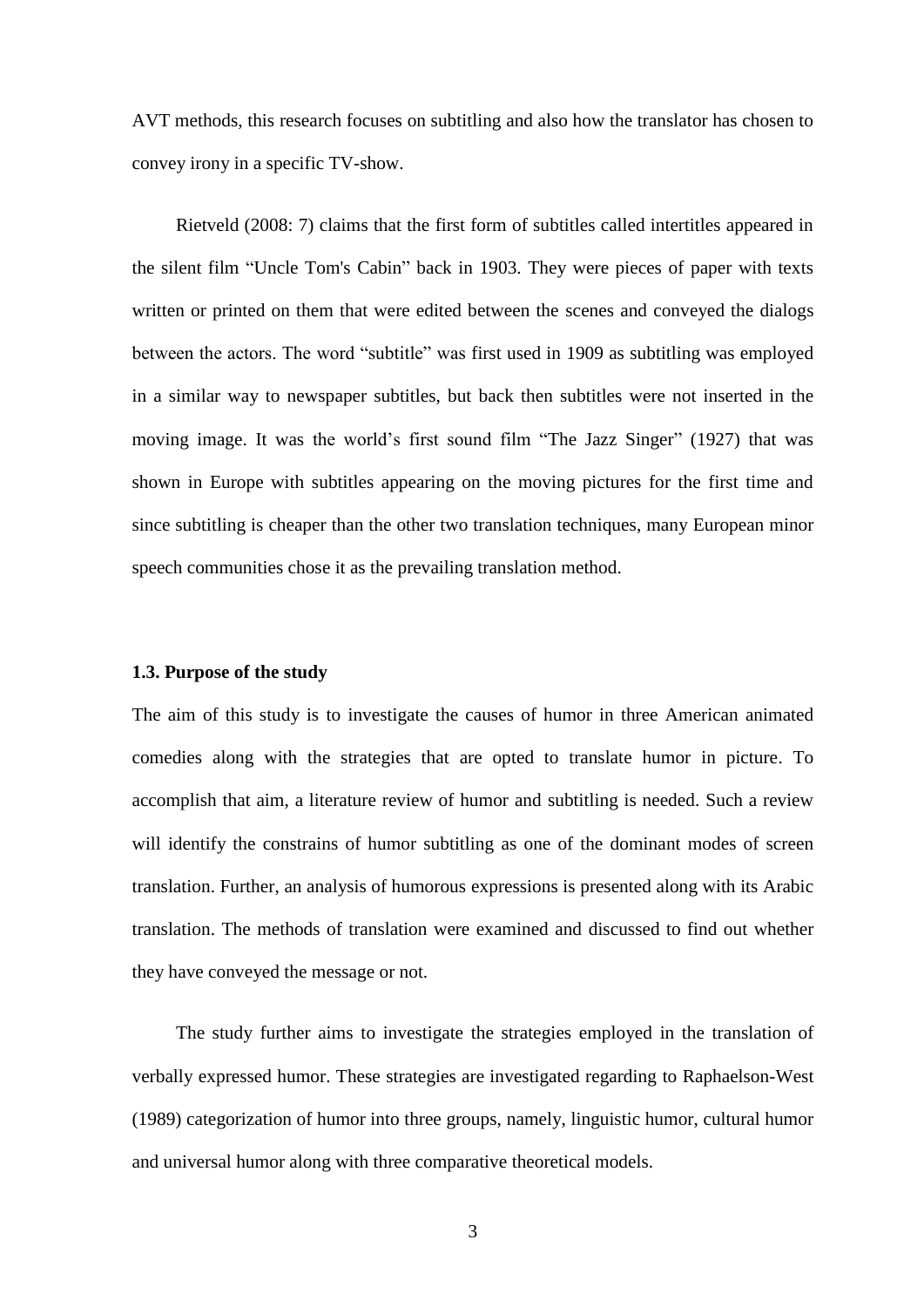#### **1.4. Significance of the study**

This research looks in depth into the subtitling of a very interesting genre of animated movies industry. The research addresses the elements of humor and how it is subtitled from English into Arabic. It also finds out if the subtitled Arabic versions are following the rules that are in the field. Examples are also presented to find out if there is loss or gain in humorous elements in the dubbed or subtitled versions.

#### **1.5. Limitations of the study:**

Having a study with no flaws is impossible; that is why every study is expected to leave gaps that are waiting for other researchers to fill. This study is narrow in scope because it only addresses humor in three animated movies hence other types of texts can be addressed in further studies.

#### **1.6. Questions of the study**

The study aims to answer the following questions:

1- How do subtitlers render humor in movies into Arabic?

- 2- how do the restrictions of subtitling on the screen affect the message of humor?
- 3- How faithful humor subtitlers are to the Source Text (ST)?

4- Is it always possible to translate humor on the screen?

5- When it is possible to translate humor, how would the translator convey the message?

6- How can words like taboos be translated on the screen?

7- How can censorship work along with subtitling humor without losing the effect on the  $(TA)?$ 

8- How are cultural specific elements subtitled into Arabic?

9- Do the subtitling strategies used to subtitle cultural humor make the same effect on the(TA)?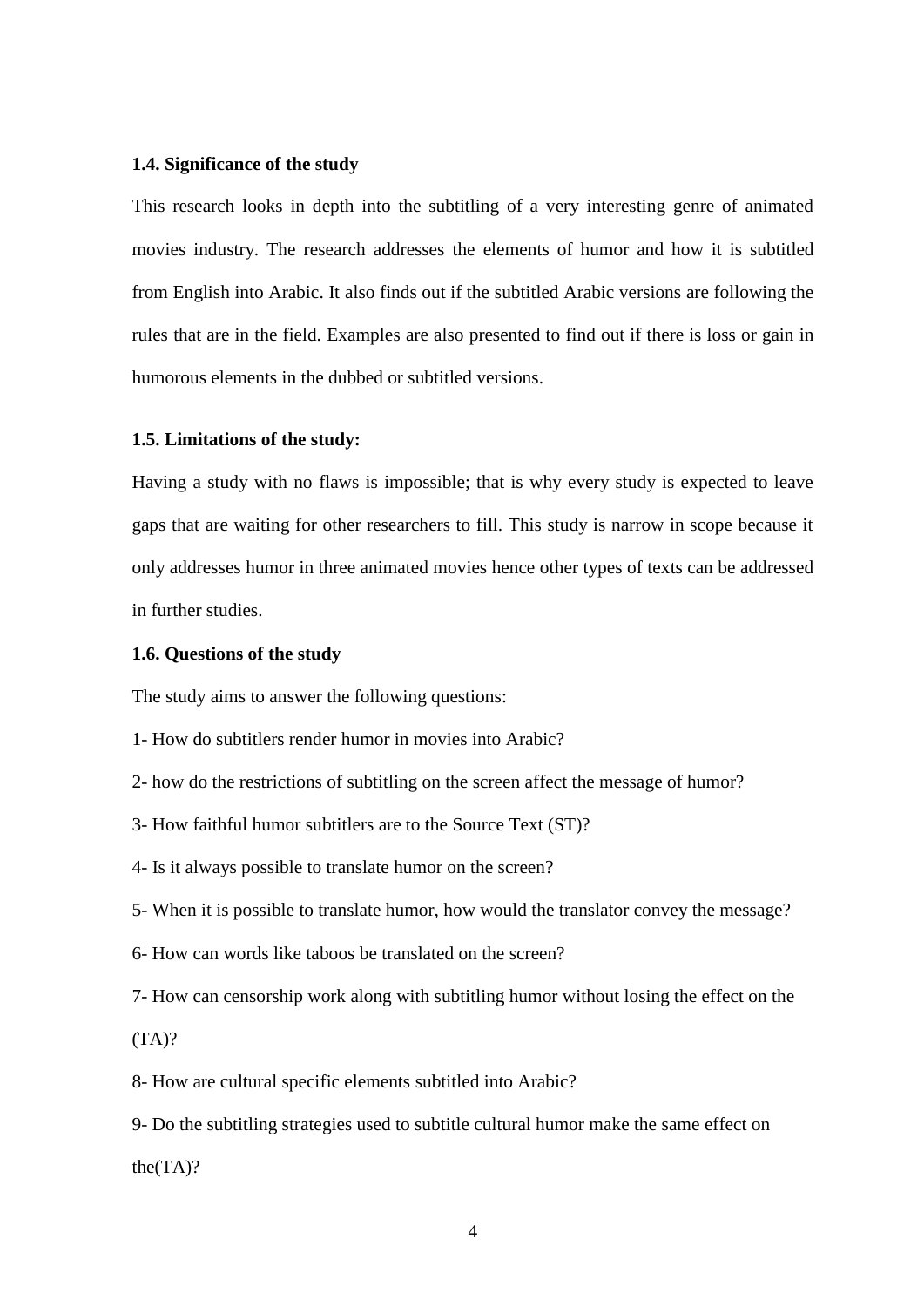10- Do the background (music, sound) affect the translation of humor?

These questions will be answered by analyzing the scripts of the movies in English and the official dubbed and subtitled movies taken from MBC MAX and FOX Movies.

#### **1.7. Methodology**

#### 1.7.1 Corpora

<u>.</u>

Animations are chosen as the corpus of this study since they can be a sources of verbally expressed humor. These animations are directed to adults and they include humorous expressions to fulfill the aim of entertaining the audience. Three of best seller American animations of the recent years are randomly selected from among the best sellers whose subtitled versions are shown on TV. Their scripts are used for investigation. These movies are:

(1) *Shrek:* A 2001 American animated comedy that was translated into Arabic in the same year by MBC2 which is one of MBC bouquet. *Shrek* is a fantasy comedy; produced and directed by Andrew Adamson and Vicky Jenson. The story was originally taken from a picture book written and illustrated in 1990 by William Steig. The name Shrek is derived from German (Schreck) Meaning fear or fright.<sup>1</sup> The movie tells the story of a goodhearted Ogre that becomes a respected hero in his community after rescuing Fiona from marrying Lord Farquaad who wanted to be a king after marrying her.

The story starts when Shrek finds many imaginary animals living in his swamp and decides to go to the lord to ask them to leave. When he arrives there he finds out about Fiona and decides to rescue her. The three main characters of this story are, Shrek, Donkey and Fiona. Shrek as the hero of the adventure used to be a frightening Ogre but with a

<sup>&</sup>lt;sup>1</sup> Wikipedia.(2002, April 10) Wikipedia the free encyclopedia. Retrieved March 2,2014 from Wikipedia.org: http://en.wikipedia.org/wiki/Shrek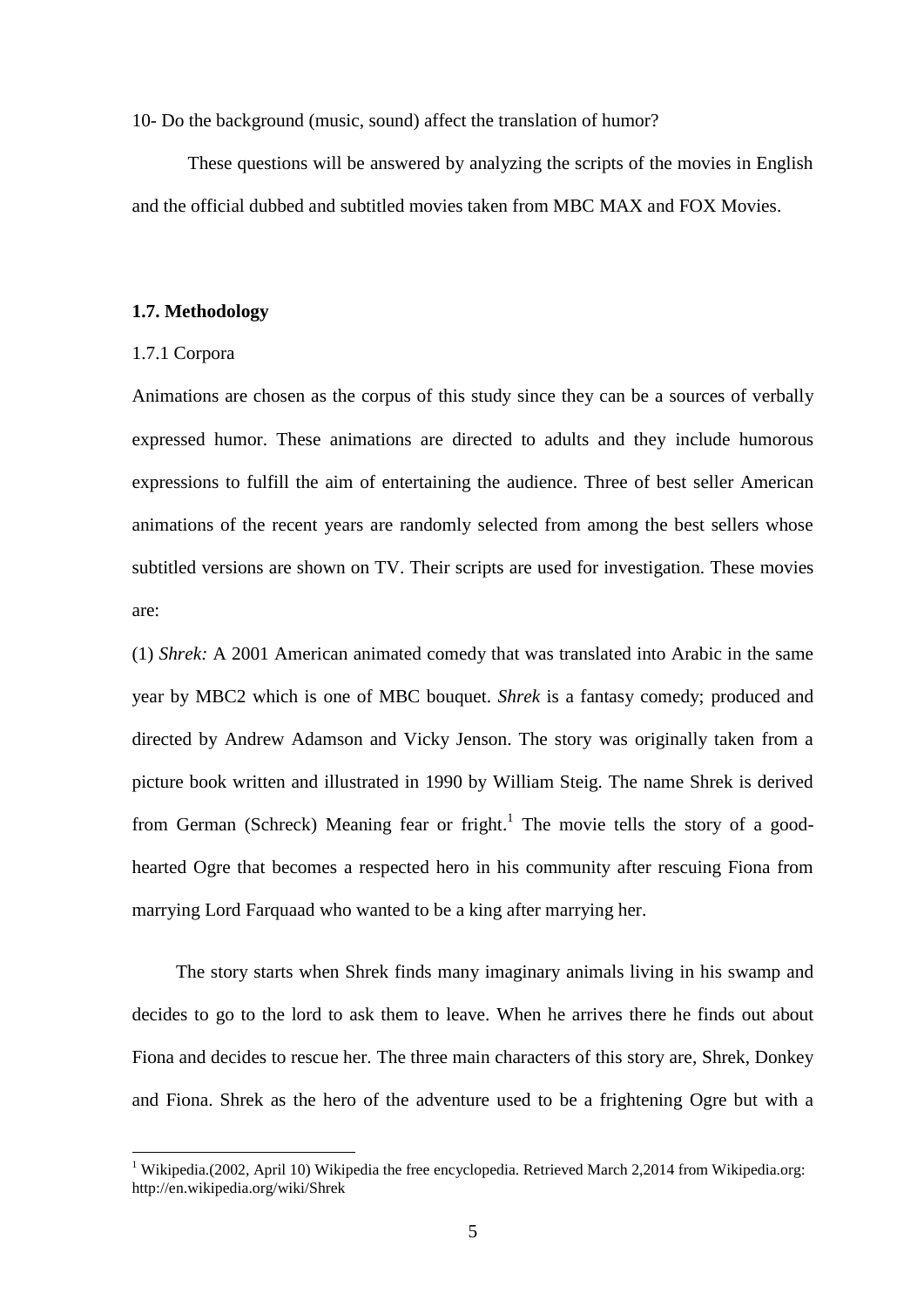good-heart. He meets Donkey, the talking donkey who forces Shrek to be his friend. An annoying yet good hearted imaginary animal. Fiona is the princess who is locked in the dragon's garden waiting for the prince to rescue her and give her the kiss that will break the spell and turn her back into human.

(2) *The Simpsons:* A 2007 American animated comedy. It was subtitled and shown on FOX MOVIES –one of Dubai bouquet. *The Simpsons* is an animated cartoon that has an appeal to adults and children in the same way. It can be seen a straight-forward comedy; yet it has deeper meanings. It provides a humorous insight to the way of life of a simple nuclear American family.

Homer, father of the family and Marge, the mother are raising a small family in Springfield, that is an imagery polluted town located somewhere in the United Sates. Homer and Marge have three children Bart who is eight years old. Lisa a six-year-old, smart and precious young girl who challenges her parents mainly showing that she is smarter than them. The youngest child in the family is, Maggie who is still a baby, yet does magnificent actions as if she is older than a baby.

The story of *The Simpsons* started as a series in 1987 created by the cartoonist Matt Groening and was broadcast in the USA. In addition to the USA the series of *The Simpsons* is broadcast in other 70 countries and translated into over 45 languages. In 2007 the script of a movie was written and directed by David Silverman<sup>2</sup>. The story of the movie is about the carelessness of Homer that led his city to destruction. The people of the city discover the truth and try to take revenge from Homer's family. The family escaped from Springfield to Alaska and their journey lead them to discover their real feelings toward each of them.

<u>.</u>

<sup>&</sup>lt;sup>2</sup> Wkipedia(last modified 30 May 2015) Wekipedia the free encyclopedia retrieved February, 14, 2014 from http://en.wikipedia.org/wiki/The\_Simpsons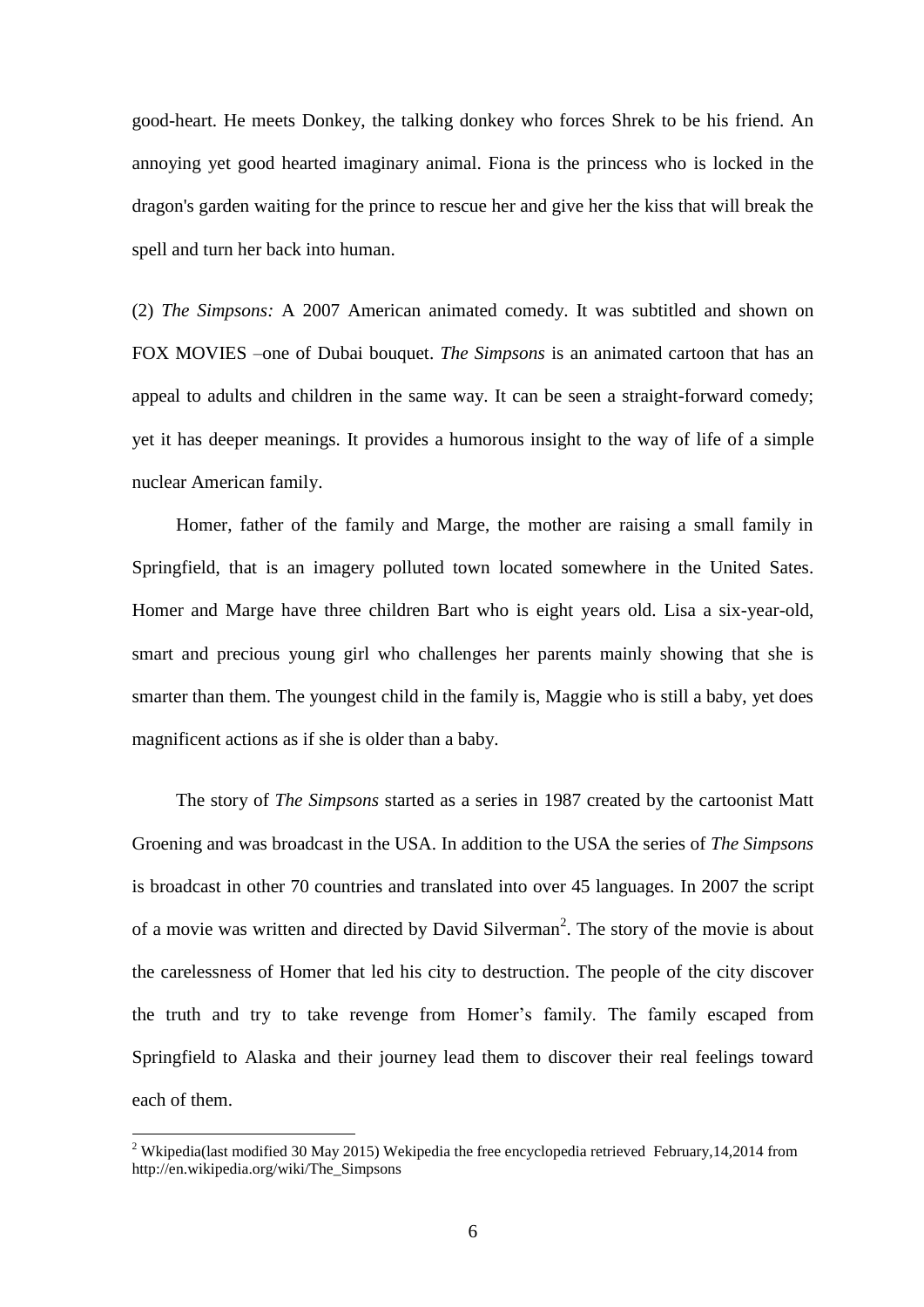(3) *Sponge Bob Square Pants:* A 2004 American animated movie. It was subtitled and displayed on MBC MAX one of MBC's bouquet. The movie is an American traditional adventure comedy based on a series that carries the same name and was shown on Nickelodeon channel. The movie was directed by the series creator Stephen Hellenburg. The story of the movie is about Plankton's evil plan to steal King Neptune's crown and send it to Shell-City. Sponge Bob and Patrick must retrieve it and save Mr. Krabs from the evil plan of Plankton. Plankton is the evil character with the evil plan of stealing King Neptune's crown and hiding it in Mr. Krabs restaurant to steal his customer in the restaurant. Sponge Bob is the hero of the adventure of retrieving the crown. At the beginning of the movie, we see Sponge Bob waiting eagerly to be promoted, but he receives a shock when Squidward Tentacles receives the promotion instead of him. Then, he and his friend Patrick go into an adventure to save the situation. Patrick, the close but silly friend of SpongeBob shows in many situations how stupid and mindless his actions are.

## 1.7.2 Instruments:

#### 1.7.2.1.Word play translation strategies

Chiaro's definition for humor shows how broad the concept of word play is. Some people believe that the concept refers to any amusement that is put in words. Gottlieb (1997) discusses the "vagueness" of the term "word play' and points out that "during trying to provide a definition for humor structure, one might be shocked of the amount of vagueness of the matter at hand".

There is no doubt that an accurate definition for word play is needed for this study; Delabestiata (1997: 08) says that,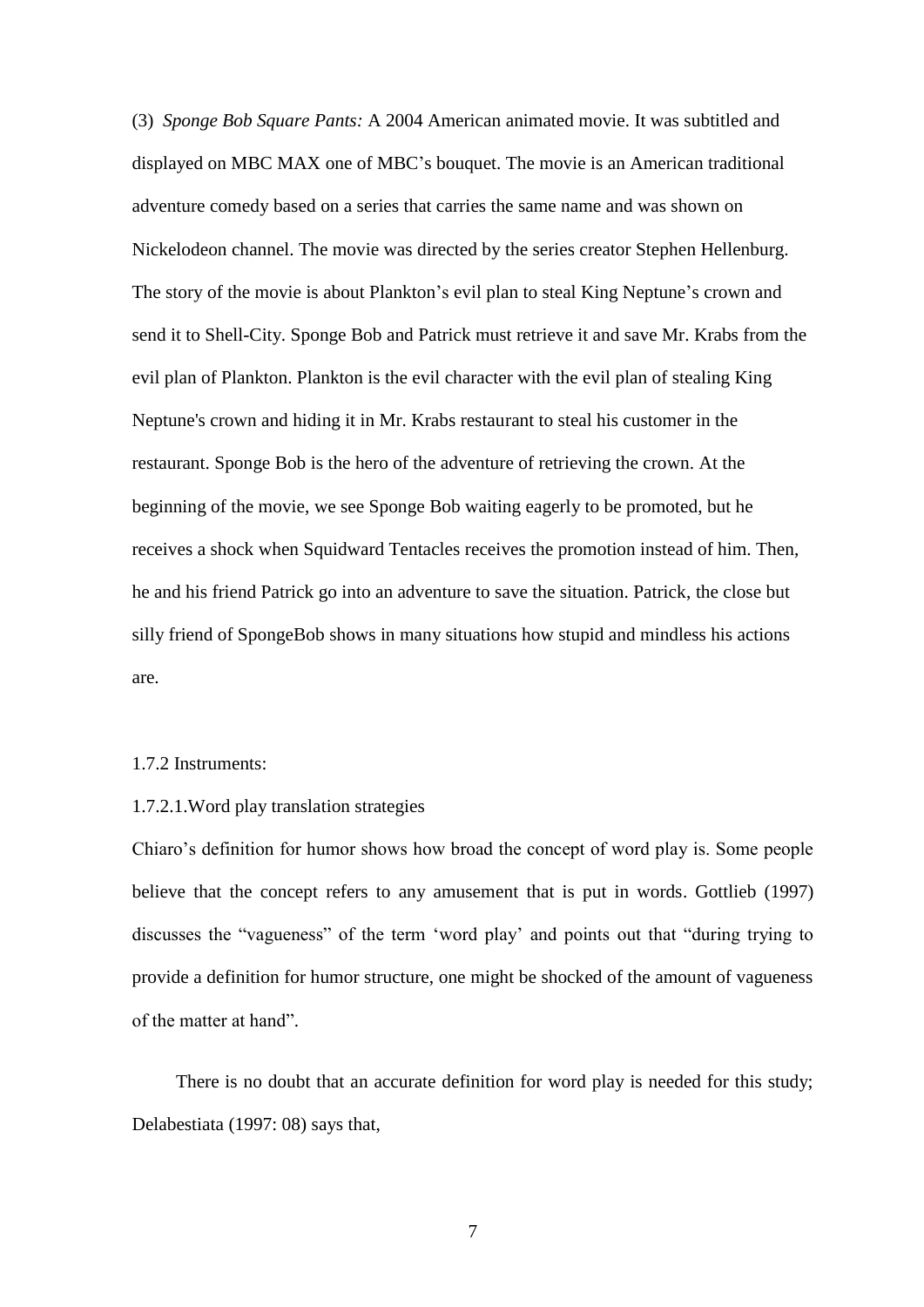when attempting to describe how word play is translated, one obviously needs to rely on an operational definition of the pun, including criteria for describing and comparing puns in terms of their formal structure, semantic structure semantic structure, underlying linguistic mechanism, textual function, and / or any other aspect deemed relevant to the comparison

He then defined wordplay as,

the general name for the various textual phenomena in which structural features of the language(s) used are exploited in order to bring about a communicatively significant confrontation of two (or more) linguistic structures with more or less similar forms and more or less different meanings (1996: 128).

This ambiguity cannot be seen in a natural text, but it comes from the surrounding verbal and situational factors (in the text).

In the same context, Delabastita (1997: 129) adds that the verbal context comes from our expectations of "grammatical well-formed of thematic coherence". The expectations of "well-formed grammatical context" comes from what we are used to. We are used to some specific words in special syntactic contexts. "… thematic coherence means that the reader will look after relations in the context to connect words and phrases" (Delabastita 1996: 129).

When talking about multimedia texts, the image and sound are part of the situational context. Delabastita (1996: 129) points out that "the situational context plays a great role in the functioning of the pun in multimedia texts". In television, picture, written text, dialog and music/sound effects affect the discourse greatly. The presence of these four channels presents a challenge to the subtitler. In this course, Delabastita introduces the reader to four main types of wordplay which are: homography, homonymy, homophony and puns*.* All of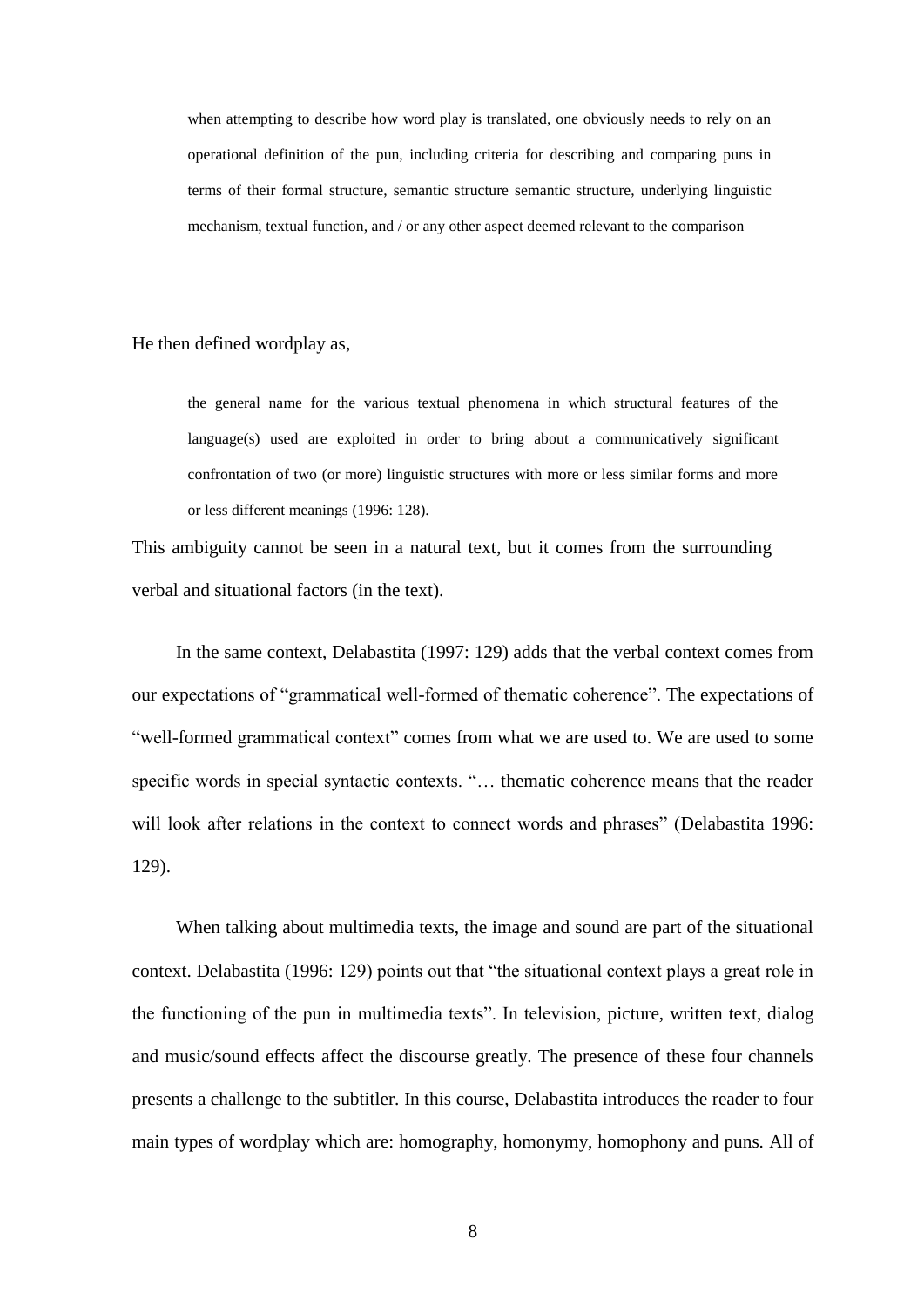these four types of wordplay contrast "linguistic structures with different meanings on the basis of their formal similarity" (Delabastita 1996: 128).

Homography is defined by Oxford Dictionary as "each of two or more words spelled the same but not necessarily pronounced the same and having different meanings and origins". A good example on homograph in English is taken from Charles Dickin"s *Great Expectations* (1991:41). "They seemed to think the opportunity lost, if they failed to point the conversation to me, every now and then, and stick the point into me" (ibid.)

The word "point" is mentioned twice here, the first time to mean "direction" and the second to mean "idea".

Another example is taken from *SpongeBob Square Pants*, when SpongeBob spent the whole morning preparing himself to get the promotion he has always wanted. That is because he has been the best employee for very long months. When the ceremony started, he instantly came to the stage and in front of everybody in City Shell started his speech of victory. At that point: ʻMr. Krabs'- the owner of the restaurant- came to the microphone and announced that SpongeBob is not the new manager by saying:

- look, you are just a kid! And to be a manager you have to be a man or else they'll call it "kid-ager".

The words manager and Man-Ager are homographs. When spelled out, both have the same spelling. Mr. Krabs has spelled the words in a way that suits his goal better. In Mr. Krab's version, the word "manager" contains "man" which is a condition to the job.

Homonymy refers to the situation where two words have the same sound and spelling but there is a difference in meaning. Consider the following example taken from *Shrek* in which Shrek and Donkey rescued Princess Fiona:

Well, I have to save my ass.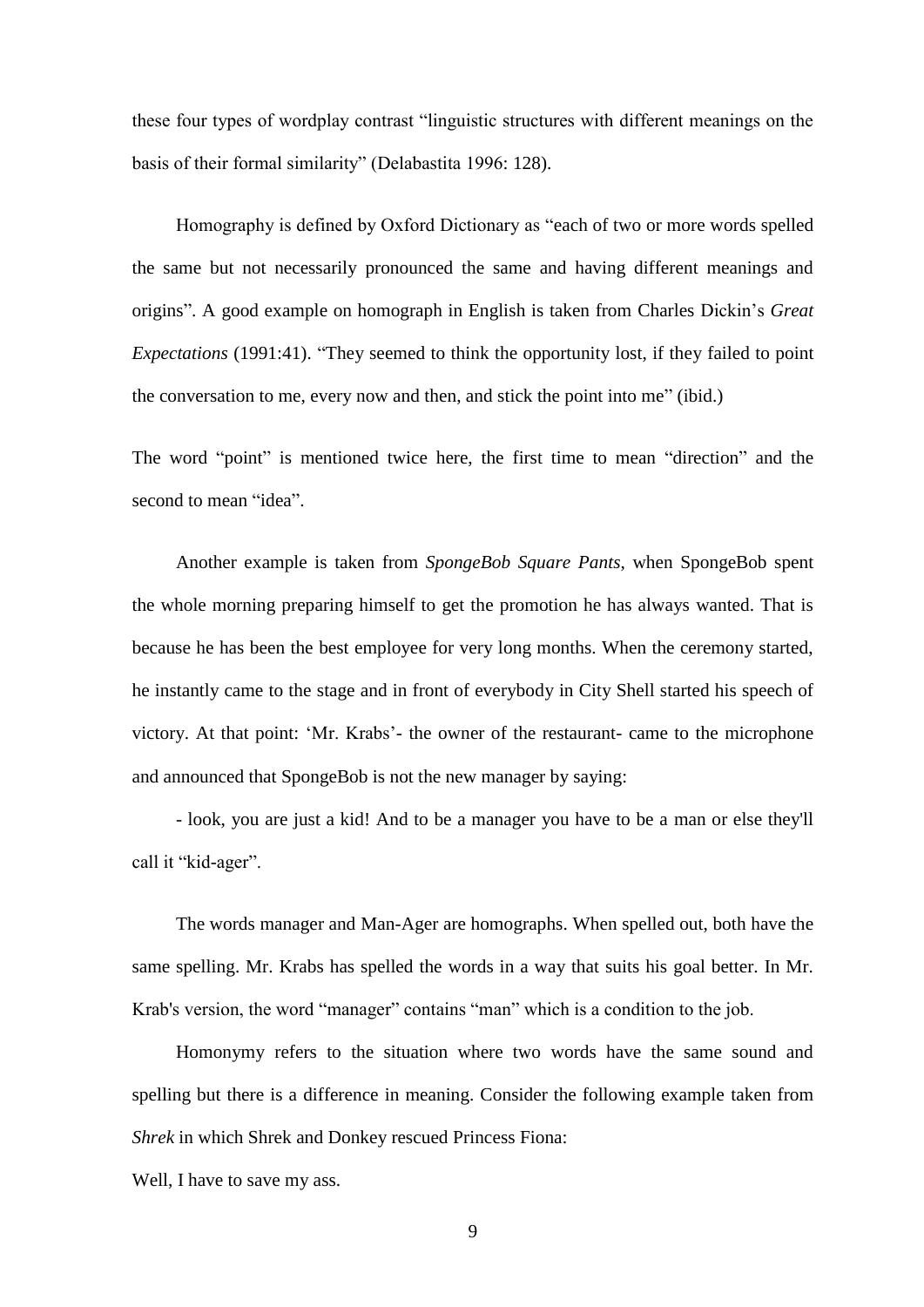This sentence can be understood in two ways. The first is that he is going to escape and save himself (which Fiona understood at the beginning). The second is that he will rescue his friend Donkey (which is the real meaning).

Homophony occurs when two words have identical sounds but are spelled in a different way. Consider the following example taken from Shakespeare's *Merchant of Venice* (Act 1, Scene 4)

Bassanio: Why dost thou whet thy knife so earnestly?

Shylock: to cut thy forfeiture from that bankrupt there.

Gratiano: not on thy sole but on thy soul harsh Jew.

In this example, the words soul and sole are pronounced the same but have two different meanings. Soul according to Oxford 2015 means "a spiritual or immaterial part of human or animal, regarded as immortal." Sole on the other hand and according to Oxford 2015 dictionary means "the under surface of a person"s foot between the toes and the instep". Both of the two words were used to produce satirical effect. It is translated into:

> بسانيو : لَمَ تشحذ سكينك بهذه المهمة؟ شايلوك: لأقتطع حقى من ذلك المفلس هناك. جراتيانو: أنت لا تشحذ السكين على نعلك أيها اليهودي القاسي وإنما تشحذه على روحك ( أمين:1994)

The two homophones were translated into two words that do not sound alike. This conveys the meaning but causes loss in effect on the TA.

Another example is from *Shrek 1* is that when Shrek received an arrow, donkey was shocked and started talking quickly: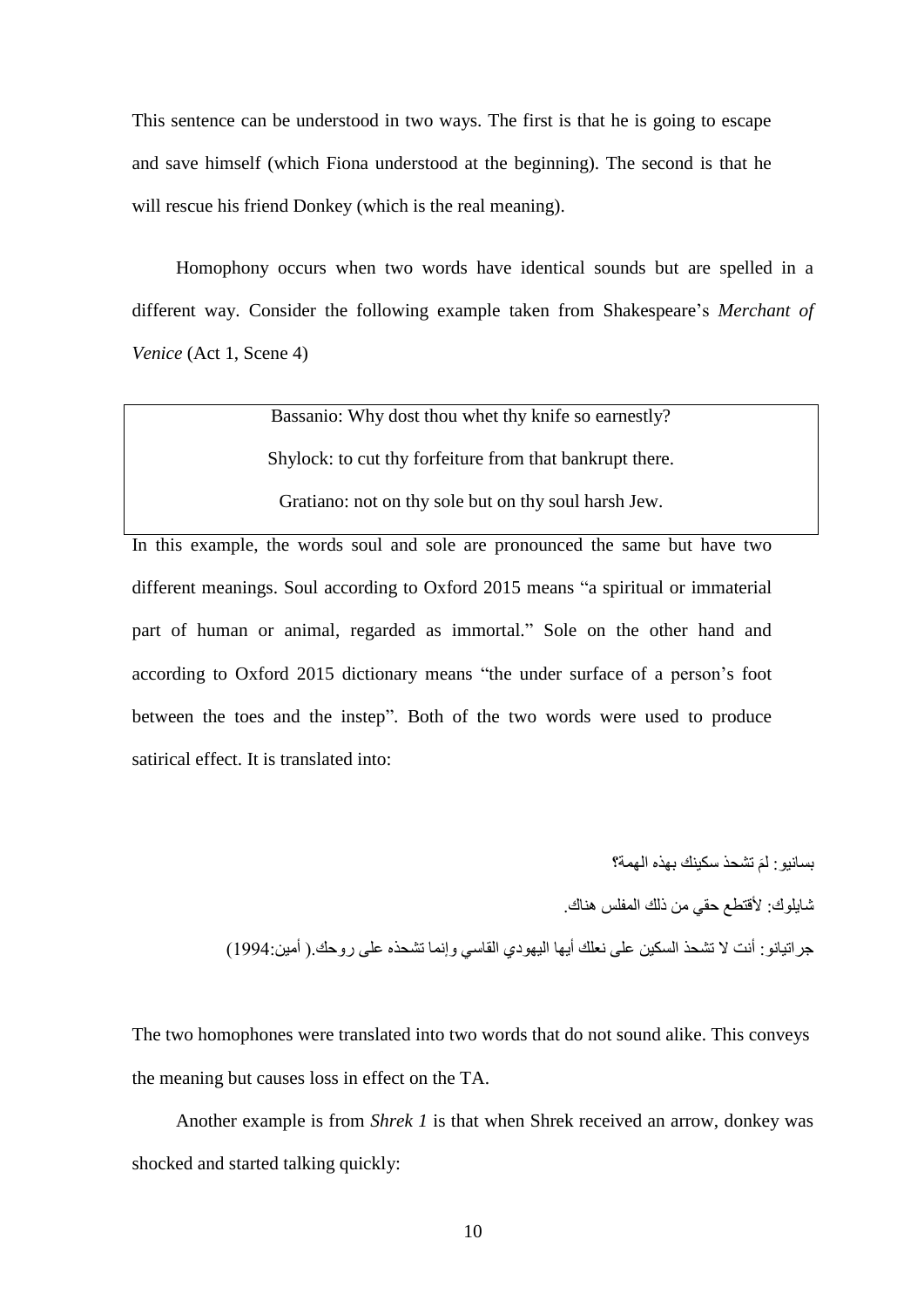"I am too young for you to die, keep your legs elevated, turn your head and cough." The word "die" is spelled the same as the word dye. Donkey thought that Shrek's face is changing its color because he was injured.

A pun is "a joke exploiting the different possible meanings of a word or the fact that there are words which sound alike but have different meanings" (Oxford Dictionary 2014). There are many ways for translating puns. This study will look at the transcript of the text and notice if the subtitled version followed any of the following strategies for translating humor:

1) Pun to pun (pun rendered as pun): the SL pun is translated by a target-language pun, which may be more or less different from the original wordplay in terms of formal structure, semantic structure, or lexical function.

2) Pun to non-pun (pun rendered as non-pun): a non-punning phrase which may keep all the early senses (non

-selective non-pun), or a non-punning phrase which renders only one of the related senses (selective non-pun), or diffuse paraphrase or a combination of the above.

3) Pun to related rhetorical device [pun rendered with another rhetorical device, (repetition, alliteration, rhyme, referential vagueness, irony, paradox etc), which aims to recapture the effect of the ST pun.

4) Pun to zero (pun rendered with zero pun): the pun is simply omitted.

5) Pun ST = pun TT (ST pun copied as TT pun, without being translated).

6) Non pun to pun (a new pun introduced): a compensatory pun is inserted, where there was none in the ST, possibly making up for ST puns lost elsewhere (strategy for where no other solution was found), or for any other reason.

7) Zero to pun (addition of a new pun): totally new textual material is added, containing wordplay as a compensatory device.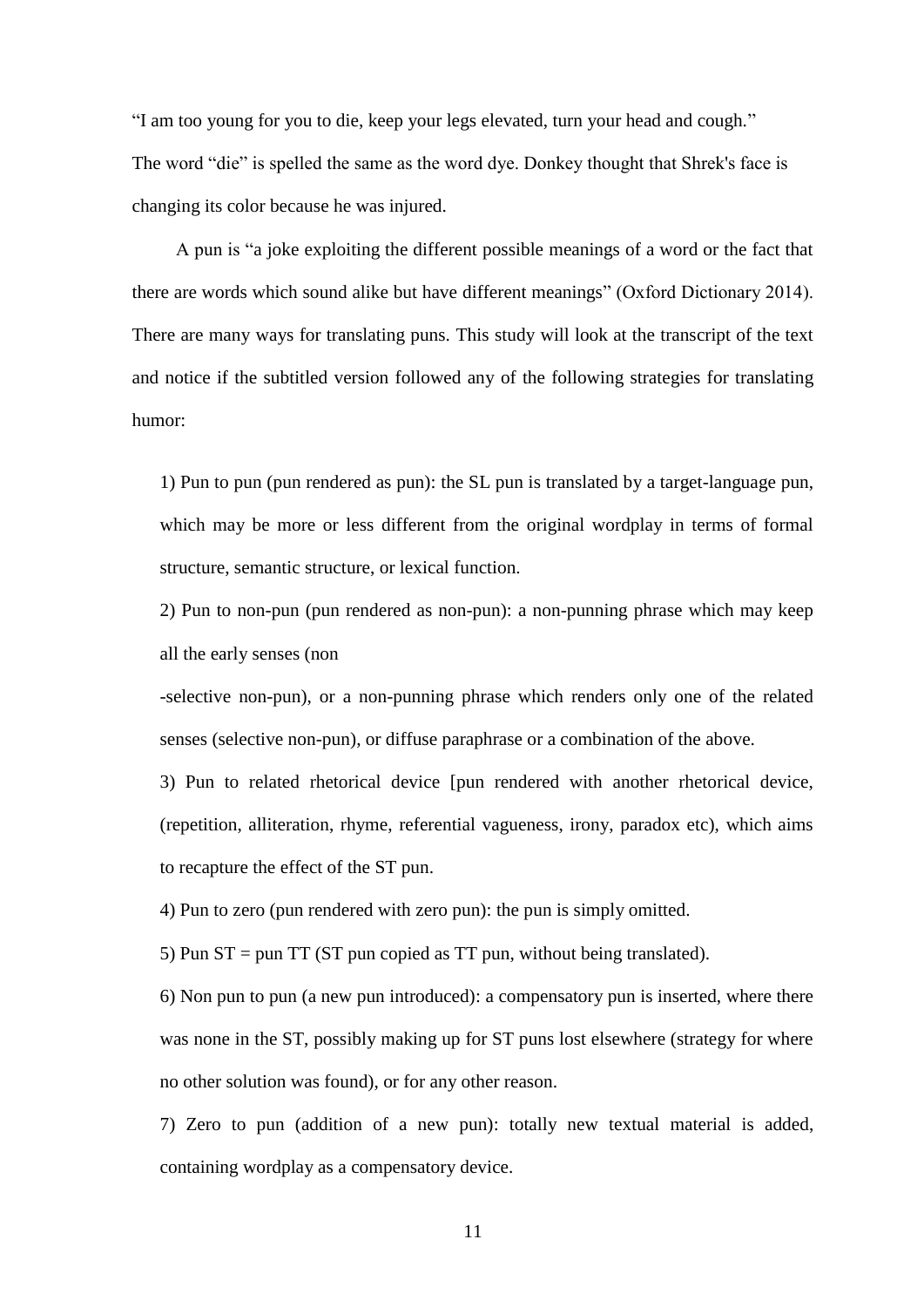8) Editorial techniques: explanatory footnotes or endnotes, comments in the translator's forewords, ʻanthological' presentation of different, complementary solutions etc. (Delabastita, 1996: 134). This technique has no humor elements. We can easily notice the loss in humor here.

#### **1.7.2.2. Allusion translation strategies**

Allusion is anything that is unfamiliar to the TLT readers. The responsible translator is seen as a competent reader and a cultural mediator whose task is to consider the differences of cultural backgrounds knowledge between (ST) and Target Text (TT) readers so as not to leave any puzzling 'culture pumps' in the TT.

Cultural oriented studies emphasize the communicative nature of translation. Language is not merely words but a tool in the hand of the speaker to express an idea or a situation. When the situation that is expressed with language is not acceptable in the target cultural; the translator should try to manipulate the language to avoid vagueness or cultural shocks. When using allusion, assumptions and cultural knowledge help the ST audience to understand the point behind it. On the other hand, when it comes to the TT audience, it is impossible to understand the allusion due to the lack of necessary knowledge to make the needed connections.

The term 'allusion' can be used in a wider sense when it denotes not only the ST and the intertextual elements but also references to other types of source-cultural phenomena, e.g. historical people and events or popular culture, which are expected to be unknown or less known among the (TC)audience. A difference in cultural background can lead to problems in translating especially if there is a huge difference between the SL culture and TL culture. For instance, a British speaker in a fictional conversation urges his interlocutor to remember a gag: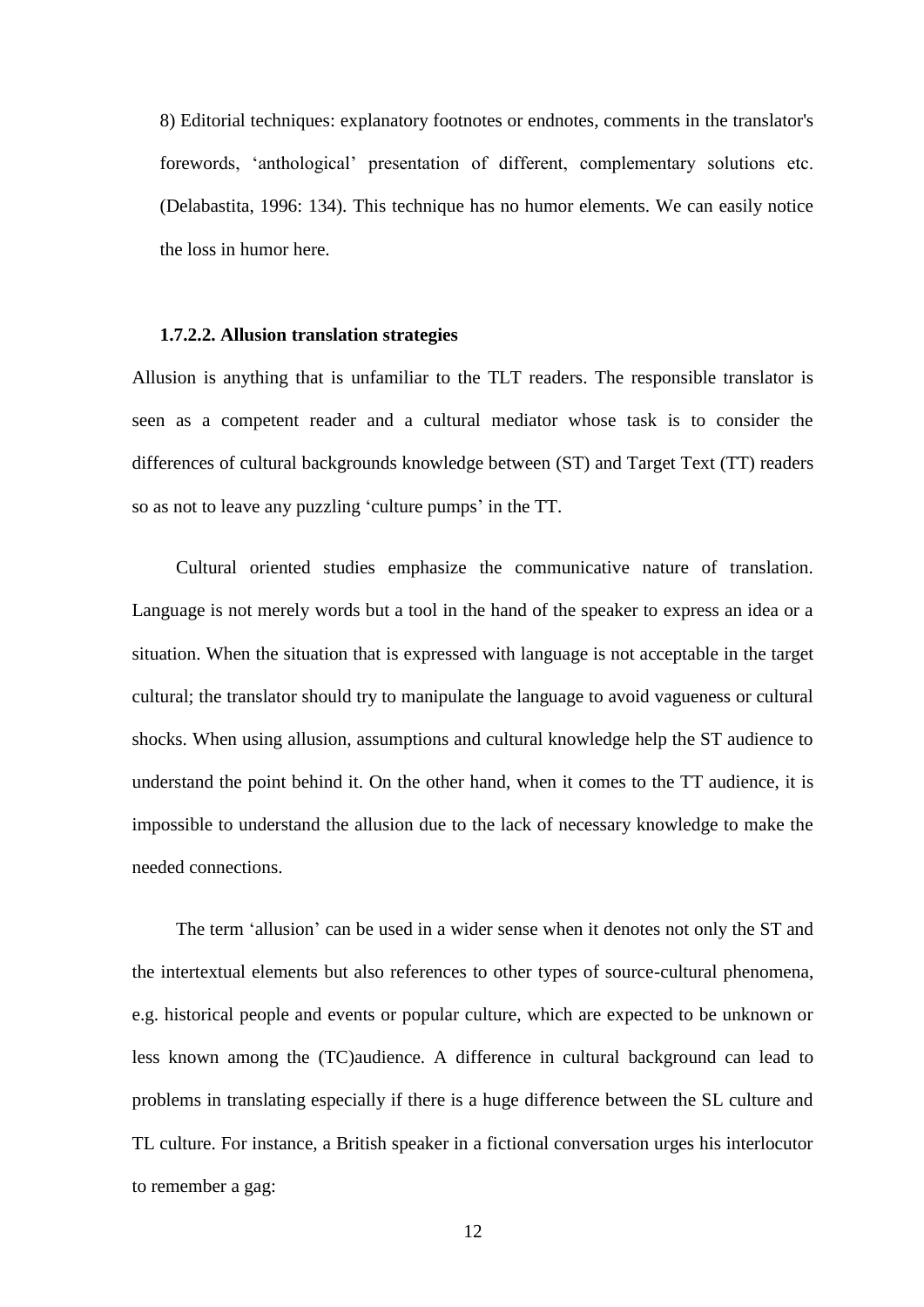"Steve, I said at the beginning that this was a case to be taken carefully. I am telling you now, it's a powder keg. Whatever you do, remember a gag".

"Gag" has a biblical reference that will not be a problem as long as the TL"s audience are familiar with the biblical references e.g. the English audience will understand the meaning here. On the other hand, if the TT audience are not familiar with the biblical references, the level of allusion will be very high.

The functions of allusions vary. Some are used as lexical elements or with only short-range meaning in the context, while others convey important information on characters and themes. This variation makes it hard to form a map for translating allusion in any provided text. The text is always needed to provide a full and complete idea.

The researcher found it easier to list the range of available strategies and apply the concept of decision process (Levy 1967). The translation strategies form a hierarchy on the lines of Levy"s minimax principle: a minimum of effort but a maximum of effect. As a result, a familiar allusion requires less effort than a vague one and allusion of great significance demands more attention and thinking than a joke that is adding a little description to a minor character.

With unfamiliar allusions this often leads to unclear phrases or passages in the TT which readers must skip or stumble over. This unfortunately means depriving the TT readers of chance to participate in the literary process or to derive pleasure from it.

The first side of allusion that can be looked at is that of proper names At the translation stage, the evaluator of the success or otherwise of a particular solution is necessary the translator. As a result the fastest and easiest strategy of translation comes first, which means that the translator only works when the earlier strategy is not thought to provide a satisfactory solution.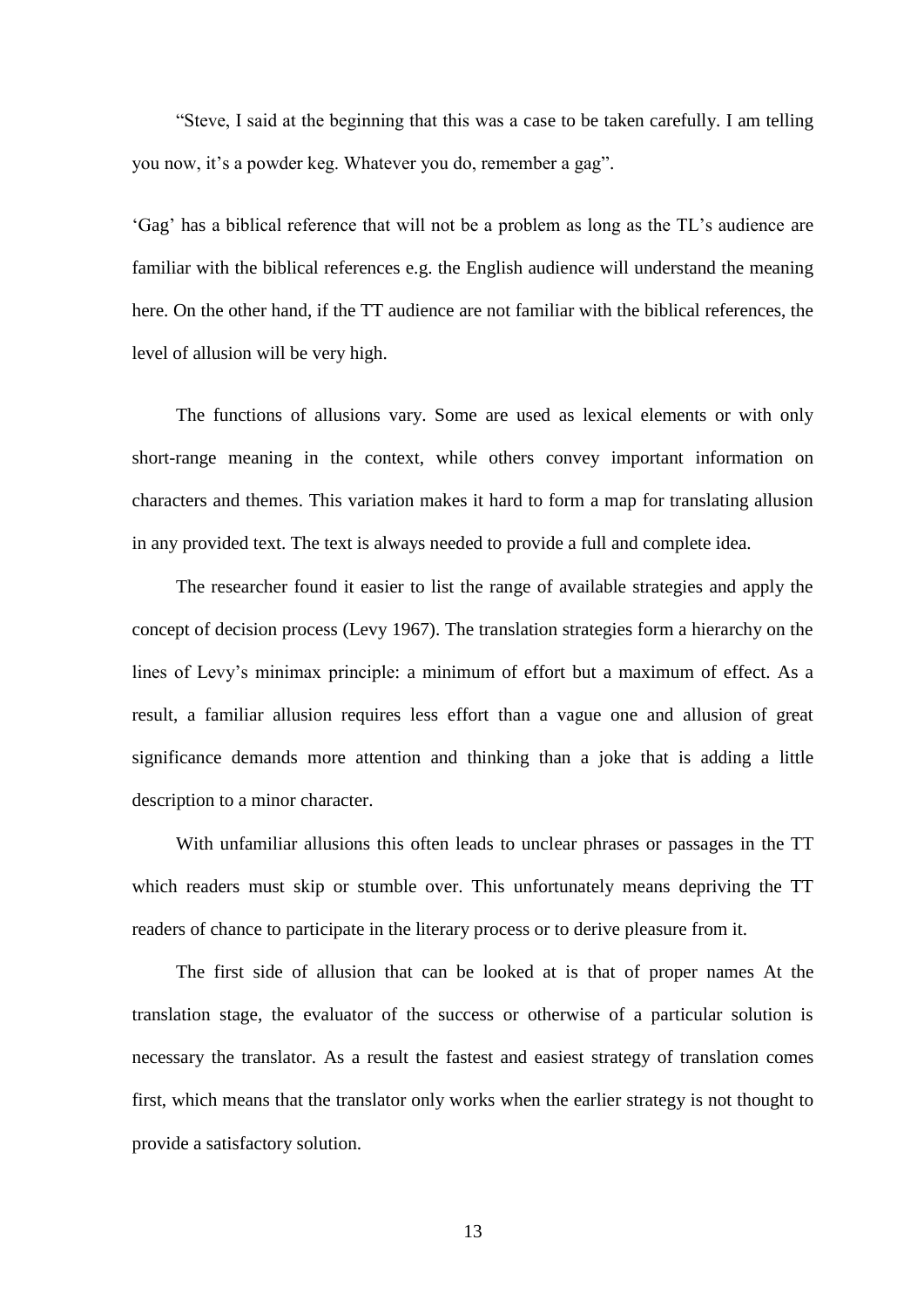Allusion is part of the cultural humor which is bound to cultural elements such as reference to some customs or the name of some special places, works or people and application of proverbs, idioms or catchphrases. Then the strategies of allusion translation are investigated in cultural humor category. They are as follows:

A) Proper name allusion translation strategies:

1) Retention of name (either unchanged or in its conventional TL form; with three subcategories: (a) use the name as such; (b) use the name, adding some guidance; and (c) use the name, adding detailed explanation for example a footnote.

2) Replacement of name by another (beyond the changes required by convention); with two subcategories: (a) replace the name by another SL name; and (b) replace the name by a TL name.

3) Omission of name; with two subcategories: (a) omit the name but transfer the sense by other means for example by a common noun; and (b) omit the name and allusion together.

B) Key phrase translation strategies:

1) Use of standard translation;

2) Minimum change that is a literal translation without regard to connotative or contextual meaning- there is thus no change that would aim specifically at the transfer of connotation. 3) Extra-allusive guidance added in the text, where the translator follows his or her assessment of the needs of readers by adding information which the author with his or her (SL)view point did not think necessary; including the use of typographical means to signal that the material is performed;

4) The use of footnotes, endnotes, translator "s prefaces and other explicit explanations not slipped in the text but overtly given as additional information;

14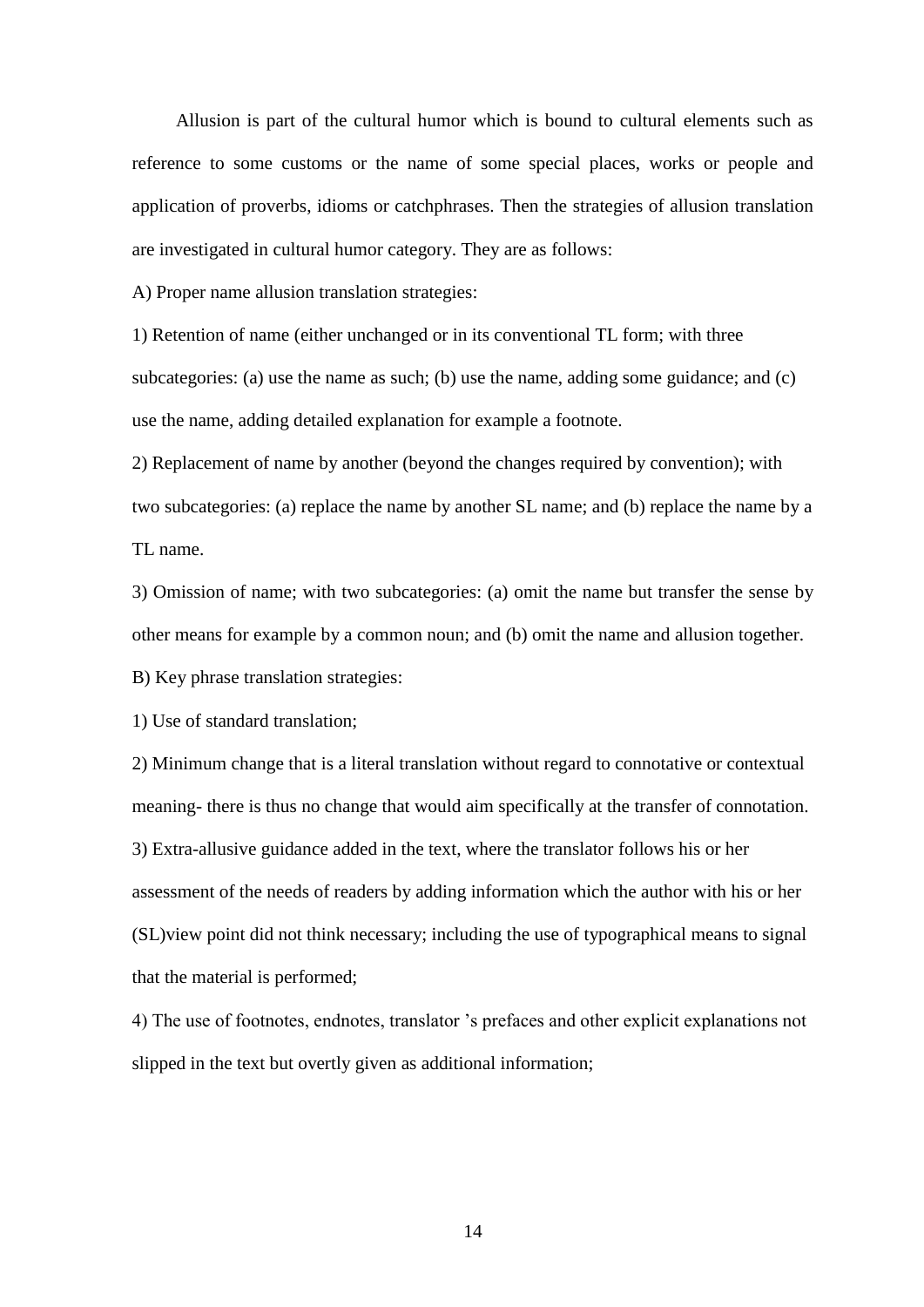5) Simulated familiarity or internal making, that is, the additional of intra-allusive allusive – signaling features (marked wording or syntax) the departure from the style of the context, thus signaling the presence of borrowed words.

6) Replacement by a performed TL item.

7) Reduction of allusion to sense by rephrasing in other words, making its meaning overt and dispending with the allusive key phrase itself.

8) Recreation, using a fusion of techniques: creative construction of a passage which hints at the connotations of allusion or other special effects created by it;

9) Omission of the allusion (Leppihalme, 1997: 90)

The fourth strategy that is the use of footnotes, endnotes, translator"s prefaces and other explicit explanations, is not used in dubbing.

#### **1.7.2.3 Irony translation strategies**

Irony in general means to say something and to mean something else, that is the real meaning is different from the surface one. Example please. In universal humor also the expression is not related to linguistic features or cultural elements, but it is humorous by itself. The strategies of verbal irony translation suggested by Mateo (1995) are investigated in the universal humor group, namely,

1) ST irony becomes TT irony with literal translation.

2) ST irony becomes TT irony with equivalent effect translation.

3) ST irony becomes TT irony by means of different effects from those used in ST (including the replacement of paralinguistic elements by other ironic cues).

4) ST irony is enhanced in TT with some word/expression,

5) ST ironic innuendo becomes more restricted and explicit in TT.

6) ST irony becomes TT sarcasm (i.e. more overt criticism).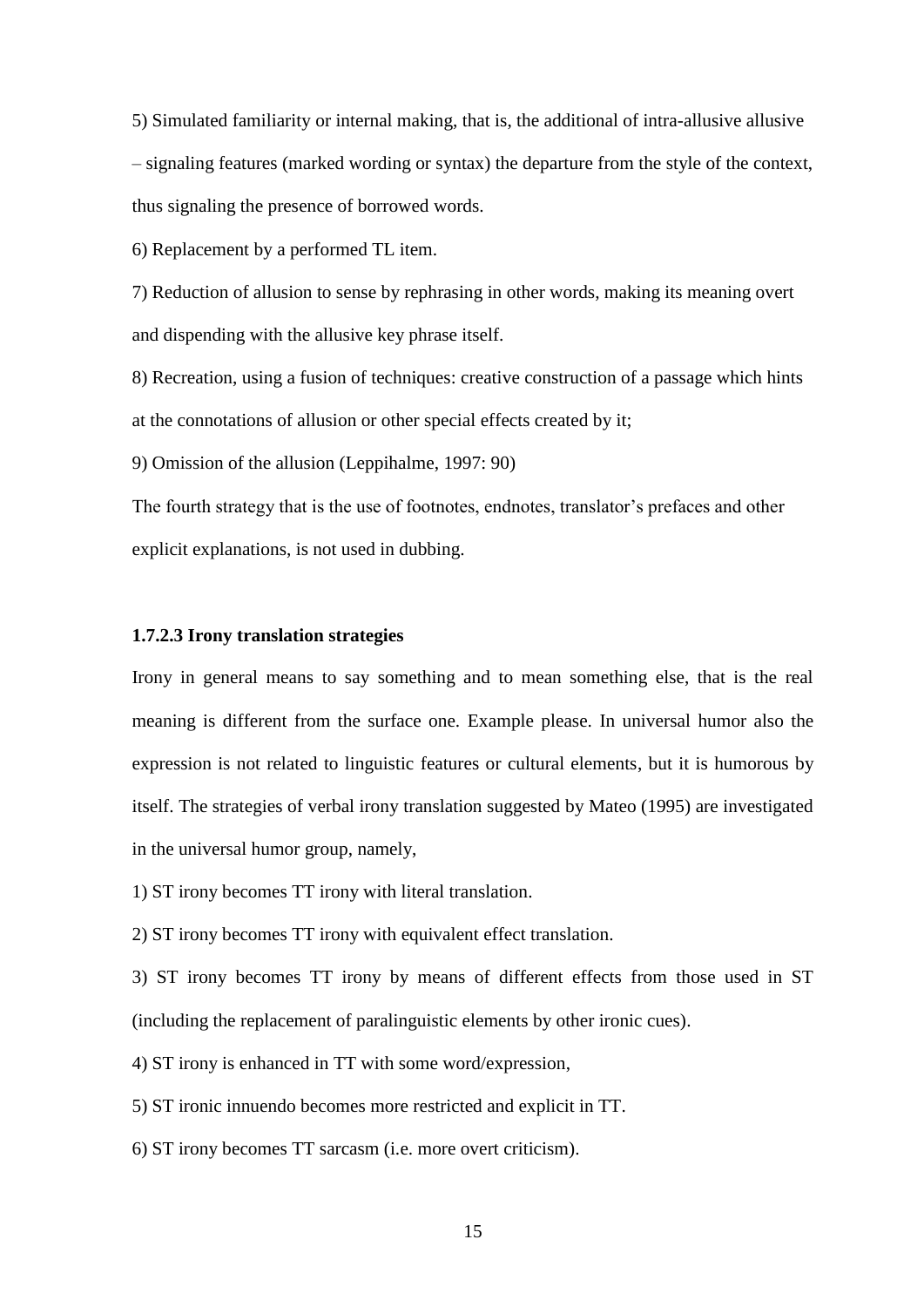7) The hidden meaning of ST irony comes to the surface in TT (no irony in TT).

8) ST ironic ambiguity has only one of the two meanings translated in TT (there is no double-entendre or ambiguity in TT therefore).

9) ST irony is replaced by a ʻsynonym' in TT with no two possible interpretations

10) ST irony is explained in footnote in TT.

#### **1.8. The role of the translator**

The role of the translator is that of an independent and competent language professional whose skills are needed by both the author and the TT reader. The translator is neither a semi-automatic transcoder nor a monkey "with no choice save to make the same grimaces as his master," as was suggested by French translator of Faulkner (Coindreau, cited in Briere 1988: 199). The responsible translator does not allow the TT to become obscured or impoverished unnecessarily nor does he or she leave the reader puzzled at "culture bumps" (Archer 1986).

Translators should keep in mind that they are cultural mediators who should use their bicultural competence to identify and analyze the function of allusions in the ST, and to judge what translation strategy will serve the TT readers best. Achieving this bicultural competence is the responsibility of both the universities where translators are educated and of translators themselves: no number of set books will suffice if the translator is not willing to learn more, throughout their working life. The cultural mediator role of the translator looks to be still largely unrecognized at present because many translators choose to make the minimum changes when translating.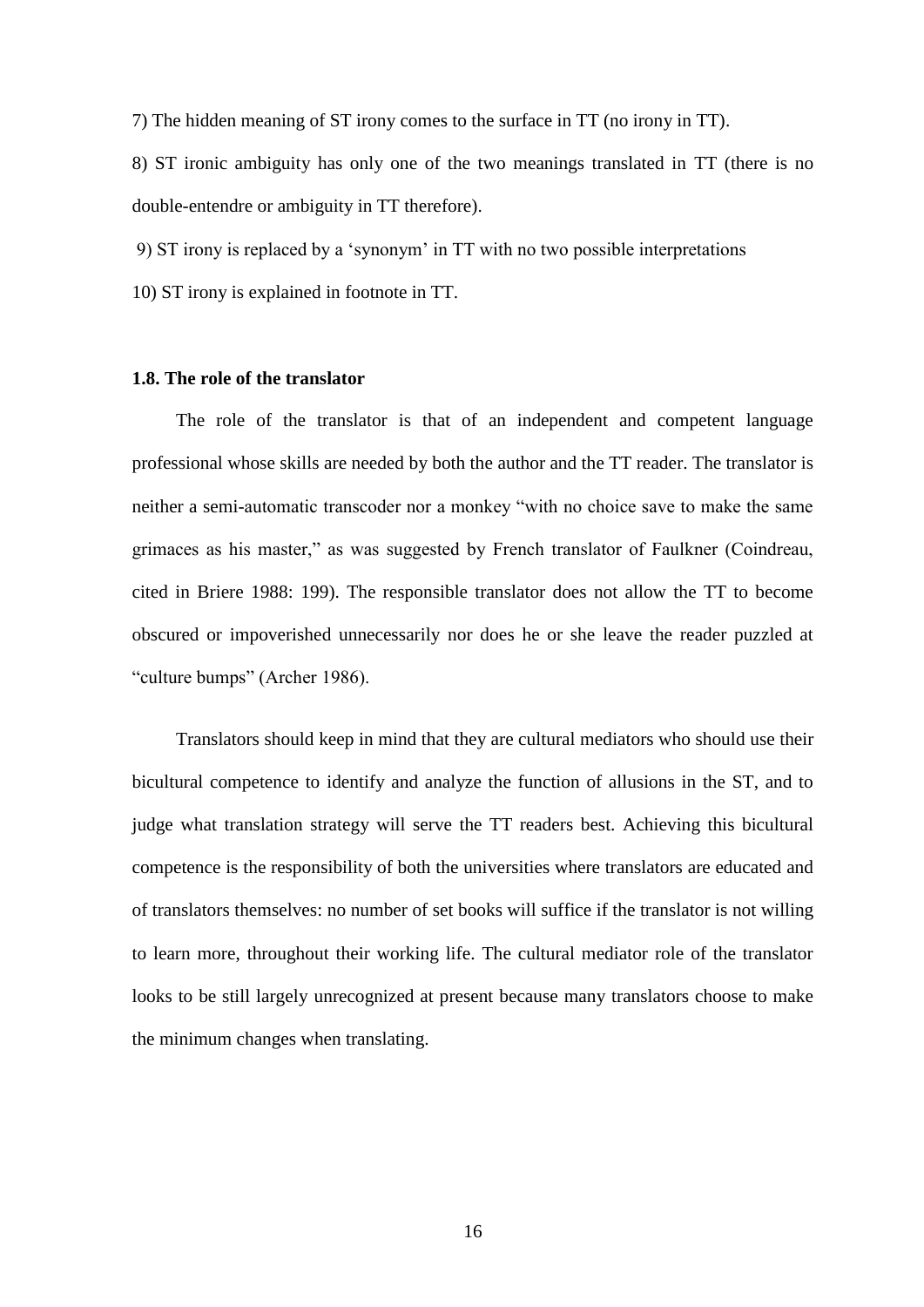#### **1.9. Procedures of the study**

The following steps will be taken into consideration in order to provide the necessary data:

1) the English transcripts of animations will be carefully studied and the humorous expressions will be investigated at two different times by the researcher;

2) the humorous expressions will be classified into universal, cultural and linguistic humor;

3) the translation of English humorous expressions is also to be investigated and categorized in Arabic text (dubbed version);

4) the expressions categorized in each group are counted in the ST;

5) the expressions categorized in each group are counted in the (TT);

6) the frequency of expressions in each category is compared between the SL and the TL texts to find out if there is a decrease or an increase in the number of the humorous expressions of different types;

7) total frequency of each group of humor in all of the animations is compared between the source and (TT);

8) the strategies used in each category are investigated and analyzed by the researcher; and 9) Conclusions are made based on the frequencies in steps 4, 5, 6 and 7, and also the strategies used during research.

#### **1.10. Conclusion**

Translating humor has never been heaven for translators. As a result, researchers have done a lot of effort to put forward theories that categorize humorous expressions and suggest methods to translate them. Subtitling and dubbing humor into Arabic in animated movies has rarely been discussed a lot among researchers. That is why I chose this to be my point of research, hoping it will come up with conclusions that can help AVT translators in translating humor.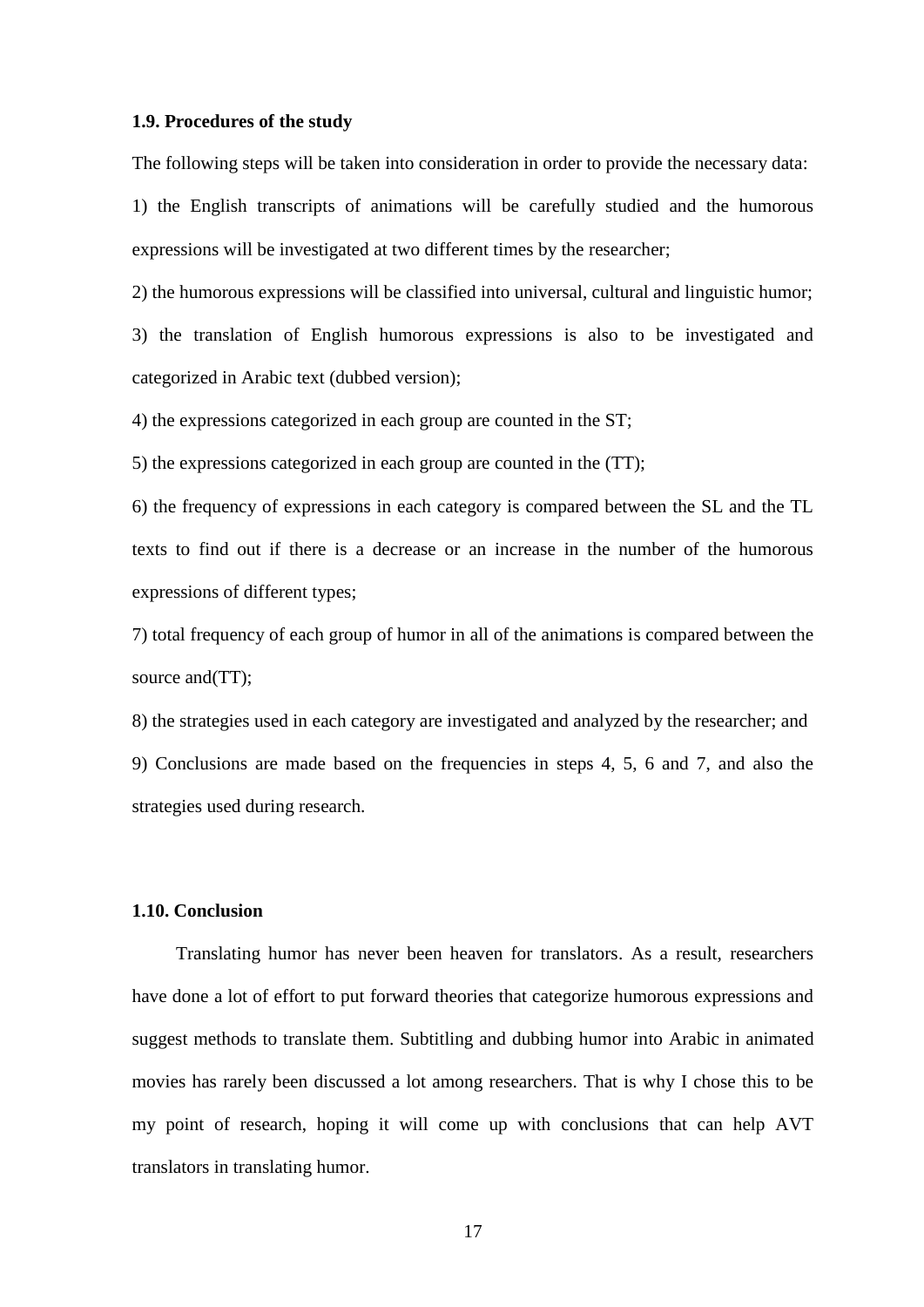## **Chapter Two**

## **2.1 Literature review**

AVT has been gaining great importance over the last few decades due to its communicative value. Mass media made it much easier for a person living in a small village south Palestine to know about the culture and methods of life for people living in the United States of America or in China. As a result, the translator as the researcher sees him is doing a very important and difficult job in the same time. The importance of the translator's role comes from the fact that he/she is the mediator; he/she understands and transfers what the TA cannot understand. He/she also has the responsibility of transferring the cultural aspects from the SC to the TC can be very difficult and sometimes impossible due to the huge gap between the SC and the TC. In AVT it is not only the translation of language that the translator should worry about; there is also (pictures, sound effects, accents etc). As a result, Dynamic Translation is not always advisable to be used; translation on the level of idea-to-idea is the best way to fulfill the goal of delivering the message.

Translating humor in AVT poses a bigger challenge to the translator. When the translator is trying to transfer the idea he/she should take into consideration keeping the same effect on the TA which is not easy at all. This challenge is not new in the translation field; many studies have talked about the subject so the researcher will provide a summary the studies in this field; but before talking about translating humor, it is important to talk more about previous studies about humor itself.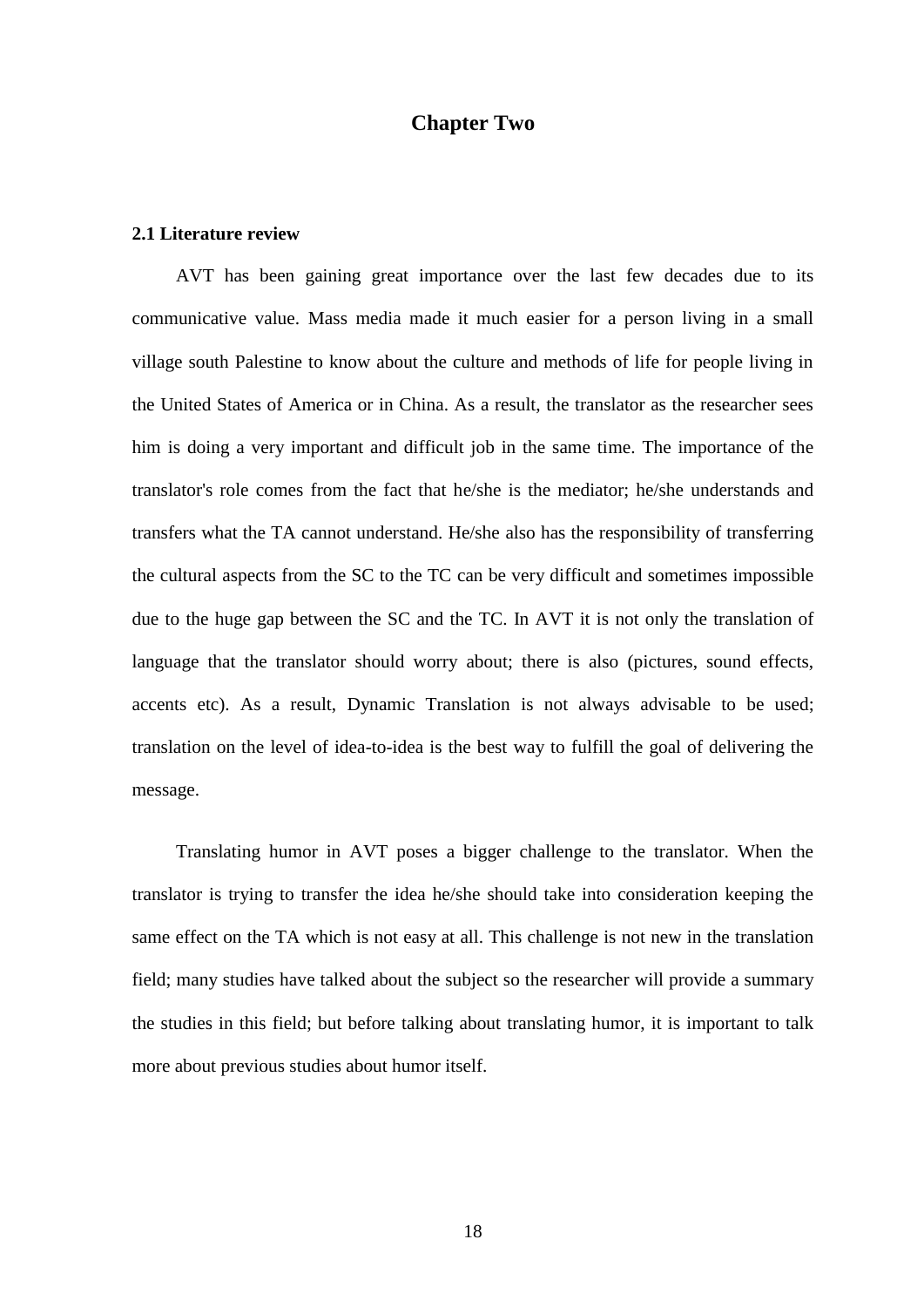#### **2.1.1 Arthur Koestler (1905-1983)**

Koestler (1964: 91-95) expressed his own vision about humor highlighting "creativity'. According to Koestler, ʻcreativity' consists of three areas - humor, discovery and art, all of which are always associated with any creative act. Humor according to him means "comic conflict between frames of reference - worlds of – codes - associative context." As Koestler argues (1964), laughter is a universal psychological reaction to different people around the world. As a result, he thinks that humor cannot be grasped in a single theory.

The most important achievement of Koestler's book is raising the association idea. It is easy in this domain to notice the great similarity between humor and metaphor. Depending on that, it is not a surprise that Fauconnier and Turner (2002: 37), who are two important theorists of metaphor, have highly appreciated the idea that creativity involves bringing together elements from different fields.

#### **2.1.2 Victor Raskin**

Raskin (1985) presents his study that starts with an introduction concerning the core of humor, components of the so called humor act, major concepts and terms used in human research, the types of laughter and problems of categorizing humor itself and humor theories, etc. Following that, Raskin (1985: 45) identifies his approach to humor as linguistic which explains why he presents extensive chapters explaining the development of linguistics. He deals in depth with formal semantic and pragmatics in the 1960s and 1970s when the concept of grammaticality in Noam Chomsky theories.

Raskin's Scripts Based Semantic Theory of Humor (SSTH) did not cover humor in general but only verbal humor (or only punch line jokes). According to Raskin, the ultimate goal of the (SSTH) is ideally a linguistic theory of humor should determine and formulate the necessary and sufficient linguistic condition for the text to be funny (1985: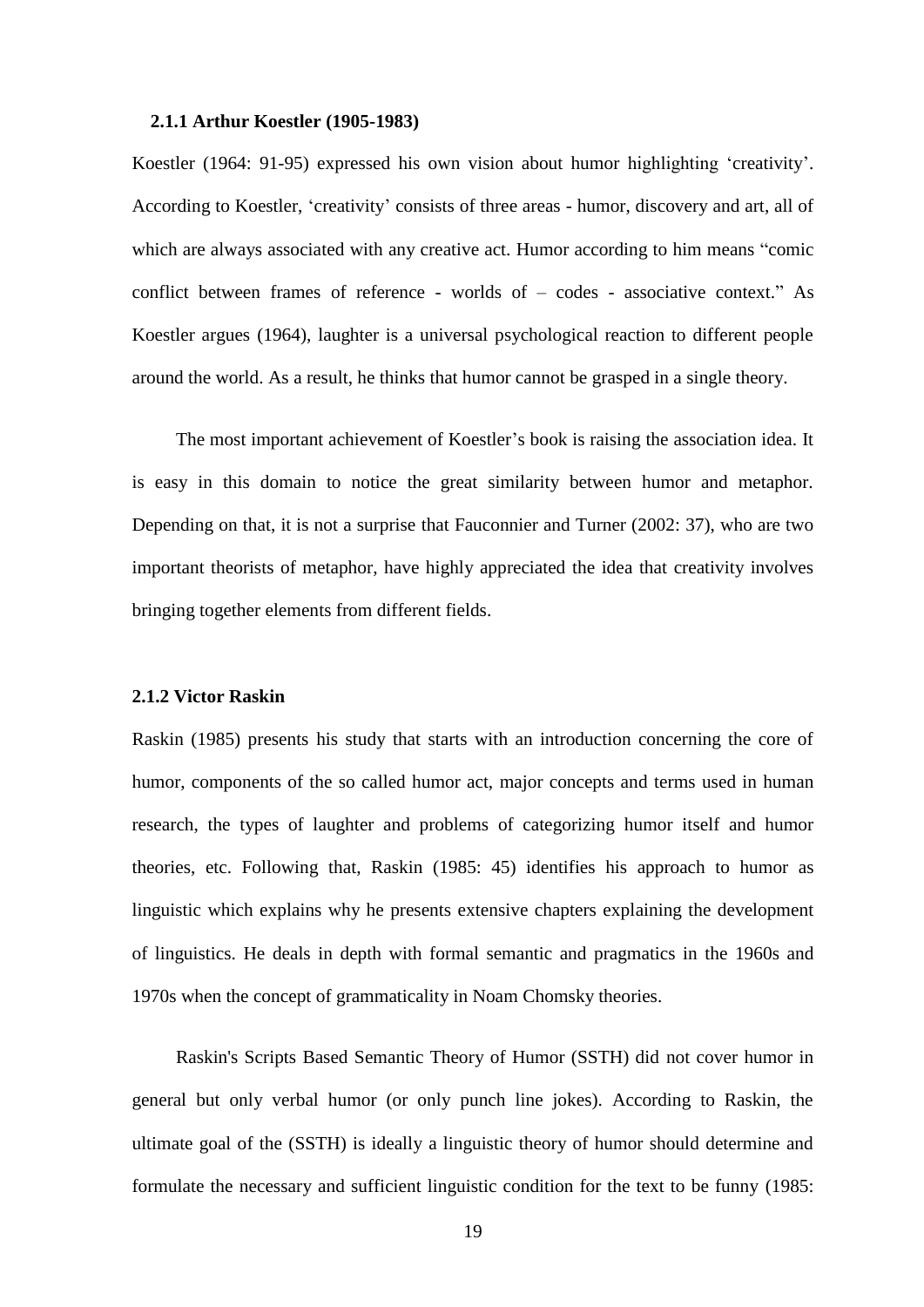47) He expressed the hypothesis of the SSTH as: A text can be characterized as a singlejoke-carrying text if both of the following conditions are satisfied: (i) the text is compatible, fully or in part, with two different scripts; and (ii) the two scripts with which the text is compatible are opposite. The two scripts with which the text is compatible are said to overlap fully or in part with this text (Raskin 1985: 99).

Raskin (1985) also brought up the theory about joke telling as a type of "non-bonafide" communication which violates the co-operational principle and the conversational maxims that are set for the bona-fide communication in the Gricean pragmatics. When telling a joke, four different situations may occur depending on whether the joke is made intentionally or unintentionally; or if the speaker expects or does not expect the joke. If the speaker does not get the joke, he/she will try to understand it in a bona-fide way. If he/she failed to do so he/she will try to do so in a non-bona fide mode like if the joke is a (lie or nonsense). If the addressee is already or from the beginning aware of the joke, the cooperation system starts to function again, but in a specific "joke-oriented" manner and with modified maxims, e.g., give exactly as much information as needed, not more nor less . instead of the usual maxim of quantity. In explaining the relationship of the scripts that are involved script overlap and script opposition. Raskin (1985) has given empirical examples of semantic common parts perfectly compatible with both scripts under discussion, and others that only fit with some scripts and conditionally with the others. Most of the script opposition jokes seem to be what John Lyons has called local antonyms i.e. "linguistic entities whose meanings are opposites only within a particular discourse and solely for the purpose of this discourse" (1985: 108); each joke describes some 'real' situation and evokes another "unreal" situation. These can be demonstrated as oppositions between actual and non-actual, non-existing situation; - expected and non-expected; reasonable and less reasonable situation (1985: 111). Added to what has been mentioned is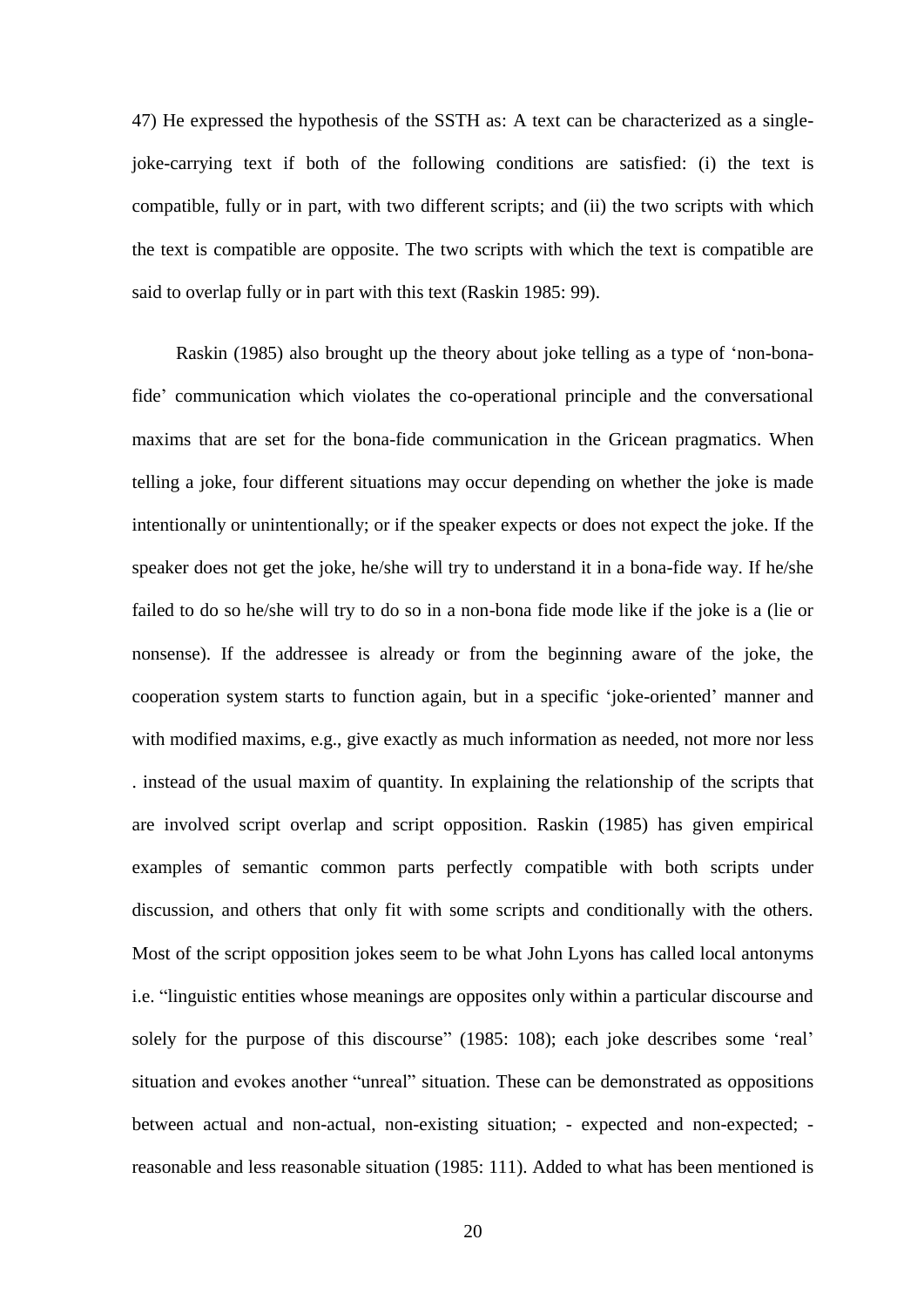that scripts of jokes are usually contain two folds of categories that are fundamental in human life such as real/unreal, true/false, good/bad, death/life, rich/poor (1985: 113-114). Raskin has provided much analysis for some jokes to show clearly the dimensions he has talked about in his research:

"Is the doctor at home?"

The patient asked in his bronchial whisper. "No," the doctor's young and pretty wife whispered in reply. "Come right in".

This example was used by Raskin and many other authors to explain the overlap and opposition of incompatible scripts (1985: 32 and 104-105).The joke contains two scripts visiting the doctor and visiting the lover. Connected with the whispering component which is used in the two situations. The wife's rather rude invitation for the patient to come in when the doctor is not there violates the maxim of quantity and shifts the mind of the reader from the first situation to the second (1985: 117-127). Raskin gives a from under to top analysis of the joke. The format of the background semantic theory he uses for the analysis of the two components- the lexicon and the combinatorial rules to derive semantic meaning of their lexical components (1985: 76).

Following this, Raskin (1985: 121) examines the (sub) meanings of each word in the joke text in Webster's dictionary, looks into the rules of ambiguity clauses and paraphrase the first sentence of the joke "somebody who was previously treated for an illness wants to know whether unique part of the family residence, who is a physician, is physically presented at the residence (1985: 122). " A similar interpretation is provided for the next sentence and all expected presuppositions and interferences drawn from each sentence.

Examining the previous example leads the reader to a fundamental question: "why does the doctor's wife want the patient to come in.?" The only interpretation that can be given here is that the wife fails to understand that if the patient did not see the doctor, he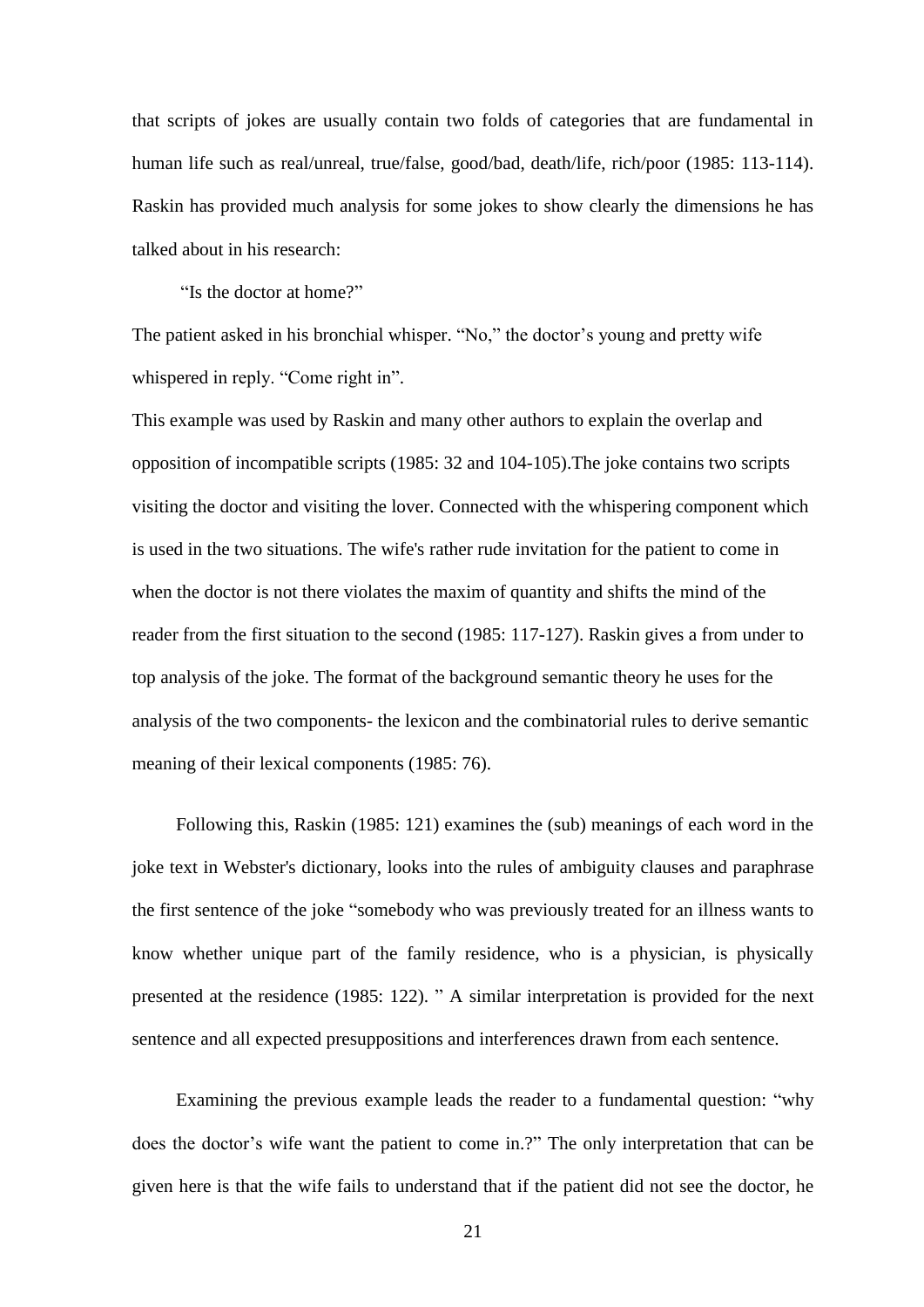will not fulfill his goal. Raskin has also put out a block schema which is a combination of rules for searching for the appropriate second schema as well (1985: 125), but as the criteria of that match remains semantically blind. Raskin's concept of script is also merely a large and coarse approximation of what actually happens in human consciousness at the neural level.

The scripts provided by Raskin at that point are of various types at various sides. Scripts encapsulate not only direct word meaning, but also semantic information inferred from linguistic units. In addition, not only linguistic knowledge but also extra linguistic knowledge is stored in our memory in form of text.

In the final chapter of the book the number of joke texts overcomes the author's text. At this point, three types of aggressive jokes namely sexual, ethnic and political are presented. Raskin mentioned the most outstanding scripts (themes, motifs), types of oppositions encountered in each category and illustrates that with examples. According to Raskin, sexual humor can be divided into three main types:

- sexual/ nonsexual opposition unspecified.

- nonsexual opposition in explicitly sexual humor.

- specific sexual opposition in clearly sexual humor.

The core of the first type lies in inserting a blue hint into sexually neutral context. One of Raskin's own examples is:

an English bishop received the following note from the vicar of a village in his diocese: "Milord, I regret to inform you of my wife's death. Can you possibly send me a substitute for the weekend?" (Raskin 1985: 106).

The second involves overlying something sexually abnormal into something normal, accepted or expected. The most repeated types that Raskin calls scripts are (genital size, sexual prowess, sexual exposure or inexperience).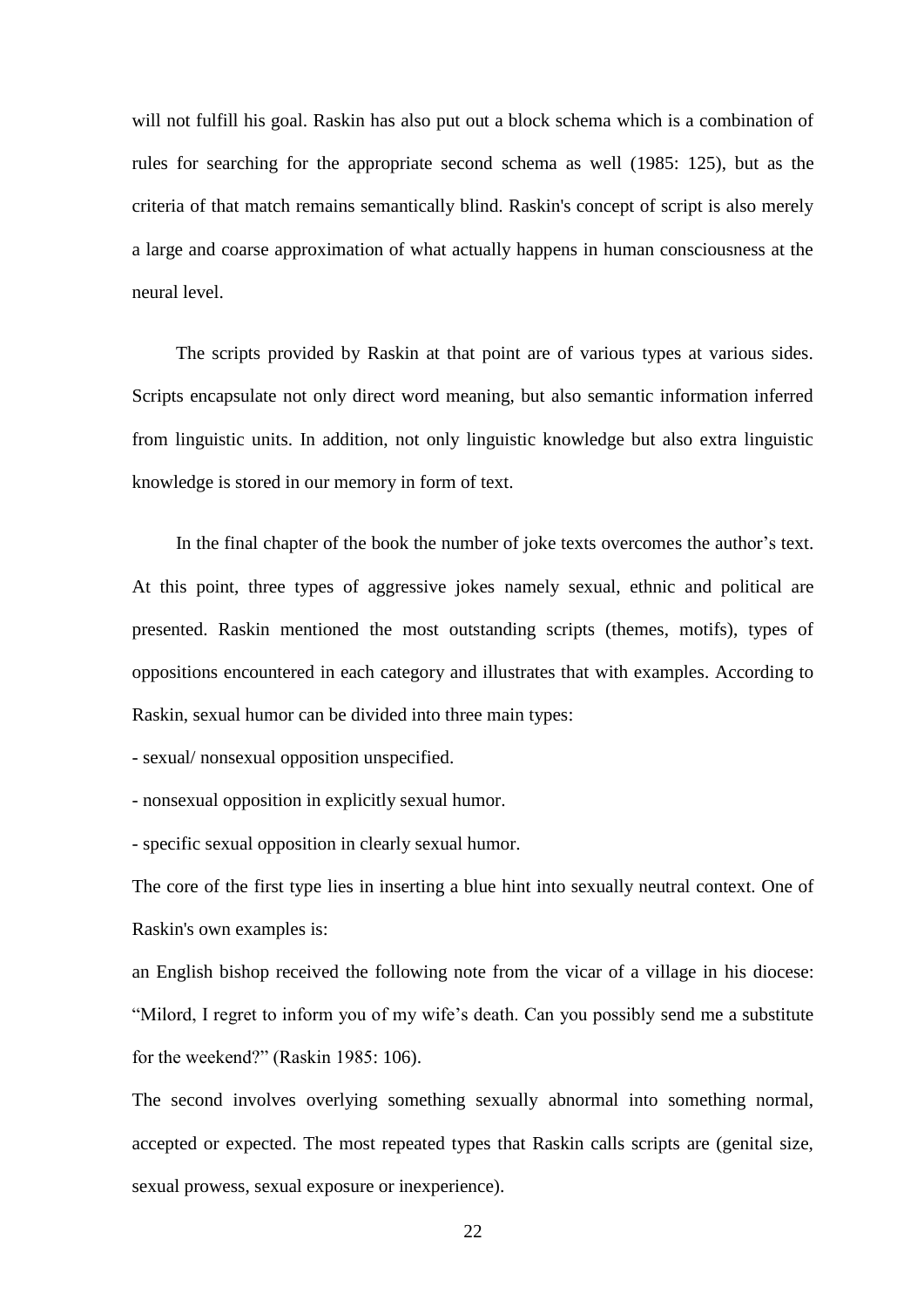In the third type, the receiver's main attention goes to the sexual output of the joke, but is finally tricked i.e.:

an officer is posted to a god-forsaken garrison. After a while, he asks his batman who has spent a few years there, "What do you do for sex? There is not a single woman here." – "Oh, Sir, we all use the old camel over there." "Really? Officers too?" – "Yes, Sir." After much hesitation, the officer decides to try it. That night he comes back to his quarters, disheveled, dirty, and frustrated. "How do you all manage it? The camel does not seem to be used to it at all. She threw me off each time I tried." – "We use the old camel to get to the village six miles from here, Sir" (Raskin 1985: 161).

The specific scripts of ethnic jokes are mainly focusing on certain features of personality, conventionally and fictionally assigned to the targets of ethnic mockery (or exceptionally, also ethnic approval). The most universal of them are negatively labeled scripts of (language distortion, dumbness and stinginess). Ethnic jokes usually contain other types of humor like sexual indications for example. The properly ethnic jokes, i.e.: Different Soviet nationalities were arguing about Lenin's ethnic heritage "he was Russian," says the Russian. "His father was half-Russian, His native tongue was Russian. His education and culture were Russian." The Jew says, "He was Jewish- his mother was Jewish and this is all that counts." The Chuvash says "But his paternal grandfather was Chuvash, and this makes Lenin Chuvash also." But the Eskimo says, "he was an Eskimo" "How come?"ask the others in surprise. "He had no Eskimo blood whatsoever." The Eskimo replies "he was vely vely clevel" as Raskin stresses, should not be confused with pseudo-ethnic ones, which means a joke that is not only ethnic but sexual and political in the same time. i.e. Levy closed his shop Friday night and headed for temple services, not realizing that his fly was unzipped. At the entrance, he met Mrs. Weiss, the president of Ladie's Auxiliary. "I don't like to say nothing" she said shyly "but your business is open"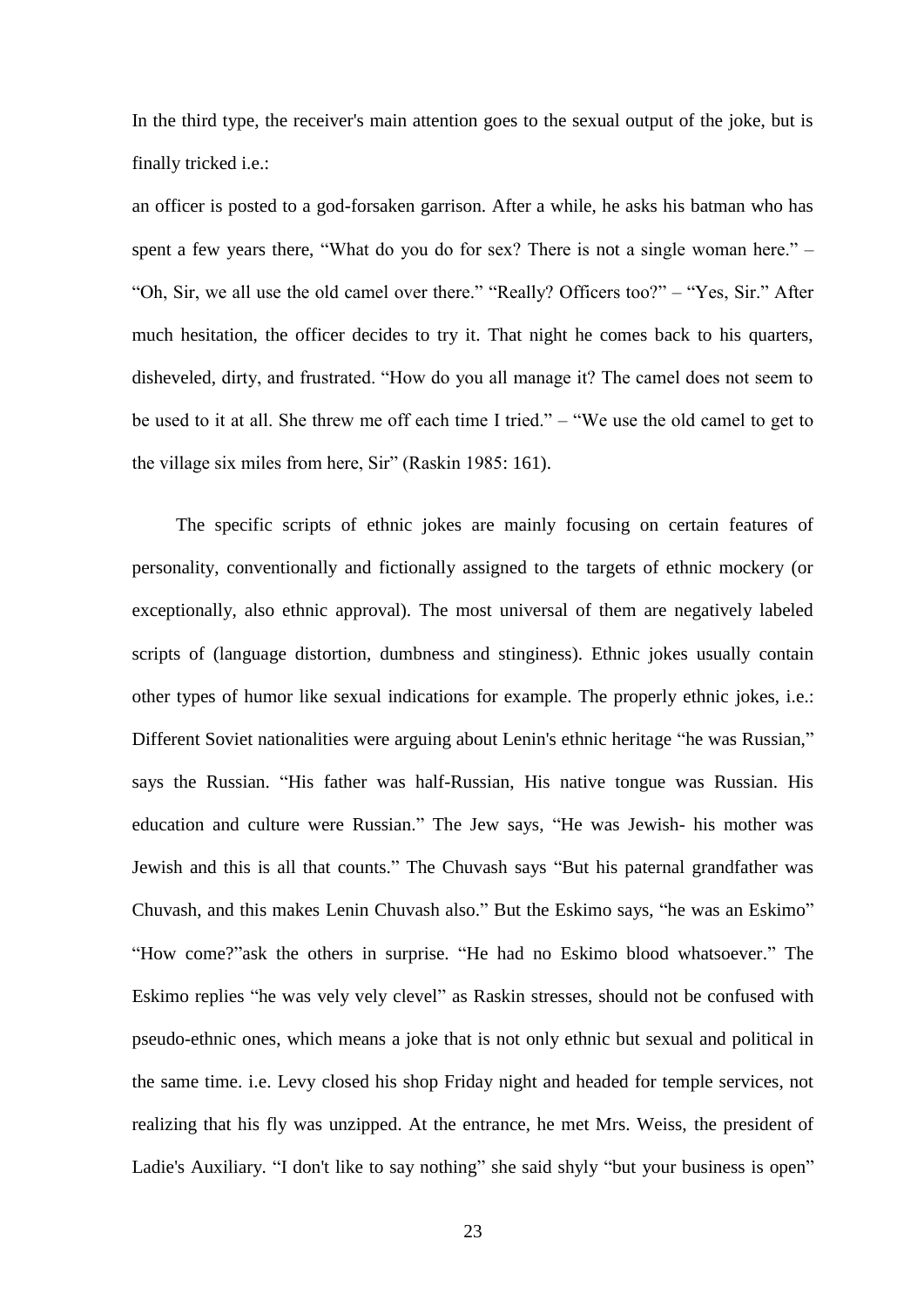"You are crazy!" shouted Levy, rushing inside. "Believe me" said Mrs. Weiss blushing "your business is open" "You are crazy!" shouted Levy rushing inside. "I close the store every Friday to come here!". Later at home, Levy saw that his fly was open and realized that Mrs. Weiss had only been trying to tell him so in a delicate way. He telephoned her immediately. "I wanno apologize!" he said, also trying to be tactful "But tell me something, when my business was open was my salesman in or out?" can be analyzed incidentally with ad-hoc: a true ethnic joke must include at least one truly ethnic script and the interchangeability of ethnic agents is considerably restricted (1985: 205-209).

## **2.1.3 The General Theory of Verbal Humor (GTVH)**

Raskin and Attrado (1994) speak of integrating Raskin"s script based theory (SSTH) with the representation of the five levels model of jokes outlined in the earlier works by Attardo. As a result, the six level hierarchical representation model of verbal jokes is proposed to be used as a device for evaluating the "semantic distance", or degree of similarity between particular joke texts. The empirical test of the model is limited to seven variants of the well-known light bulb joke, some of them being taken from real sources, others obviously improvised by the authors themselves. Each variant supposedly differs from others in one particular aspect. The hierarchy of the knowledge resources that were suggested by Attardo and Raskin (1991: 293-347) are:

1. Language. "It includes all the choices at the phonetic, phonologic, morphophonemic, morphologic, lexical, syntactic, semantic, and pragmatic levels of language structure that the speaker is still free to make, given that everything else in the joke is already given and cannot be tinkered with" (p. 298), or further: ".basically, it is the content of the joke which has to be expressed within the parameter of language" (ibid.), and still further, even: "parameter of language is responsible for exact wording and placement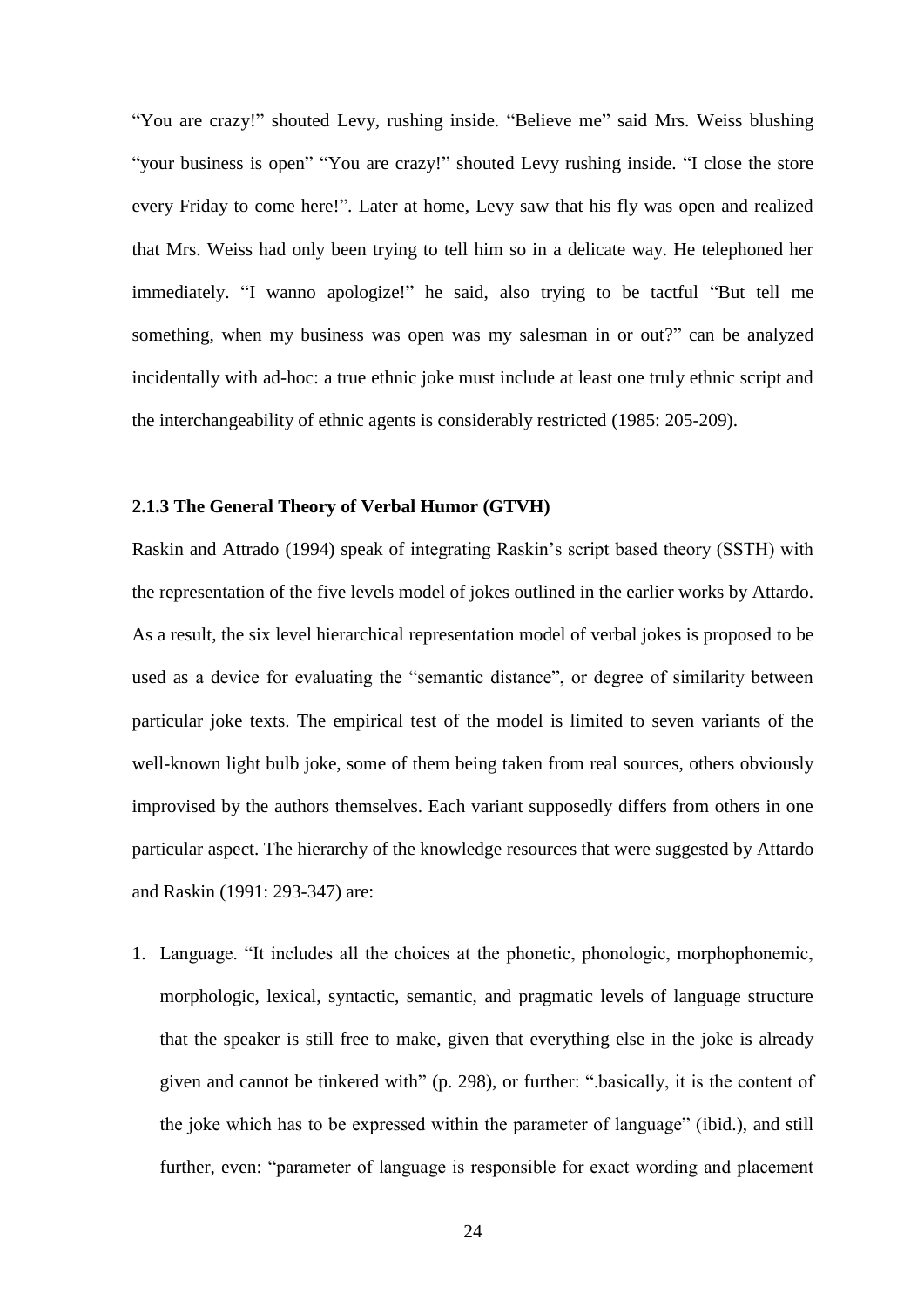of the punch line" ( 299). Or, in simplified perspective, the LA level is considered responsible for any change not delegated to some higher level.

- 2. Narrative strategy. This means "the genre, or rather micro-genre [---] of the joke, in other words, whether the text of the joke is set up as expository, as a riddle, as a question-and-answer sequence, and so on" (1985: 300). The joke also can be expanded to a longer dialog, customary to folk narratives triple sequence can be constructed, the newspaper advertisement form applied, etc. When building the narrative strategy, it is important to keep the text sufficiently non redundant in order not to spoil the punchline.
- 3. Target is the personalized "object" (individual and/or member of a group) of the joke. Attardo & Raskin (301–302) provide examples of the rich choice of ethnically, socially or politically marked personages who have been considered apposite to fulfill the role of targets in the light bulb joke. They admit that the number of jokes without clear targets is quite small, but emphasize the exclusively conventional character of ethnic or other choices for embodiments of stupidity and deny any correspondence between such stereotypes and reality.
- 4. Situation consists of the rest of the content constituents or "props" of the joke, like other participants beside the target, activities, objects, instruments, etc. For example, the stupidity of the Polish can be manifested in many "synonymous" ways: several bizarre modes of screwing the light bulb, holding the toothbrush and moving one"s head, holding the fan and shaking one's head, turning the car upside down to empty the car ashtray, etc.
- 5. Logical Mechanism. This has proved the most problematic element in the GTVH model (for further discussion, see also here below). Here, "logical" does not stand for deductive logic or strict formal logicality but rather should be understood in some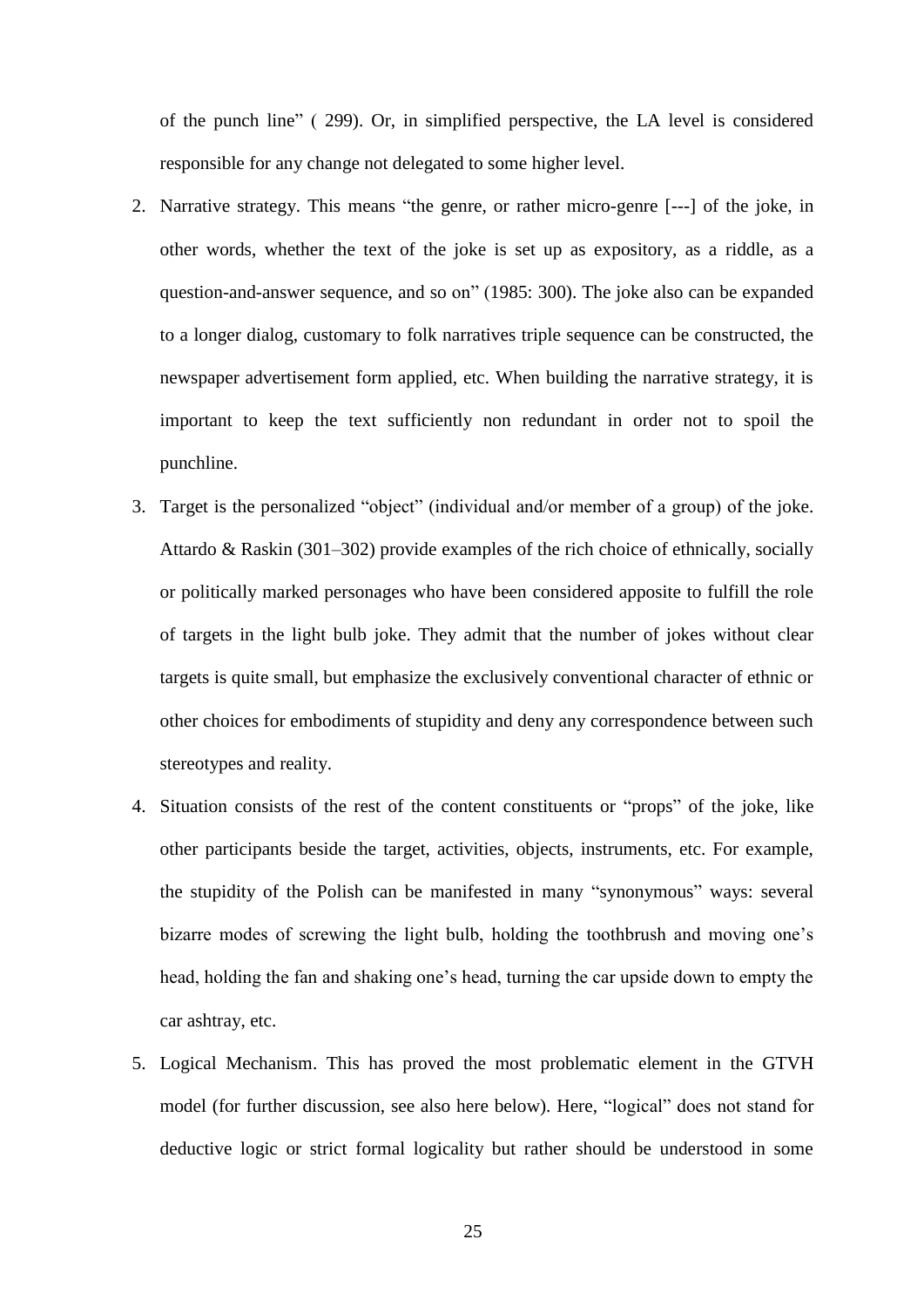looser quotidian sense 'rational thinking and acting' or even 'ontological possibility'. For example, the usual reverse method of bulb-screwing has proved successful and is therefore "fully justified logically", the reverse method of car washing is "somewhat faultier logically", but the method of emptying the ashtray and turning the ceiling instead of the table in the bulb joke are "equally faulty" (303–304).

6. Script Opposition. This is the only level of Raskin"s SSTH incorporated into the GTVH model. The authors find the oppositions of the lowest level in SSTH not to be equal in generality and put forward proposals to overcome this shortcoming (inadequate, to my mind, at least on the part of the status of the axiological "good/bad" opposition that seems to engage an universal, fundamental and universal status in any human communication, thinking, and cognition of the world). Despite knowing well the alternative ways of categorizing, proposed by Lofti Zadeh, Eleanor Rosch, George Lakoff and others, Attardo & Raskin are hardly convinced that the hierarchical structure is the most suitable for the GTVH model. True, some alternatives are pondered, but then categorically rejected – for example, radial dislocation of KRs around the joke (314), or dividing of the categories to a smaller number of levels, e.g.(SO & LM) > (TA & SI) > NS > LA (320), or eventual dividing of them only to "content-oriented" (SO, TA, SI) and "tool-oriented" (LM, NS, LA) groups (322). The most serious motivation for preferring the linear hierarchy probably lies in abovementioned hope to use KR sequence ladder in measuring the "psychological distance" between different joke texts, LA thus being the weakest and SO the strongest differentiator. On the other hand, it is strongly emphasized that GTVH does not aim to be a model of the real "online" production of jokes, but is merely an analytical construct.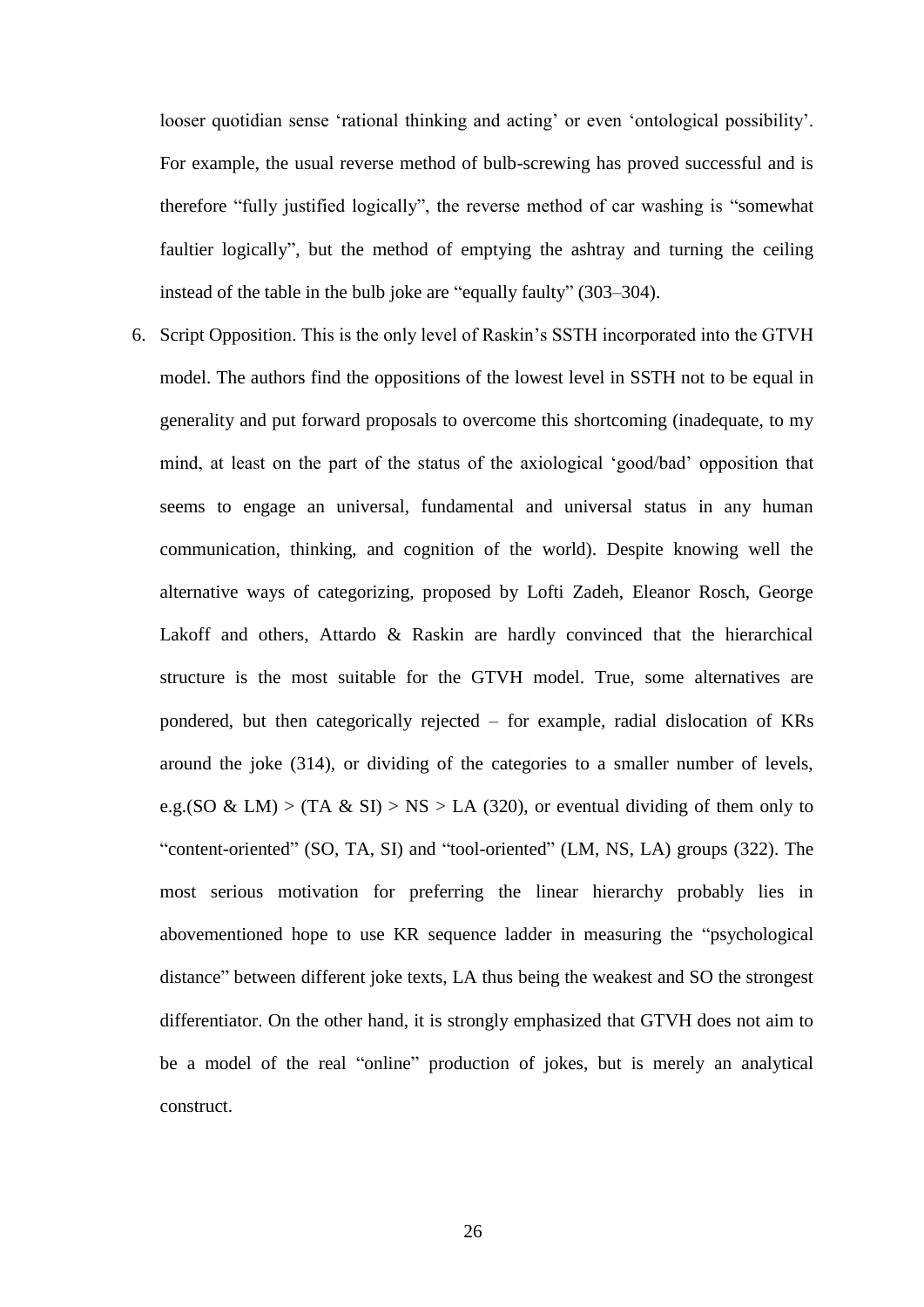Willibald Ruch, the distinguished German psychologist and humor researcher, has organized a test experiment on 534 subjects to verify the validity of two hypotheses derived from the GTVH: "first, the subjects will perceive some jokes as more similar and other jokes as less similar to one another; second, if the GTVH is correct, subjects will perceive a linear increase of similarity between pairs of jokes selected along the KR hierarchy" Ruch (123-136). That is, jokes differing in LA were expected to be more similar than those differing in NS, the latter ones more similar than jokes differing in TA, and so forth (see Ruch 1993: 127–128). The material used in the experiment consisted of three sets of "somewhat synonymous" jokes – first, the already mentioned light bulb set, second, a set of blonde jokes, and third, the joke about chicken crossing the road, with seven texts in each set, each text assumed to differ from others exactly in one KR level. The similarity of text pairs was evaluated on the five-point scale. After the test, the averages of "distinguishing power" for each KR-position in each particular joke series, as well as total averages through all three series were calculated and the validity of differences tested via Anova. Three lowest KRs appeared to follow theoretical expectations both in the plane of rank sequence  $(LA > NS > TA)$  and linearity of regression, but the three highest ones displayed an unexpected order of sequence: not  $SI > LM > SO$ , but  $LM > SO > SI$ (however, with insignificant difference between the latter two).

1) The suggested sequence of KR ranks of the GTVH model is factually wrong and the model needs to be restructured.

2) "As Atrado and Raskin highlighted, the LM is the least explored of all KRs and that there could be several factors at play which might have influenced the subjects" perception" (1991: 133);

3) "In fact, the LM is an artifact of the theory and should be removed altogether" (ibid.).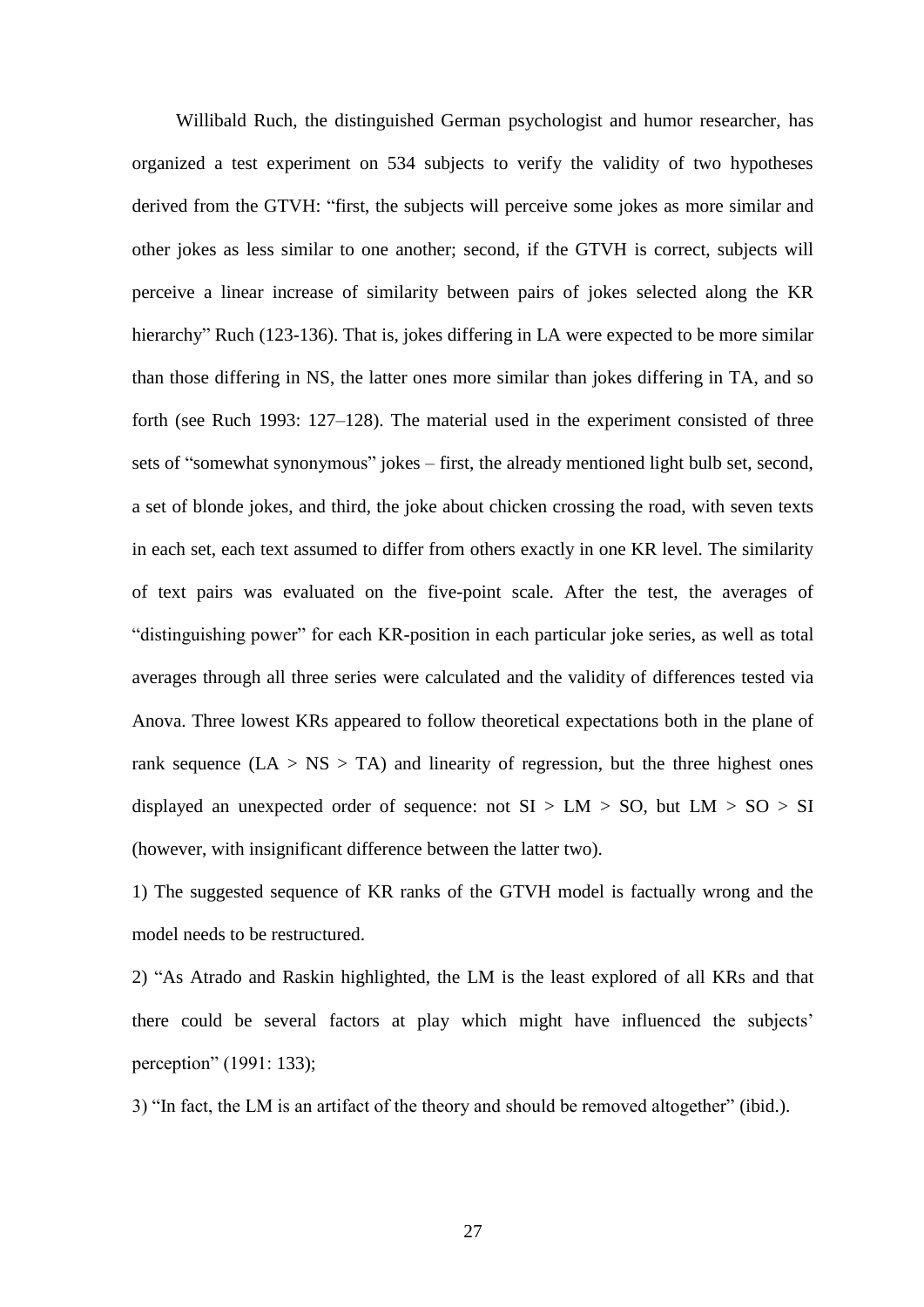# **2.2. Commentary**

Studies have examined both humor and subtitling their nature and how they were used. Yet, studies on how both were joined were not enough. This study will examine them joined in the three movies I am dealing with.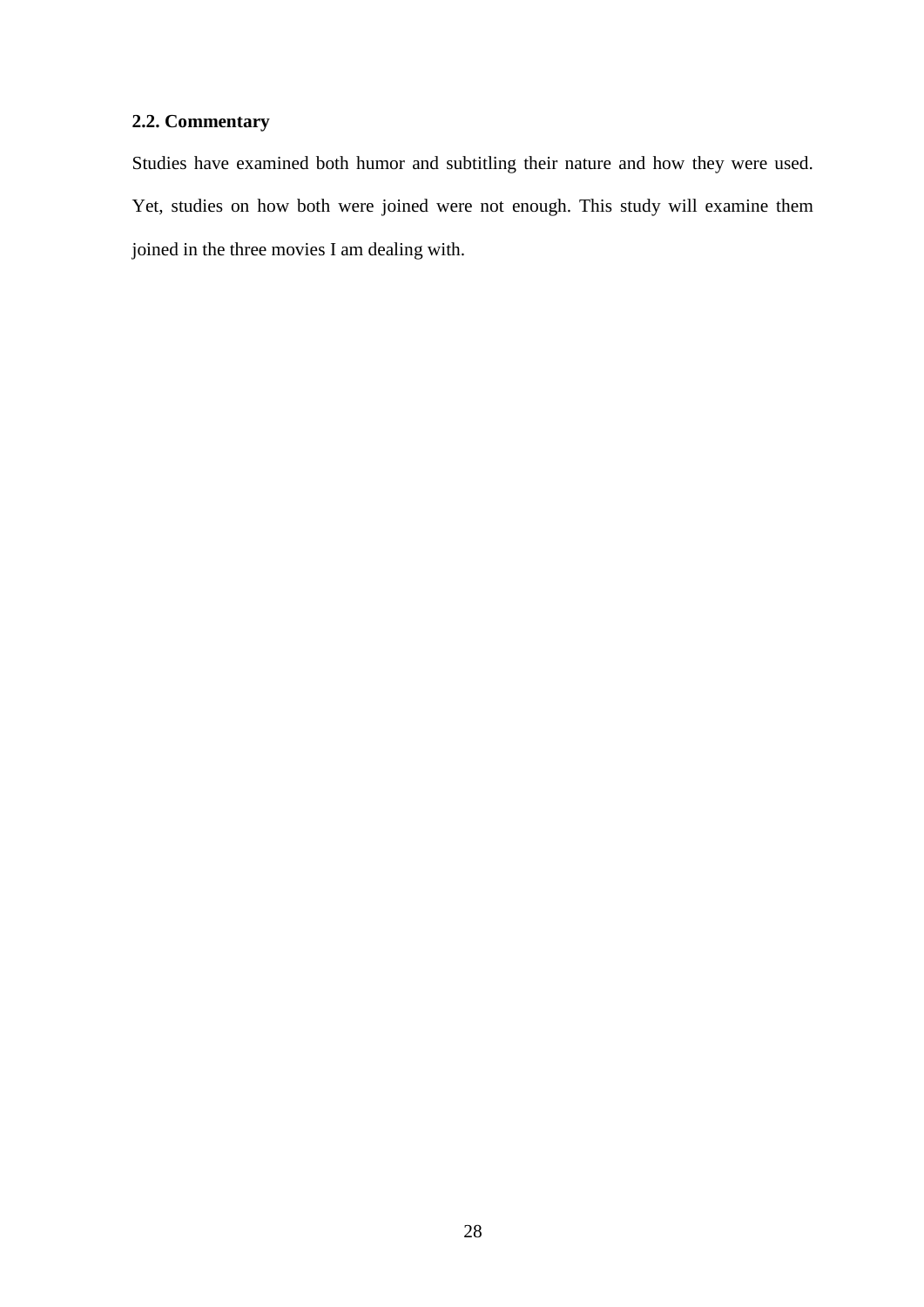## **Chapter Three**

### **3.1. Discussion and analysis**

This chapter investigates the humorous sides in multimedia texts in the corpus. As examined before, humor in audiovisual texts does not only evoke from the text but it can also be evoked from picture, sound effects –music- and even gestures from characters. Humor in this way can be categorized into three categories.

- (1) The first is universal humor which can be understood and funny for all cultures and needs no translation on the screen in most cases. In the corpus the research is examining, universal humor that depends on picture, music and sound effects.
- (2) The second category is cultural humor which depends on the culture. In some cases, what is funny in the (SC) is not funny in the (TC). When examining the corpus especially the *The Simpsons*" movie, as shown on Fox Movies, the researcher noticed that some scenes were deleted from the original movie due to cultural restrictions. Gamal (2008: 3) has talked about dealing with sex, foul language, blasphemy and violence. According to Gamal (2008: 1-15), the Arabic subtitling on screen has developed his own rules. "Censorship plays a significant role in this. First, the film censor general would determine whether a film would be released into the local market before it was subtitled." The subtitling industry would work closely with the censorship office to apply the rules it imposed on foreign film and particularly on the language of subtitling. "No explicit sexual language, no blasphemous, reference to the Almighty, prophets or revealed books and no swear words were allowed" (Gamal 2008) 3). As a result, the language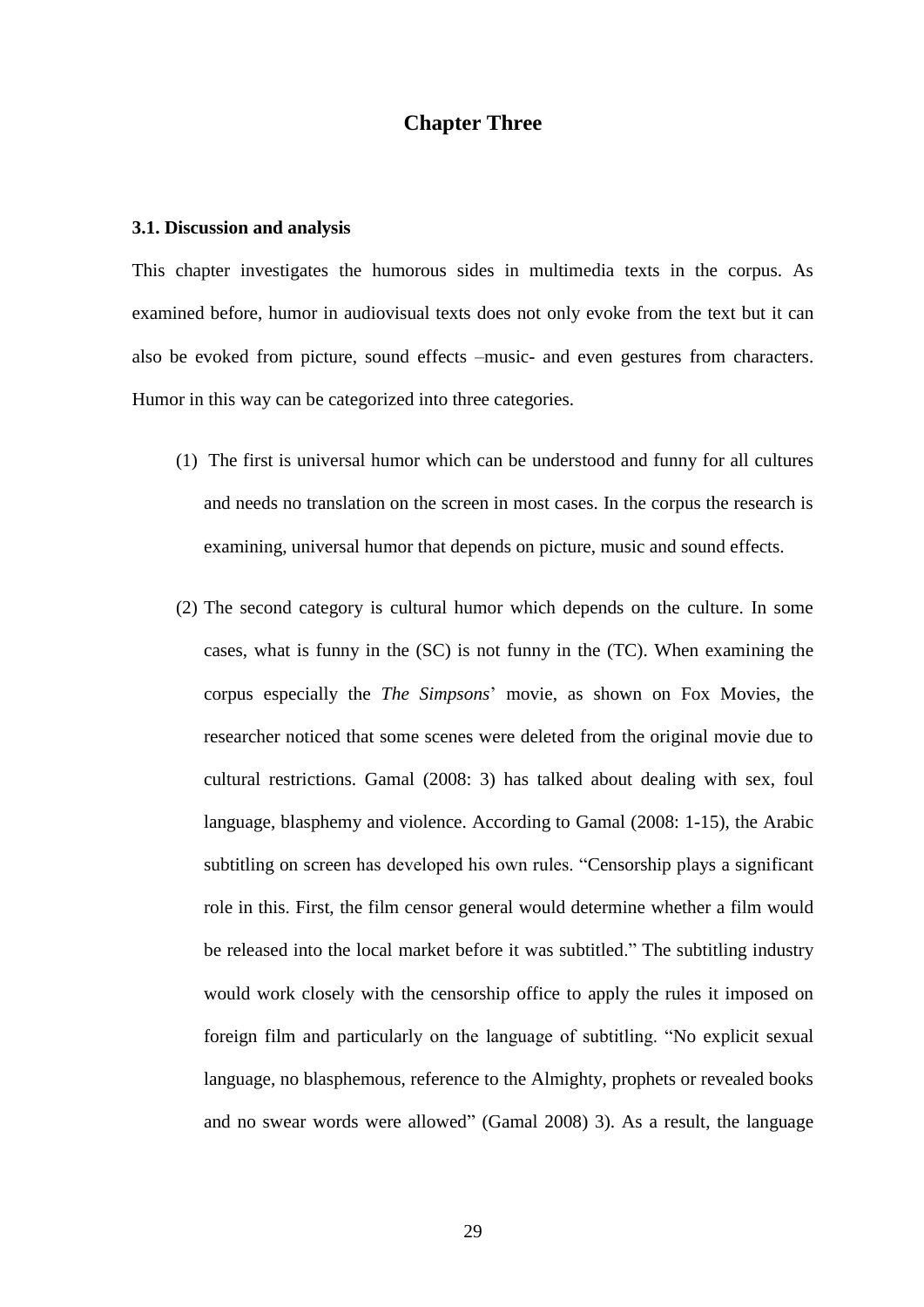that appears on screen is one of its kind. This has become more important due to the spreading use of televisions and the growing body of viewers criticism.

(3) The third and most important category is the linguistic humor. Linguistic humor depends on language, and in the case of my research depends on film script and dialog. Word play, allusion and irony are the common and mostly used parts of linguistic humor. They are also the most difficult to be translated especially when subtitling on the screen due to the limited space, time and number of characters the translator is allowed to use. That is why Delabastita (1996), Mateo (1995) and other specialists in the field suggested strategies for translating each part of the linguistic humor. On one hand, some of these strategies transfer the humorous effect from Source Audience (SA) to the TA on the other hand some do not.

In the course of this study, the amount of humorous expressions in the ST were examined and compared to the amount of humorous expressions in the TT. This was after examining the translation strategies for linguistic humor and the transfer of the humorous aspects from SL into TL. Humorous expressions were categorized into universal, linguistic and cultural humor. The number of humorous texts in each category was counted and compared with the number of humorous expressions in the (TT) of the same category. The research also examined the strategies of translating humor and found out whether it translated the effect in addition to the words in the movie or not.

Humor in general can be divided into three sub-categories each of which can be discussed alone. The first is linguistic humor which is mainly derived from script and language, the second is cultural humor which depends on cultural aspects in a specific culture and the universal humor which can cause laughter in every place of the universe.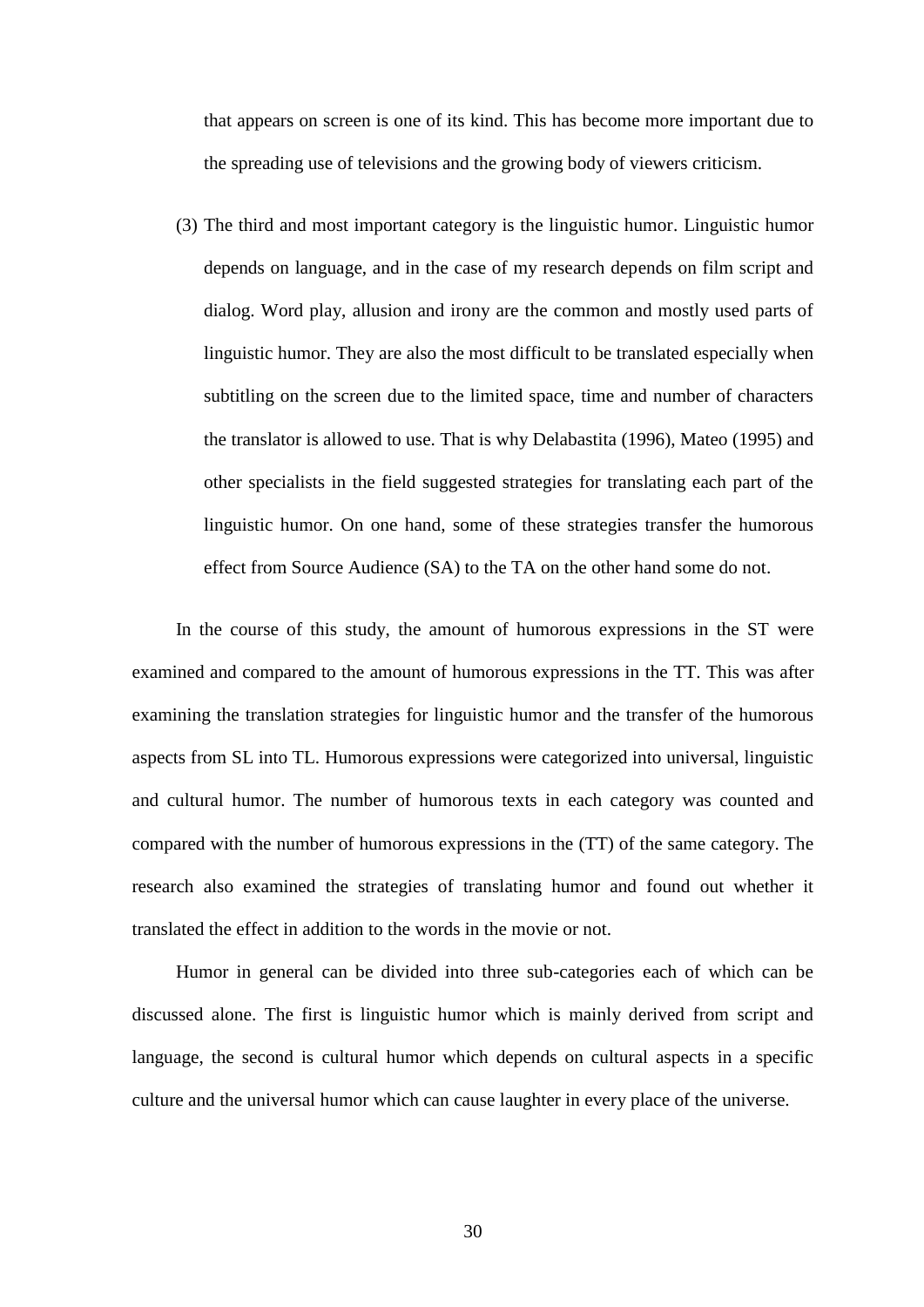## **3.1.1. Linguistic Humor**

Linguistic humor can be derived from the text and in the case of this study, from the script of movies. As that, humor has been named wordplay.

3.1.1.1. Wordplay

Wordplay is defined in Oxford Dictionary (2014) as "the witty exploitation of the meaning and ambiguities of words, especially in puns". There are numerous types of wordplay depending on its definition. In this study the researcher chooses to work on three types of wordplay: The first is puns, the second is irony and the third is allusion.

3.1.1.2 Puns

Puns can be defined as a sentence or utterance in which "two different sets of ideas are expressed and we are confronted with only one series of words".<sup>3</sup>

Puns can be divided into three subcategories which are homography, homonymy and homophony.

Homographic puns describe the situation when two words are spelled the same but have different pronunciations, sounds and origins.

Example (1):

1

Mr. Kraps: look, you are just a kid and to be a "manager" you have to be a man, otherwise they'll call it "kid-ager".

لكي نكون مديرا عليك أن نكون رجلا وإلا لكان اسمك بدل مدير مدير أطفال

The words manager "MAN-ager" are homographs. If they would be spelled the spelling will be identical. Mr. Krabs have spelled the word so that it suits his goal better. In Krab's version, the word "manager" contains the word "man". In *SpongeBob Square Pants*

<sup>3</sup> Oxford Dictionary 2014 [www.oed.com](http://www.oed.com/)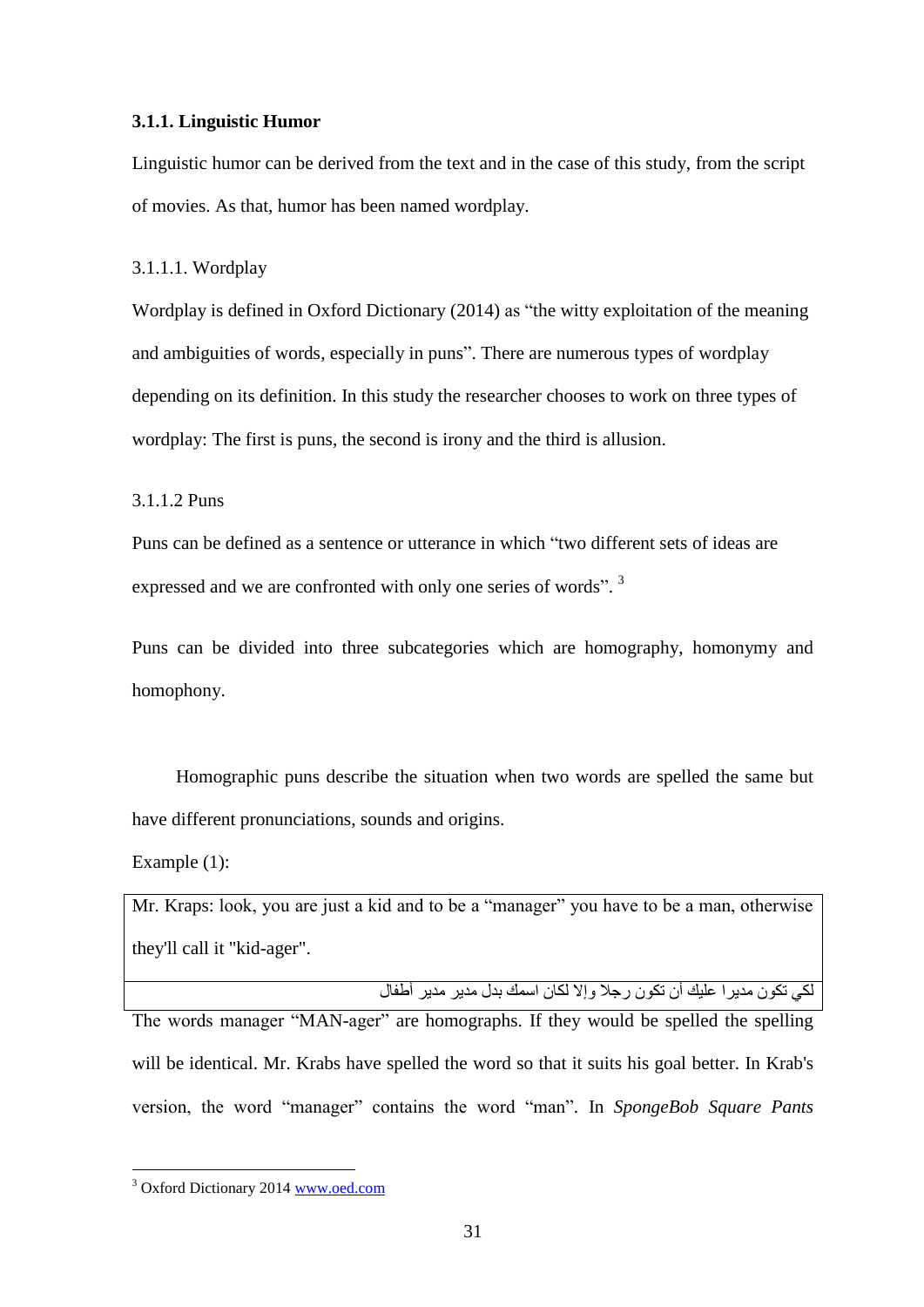(2004), Spongebob spent the whole morning preparing himself to get the promotion he has always wanted. He has been the best employee for a long time. In the ceremony for choosing the new manager he thoughtlessly came to the stage and started thanking everybody before Mr. Krabs "the owner of the restaurant" announces his name. The surprise was that SpongeBob did not get the promotion. To justify not giving SpongeBob the promotion.

This translation has totally missed the point of homographic puns. The translator has translated the meaning because of his inability to translate the pun into a pun in the (TL). This caused loss in meaning.

Homonymic puns refer to the fact that two words are spelled and pronounced the same but they have different meanings. Consider Example (2) below:

Example (2):

| Fiona: where are you going now?     |                        |
|-------------------------------------|------------------------|
| Shrek: well, I have to save my ass. |                        |
|                                     | - لا بدّ أن أنقذ نفسي. |

In *Shrek* (2001), Shrek has rescued Fiona from the tower that was guarded by the dragon. While they were going down to escape from the dragon; Shrek changed his way to save his friend donkey who was distracting dragon. In one hand Shrek might meant that he wanted to save himself by using the word ass which is common in the American culture. On the other hand he might be referring to his friend Donkey and saying that he had to save him. See Figure 1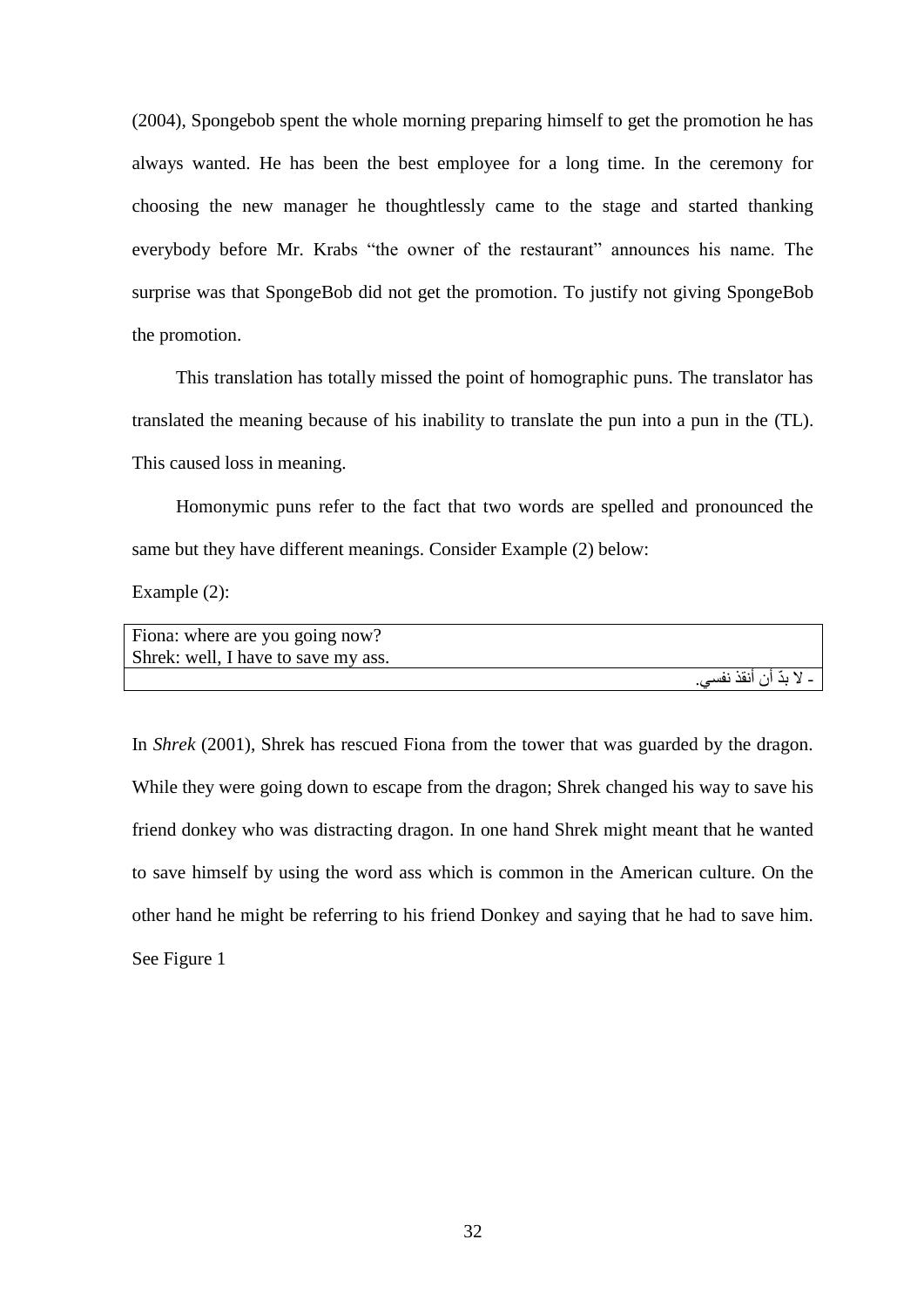

Figure 1 (Homonymic puns)

This translation did not give a word that can do the homonymic puns' trick in Arabic. The translator chose just one side of the two meanings and showed it on the screen. We can assume that there is loss in this side, it is very hard for the translator to find a word in the (TL) that can make the same effect of the word in the ST.

Homophony refers to the state when two words are spelled differently but pronounced the same. Take Example (3) below:

| "I am too young for you to die, keep your legs elevated, turn your head and cough. |
|------------------------------------------------------------------------------------|
| - لا زلت صغير السن على الموت                                                       |

This dialog took place after Shrek's injury while trying to rescue Fiona; Donkey was very scared and started to talk as he was hallucinating. The word "die" is spelled the same as the word dye. Donkey thought that Shrek's face is changing it is color because he was injured. See Figure (2) below: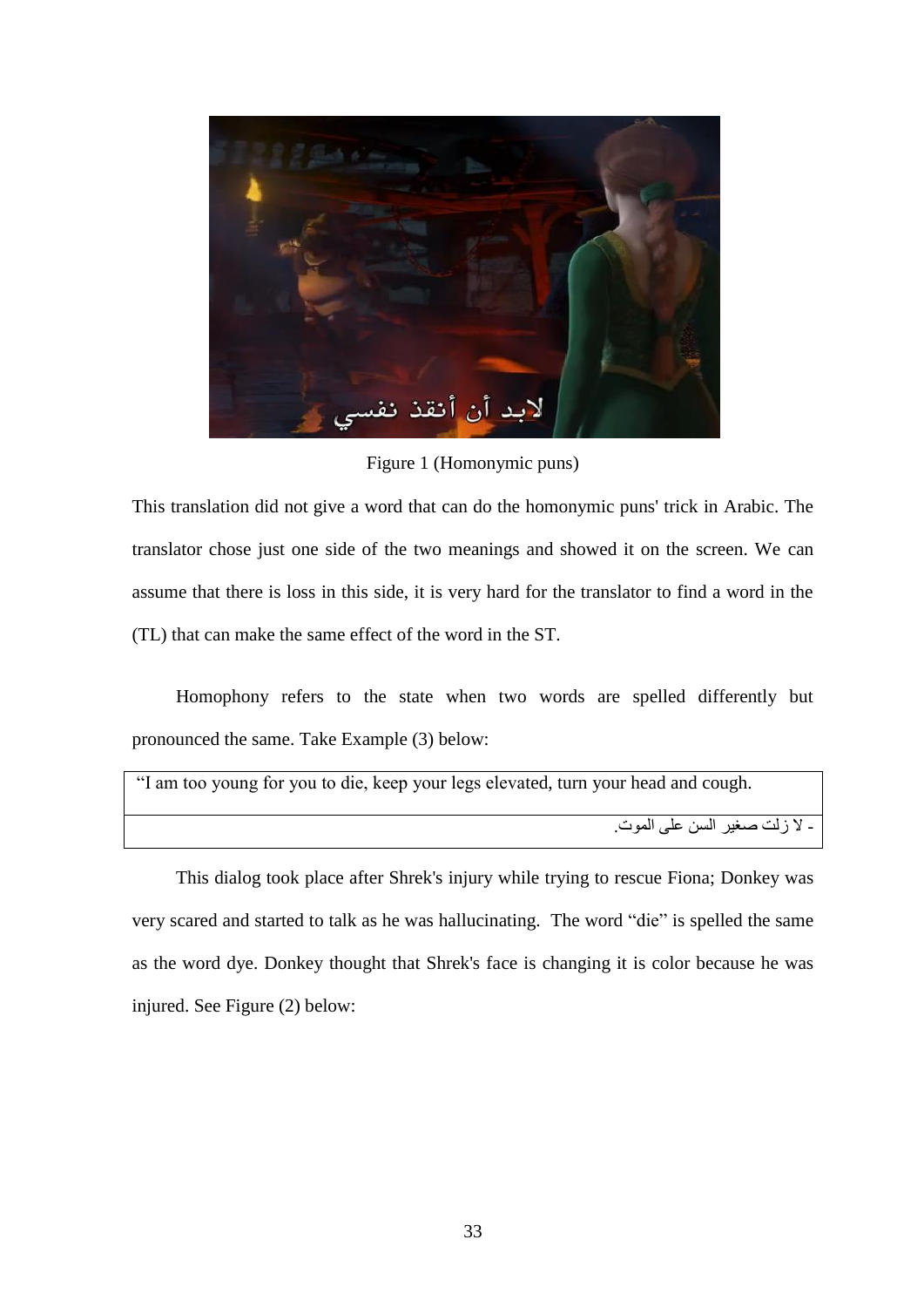

Figure 2 (Homophonic puns)

There is loss here, and the effect made on the (SA) is not the same as the effect made on the (TA.)

Intertextual wordplay is based on readily available phrase that is either written or spoken by characters for example, songs, famous sayings and phrases.

Example (4) (example is capitalized from source, see Figure 6)

## "THOU SHALT TURN OFF THY CELL PHONE"

أغلقو ا هو اتفكم النقالة -

The family was going to the church on a Sunday, the first thing we see is a sign written on the isle that leads to the church

"THOU SHALT TURN OFF THY CELL PHONE"

This phrase is referring to old English, by which the bible was written to sound like it is quoted from the bible. This sentence's translation shows no relation to neither old English nor biblical references. The only relation is the two quotations that the phrase was written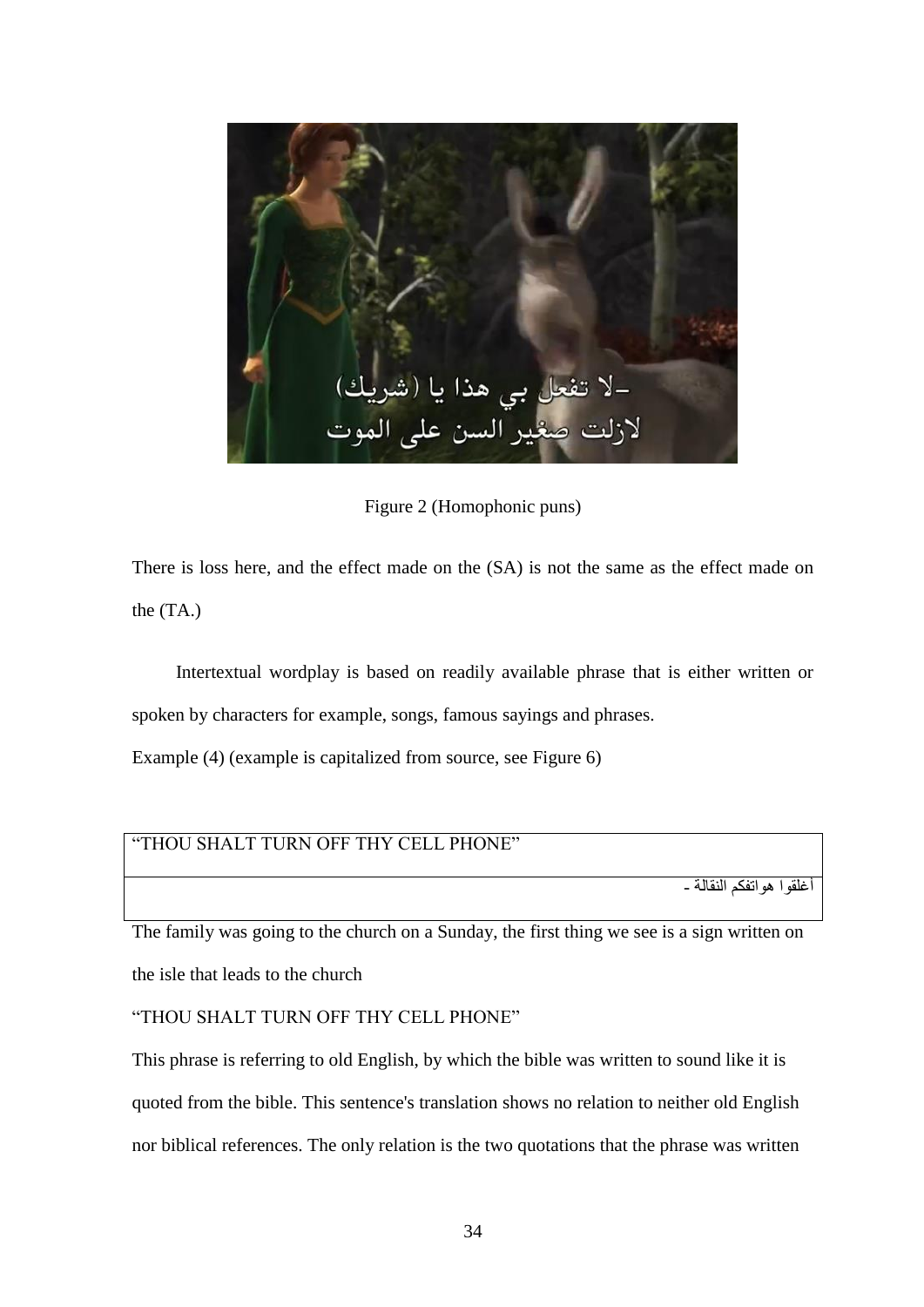in. Addition in this sentence could have been a useful notion. Adding few words that convey the effect of the Old English would have been a good idea. Here the translator suggests the following translation

أبِّها المؤمنون أغلقوا هو اتفكم النقالة

#### Example (5)

In *The Simpsons*, before bombing Springfield, the national TV showed a commercial advertising a new valley which is in the place of Springfield. To present this commercial, they brought "Tom Hanks" to present it. Presenting this character is funny because it presents a real person in a cartoon. This ca not be funny unless the TA is familiar with the actor.

## 3.1.1.3. Function of Wordplay

The main and most famous function of wordplay is to make humor. Wordplay mostly exists to produce a laugh and amuse the audience. Delabastita (1996) pointed out that in addition to amusing the audience, wordplay can also do the job of "adding to the thematic coherence of the text,…, forcing the reader/ listener into greater attention adding persuasive force to the statement, deceiving our socially conditioned reflex against sexual and other taboo themes, and so forth" (1996:129-130). Leppihalme (1997: 64) pointed out that in addition to what was mentioned, wordplay can convey biting parody, irony or subversiveness with a certain person or phenomenon becoming the laughing stock.

## 3.1.1.4. The notion of untranslatability of wordplay

It is a well-known thing that the translator should stay faithful to the source nothing and try his/her best to convey its original style and atmosphere. What makes it difficult to translate wordplay is that it employs specific cultural characteristics of the source (SL) for its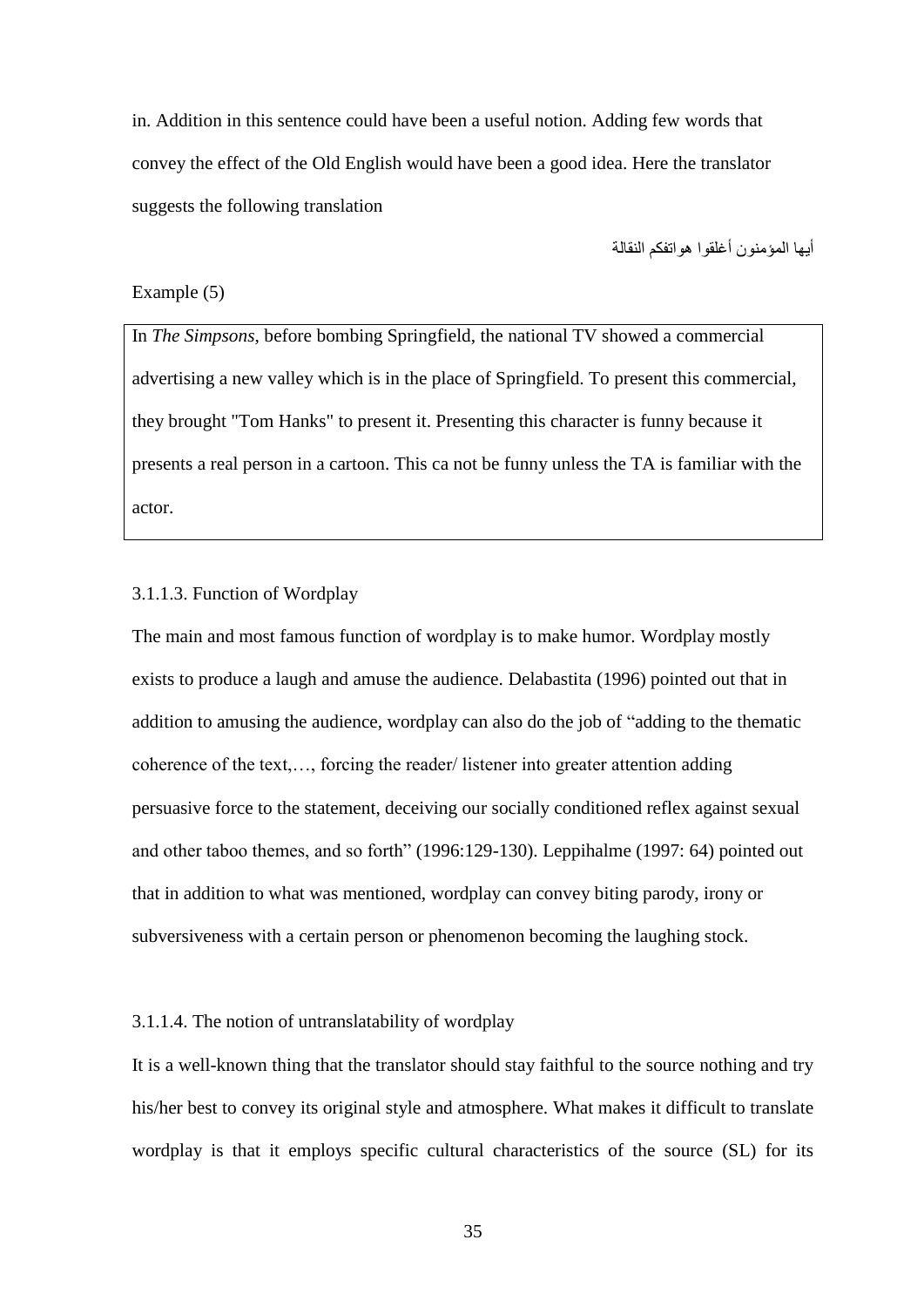meanings and effects. As a result, when translating to the (TL); the challenge would be huge to find a counterpart in the (TL).

Delabastita had his point of view in this side, he pointed out that "focusing on wordplay and ambiguity as facts of the [STs] and/or the (TT), we may be tempted to say that wordplay and translation form an almost impossible match, whichever way one might look at it" (1996, 133). In translating puns for example, an untranslatable pun can be replaced by a new pun from the (TL) which might affect the wider environment of the text.

This results in the fact that the requirements of formal translation are rarely met and explains the untranslatability of wordplay. Subtitling the formal equivalence is not a realistic notion. As the translation of wordplay aims at transferring the effect "effect to effect" translation it is not necessary to use formal translation, functional translation is the best choice in this case. In the case of translating multimedia texts, the effect is usually the amusement that is caused by the recognition of wordplay.

## 3.1.1.5. Translation strategies of wordplay

There are many different ways of translating word play. These ways go between ignoring or omitting the whole wordplay expression and replacing the ST wordplay with a TT wordplay. In between there is transliteration and using explanation which do not convey the same effect of humor on the TA.

There might be a debate on the competence of some translation methods over others. We can say that if the wordplay is omitted altogether the experience of the TA will be less than the experience of the (SA). The best way to keep the experience balanced is by replacing the (SL) wordplay with a similar (TL) wordplay because the loss of wordplay can easily felt as the loss of a main cause of laughter. However, sometimes using some other methods like non-punning jokes may be effective because it may trigger the same effect on the audience.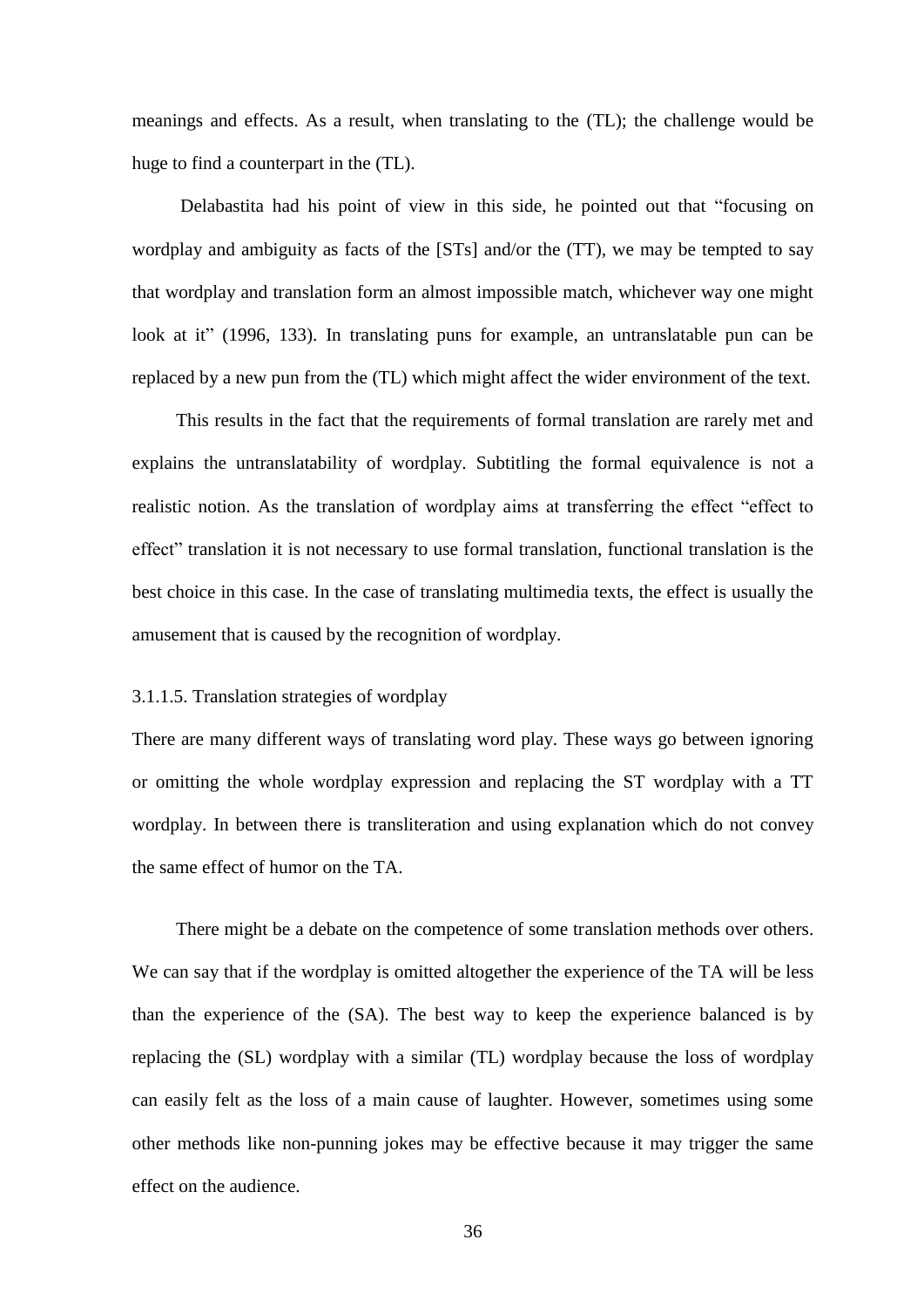## 3.1.1.6. Subtitling wordplay

Subtitling is the most familiar and widespread way of translating humor in the Arab countries. Subtitling means translating the verbal information available in the dialog by using written blocks of limited numbers of characters on the screen. Despite the fact that it is the most popular way of translating movies nowadays; it is the most challenging to the translator. The challenge comes from translating the whole portion of the dialog in on the screen in limited number of characters (30-32) characters and in a very limited time. Being able to present the right subtitle in the exact needed moment that the dialog was uttered to let the audience understand the exact meaning is not very easy. That is why the translator has to transfer the meaning in a specific time and limited number of characters keeping the original style of the text. It is sometimes impossible for the translator to translate the whole amount of the dialog in one subtitle so the choice is left to the translator to delete what he thinks can be left out.

In translating wordplay, it should be noted that not all techniques of subtitling suggested by Delabstita can be used by the subtitler: it is not possible to use editorial techniques and it is not possible to omit a whole portion of wordplay. There is a possibility to use a translator's note, but in practice, it is not really used in subtitles because it is not conventional and therefore not really an opinion. The challenges subtitlers have faced, have been discussed by scholars like Gottlieb (1997) with a special reference to the translation of wordplay. Gottlieb pointed out the challenges that the subtitler faces:

"[F]irst, there is the gap between two groups of recipe…" (Gottlieb 1997: 207-232) namely the viewers in the (SC) and the viewers in the (TC). Gottlieb added "the second gap is between the two modes of reception involved: listening to the dialog in your native language vs. reading your native language while listening to the original dialog (1997,

37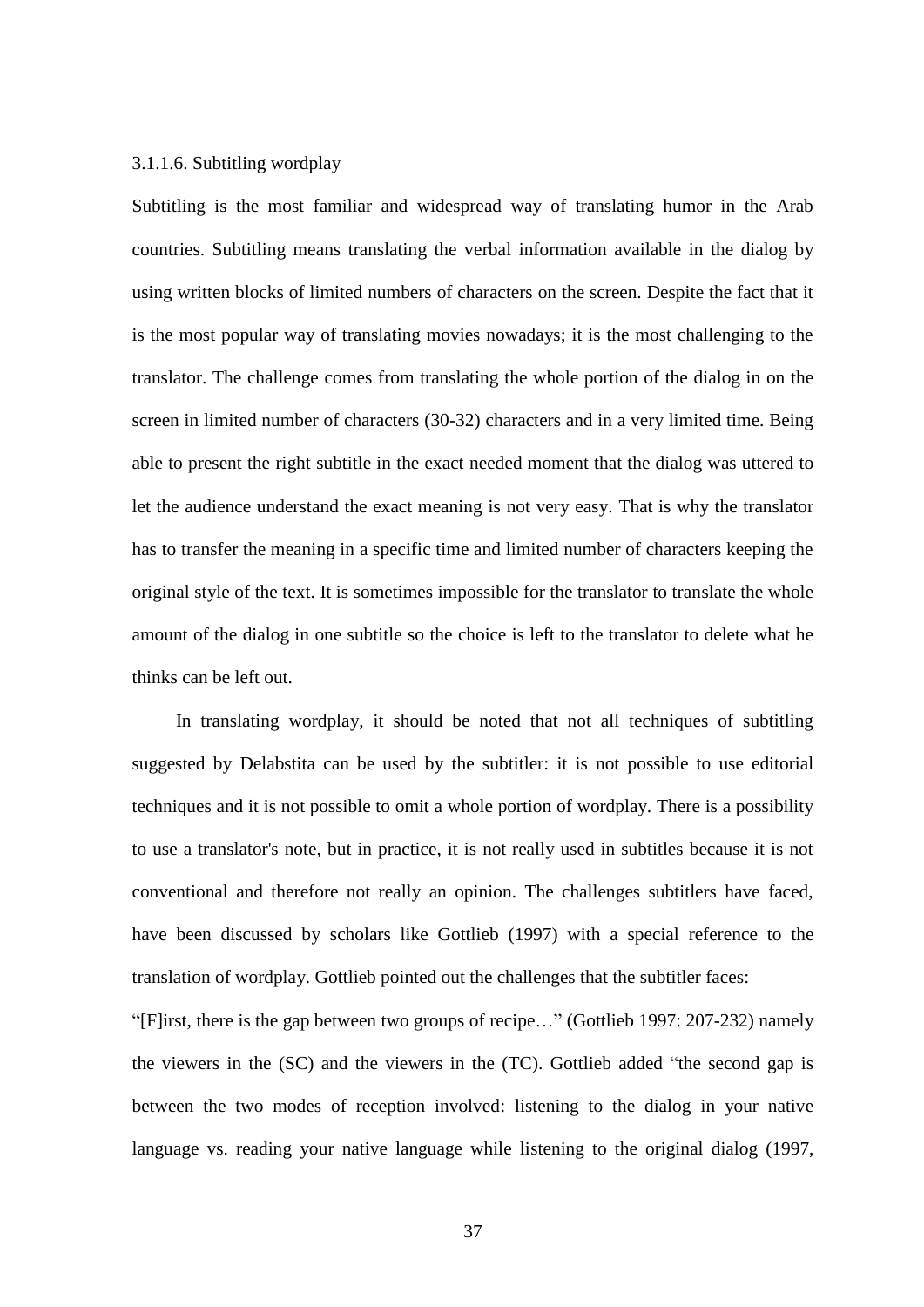211)." The presence of the original dialog makes the job to the subtitler even harder because the audience who understands the (SL) will have the chance to notice when the translator fails to convey the message.

Wordplay has formed a great deal of the humor in these corpora. The humor produced by wordplay was not an easy task for the translator. Producing the same effect of amusement on the TA via subtitling was not an easy task; yet there has been strategies that have been used more than others. When dealing with puns, the translator has used literal translation which means translating the meaning of the pun rather than searching for a TT pun to replace it. Finding a TT pun was not a popular strategy due to the difference in nature between the SL and TL.

When the pun has two meanings the translator chose to show the close meaning on the screen. For example When Shrek said "I want to save my ass". Fiona understood it as his actual ass and as if he was leaving her behind him; yet he has actually meant to save his donkey. This line was subtitled as:

لا بدّ أن أنقذ نفسى

This translation has failed to produce the same effect on the TA. It was not possible for the subtitler to find a word in Arabic that covers the two meanings of the word ass and in the same time fit in the subtitle.

Another type of wordplay that was discussed in the examples is intetextual wordplay in which the laugh is produced by a cultural relevance inside the joke. Literal translation was also used to translate this type of wordplay which caused loss in effect. Another strategy that could have been used and convey the same effect is replacement which in other words means replacing the SC element with a TC element that carries the same characteristics of the original. For example, when Tom Hanks was presented in *The*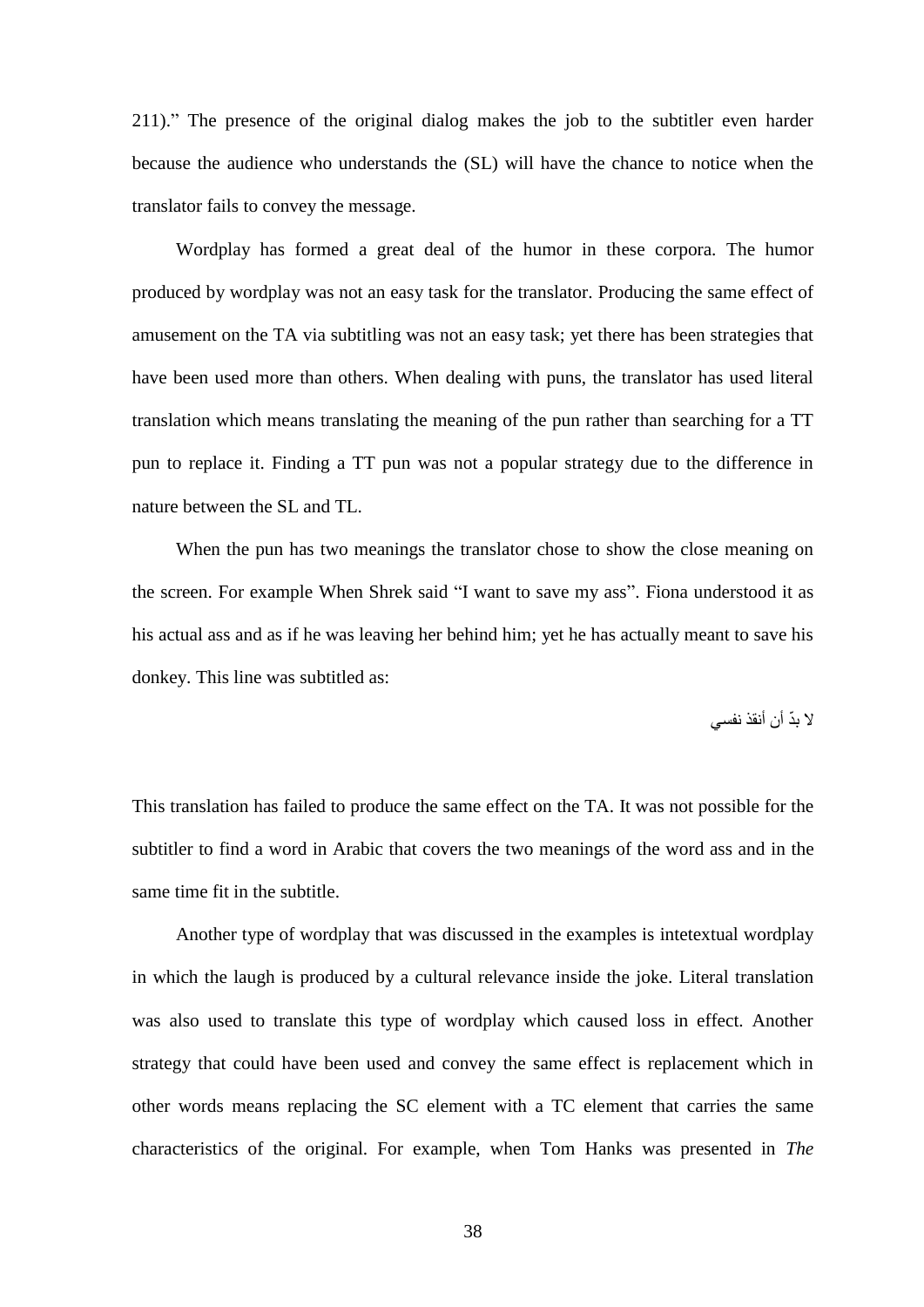*Simpsons* to present a commercial, it would have been a good idea to replace the famous character from the SC by a famous character in the TC. For example Rushdi Abaza or Ragheb Alama would have been an addition to the effect on the TA. Adding some words to the subtitle to convey the effect would have been a better strategy for translating jokes on the screen as long as they follow the rule of subtitling.

#### **3.2- Cultural humor**

Humorous animations cannot be translated without a reference to the culture of the (SA). Laughter in many situations is related and connected deeply with cultural concepts. These concepts are either contradicted or focused on in a humorous way to provoke humor. Many scenes in humorous animations are cultural specific so they cannot be translated to the (TC). This opens the door to the concept of loss and gain in translation. Loss in translation has been defined by Dickins, Hervey and Higgins as an "incomplete replication of the ST into the TT- that is the inevitable loss of textually and culturally relevant feature" (2002: 21). The translator in this situation needs to use tremendous efforts to compensate the loss in meaning and effect. In this place Brayant (2009) mentioned that compensation is very important in translating humor since there is an inevitable loss in some phrases and meanings in translating ST into the TT.

The concept of compensation was discussed by Armstrong (2005: 46). He said that compensation is the responsibility of the translator. This is because the TA has no idea about the place and time of loss.

The translator should compensate the loss by adding a humorous element elsewhere in the text when possible. The role of the translator is this case is to understand the historical and social backgrounds of humor, approximate it is style, transfer the linguistic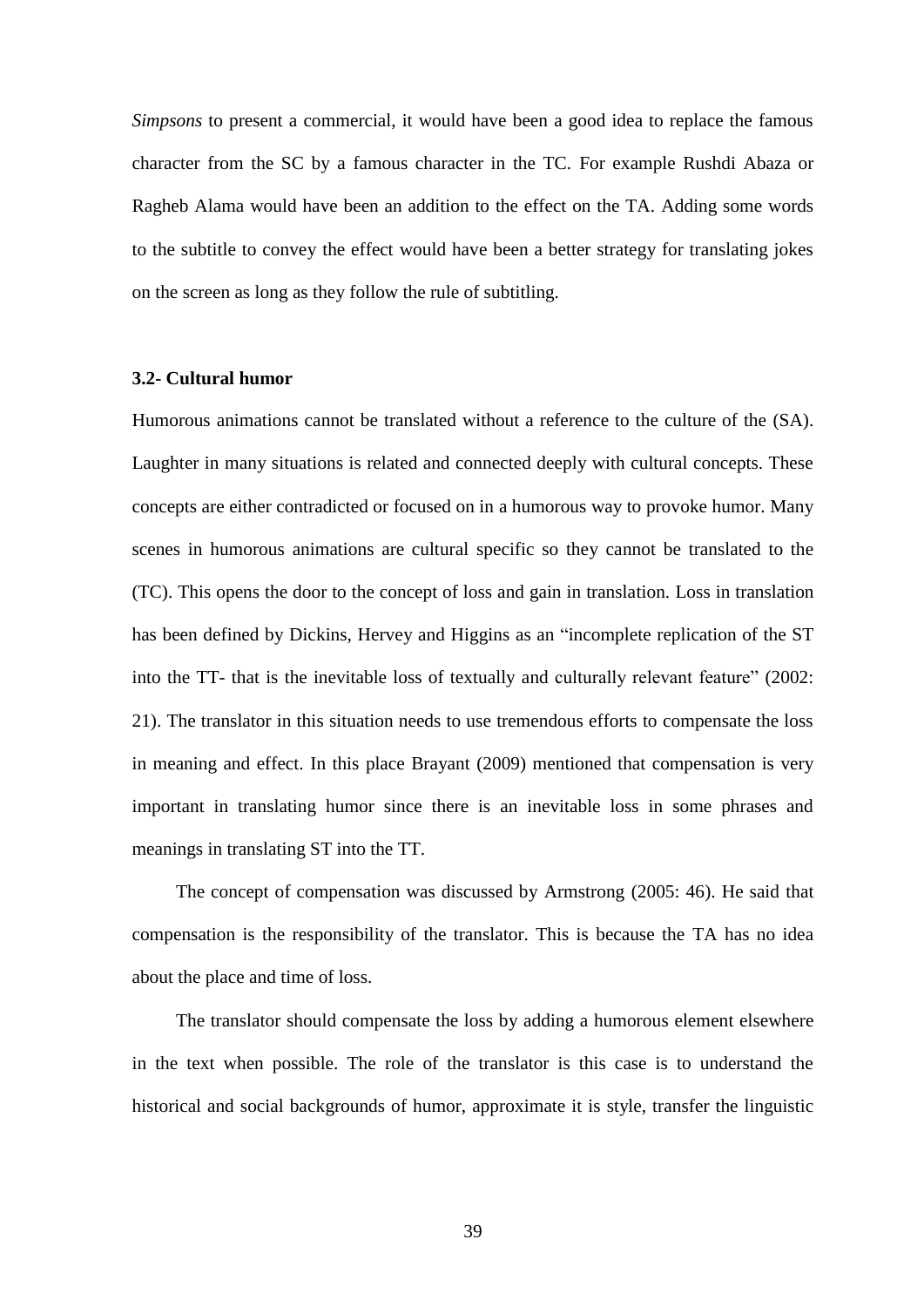features and cultural concepts as much as possible to the extent that makes the TA laugh when reading or hearing the humor in his/her own language.

The collected examples show that it is possible to compensate loss when talking about a cultural humor. The translator can provide translation that covers the meaning. On the other hand, compensation can be impossible when the loss is in puns for example. In this case, it is very hard, if not impossible to provide two Arabic words that rhyme and have similar meaning to the ST words. The examples for this study are provided in tables along with their translation. Then the expressions and their translation is discussed according to their accuracy of transferring humor.

#### **3.2.1. Taboos**

Diez (2001) defined taboos as: "they are words that are considered in bad taste by some people or that are better to be avoided because they mention realities that are stark or vulgar. They refer to sex and religion, necessities such as the fact of emptying the bladder, or the bowels, and so on. Example: fuck, fornicate, masturbation, prick, cunt, the devil, crap, piss, die, etc".

## 3.2.1.1 Religious references (taboos)

Religion is a very sensitive issue especially in Islamic cultures. The translator should be fully aware of the TA beliefs and religious views to be able to transfer meaning.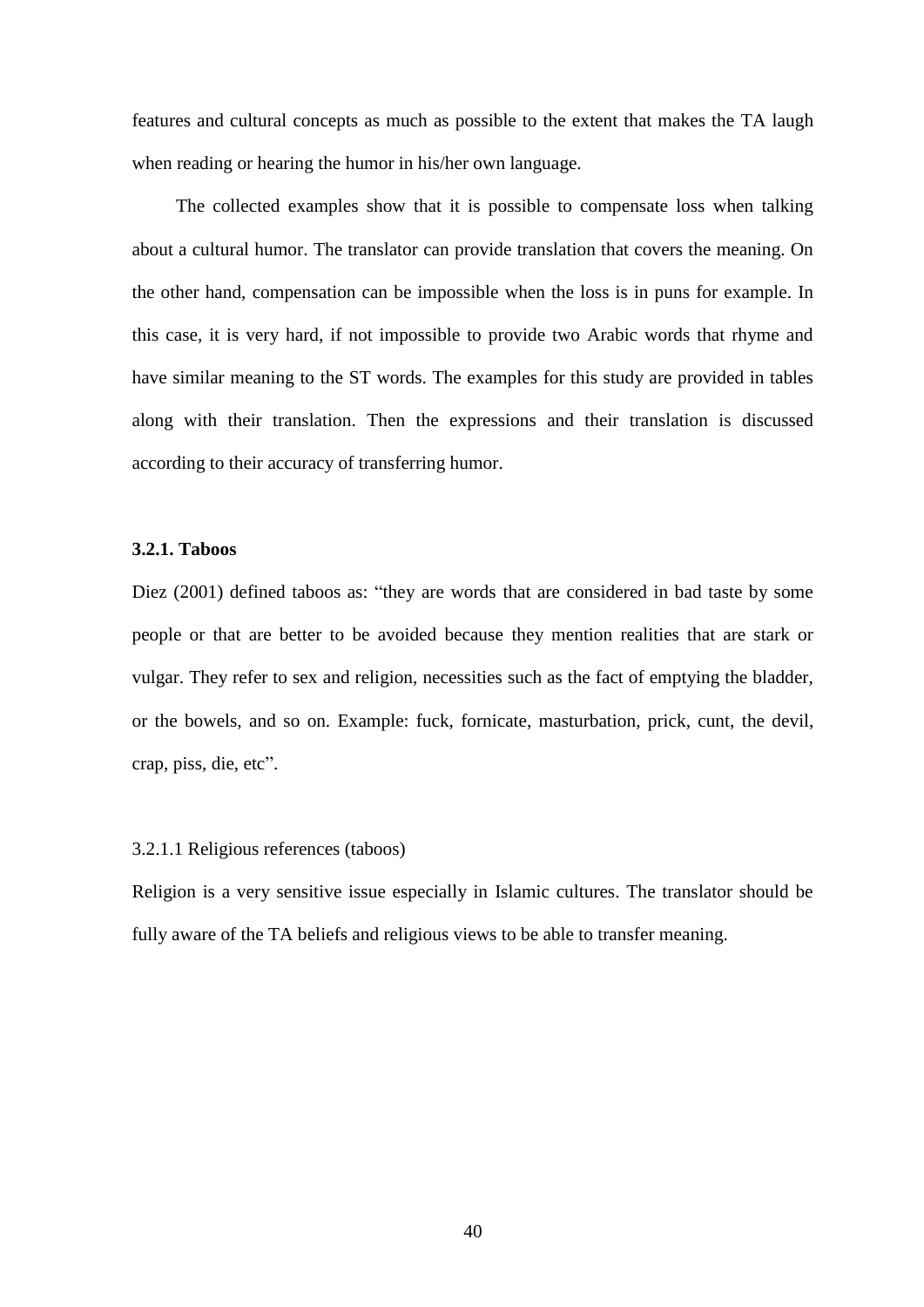| (6) | Homer: they are busy talking to their       | This part was totally omitted from the<br>version that was shown on Fox Movies.                                                                                                   |
|-----|---------------------------------------------|-----------------------------------------------------------------------------------------------------------------------------------------------------------------------------------|
|     | phony baloney God <sup>(1)</sup>            | This scene was totally deleted from the                                                                                                                                           |
|     |                                             | movie because of its harsh language                                                                                                                                               |
|     |                                             | towards God.                                                                                                                                                                      |
| (7) | Homer: this book has no answer              | لا يوجد إجابات في هذا الكتاب                                                                                                                                                      |
| (8) | I wish you did not have Satan 's curly hair | The neighbor who is active in the church<br>and considers himself religious, got<br>angry on his kid and said to him<br>"أتمني لو انك لا تملك شعر كشعر الشيطان"                   |
| (9) | For corn's sake <sup>(2)</sup>              | Spongebob is replacing the word God<br>with the word Corn because he is<br>fascinated with a singing peanut.<br>This sentence was ignored by the<br>subtitler so effect was lost. |

Islamic societies do not have the concept of joking about God and holy books like western societies do. That's why the above mentioned expressions were deleted and so caused loss in effect. . This loss is acceptable because the presence of such a phrase will cause cultural shock to the audience.

3.2.1.2 Sexual taboos

Not all (SC) sexual expressions can be acceptable and then translated into(TL). Some cultures are very conservative to these expressions especially if the movie that is being translated will be a family movie.

Not all that is said by SL can be translated into TL; consider the following examples

|      | A boy: I like men now           | When Bart accepted his father's dare to skate the<br>city "totally naked", a boy saw him and said this<br>phrase.<br>In the Arabic version this seen was deleted from<br>the whole movie.<br>This scene was totally deleted because it has<br>sexual suggestions. |
|------|---------------------------------|-------------------------------------------------------------------------------------------------------------------------------------------------------------------------------------------------------------------------------------------------------------------|
| (12) | Homer: let's kiss and break the | Another weird action from Homer, when he saw a<br>kiss between an animal and human on TV. He                                                                                                                                                                      |
|      | tension                         | thought the pig has feelings to him so he asked<br>for the kiss. This was also omitted due to cultural                                                                                                                                                            |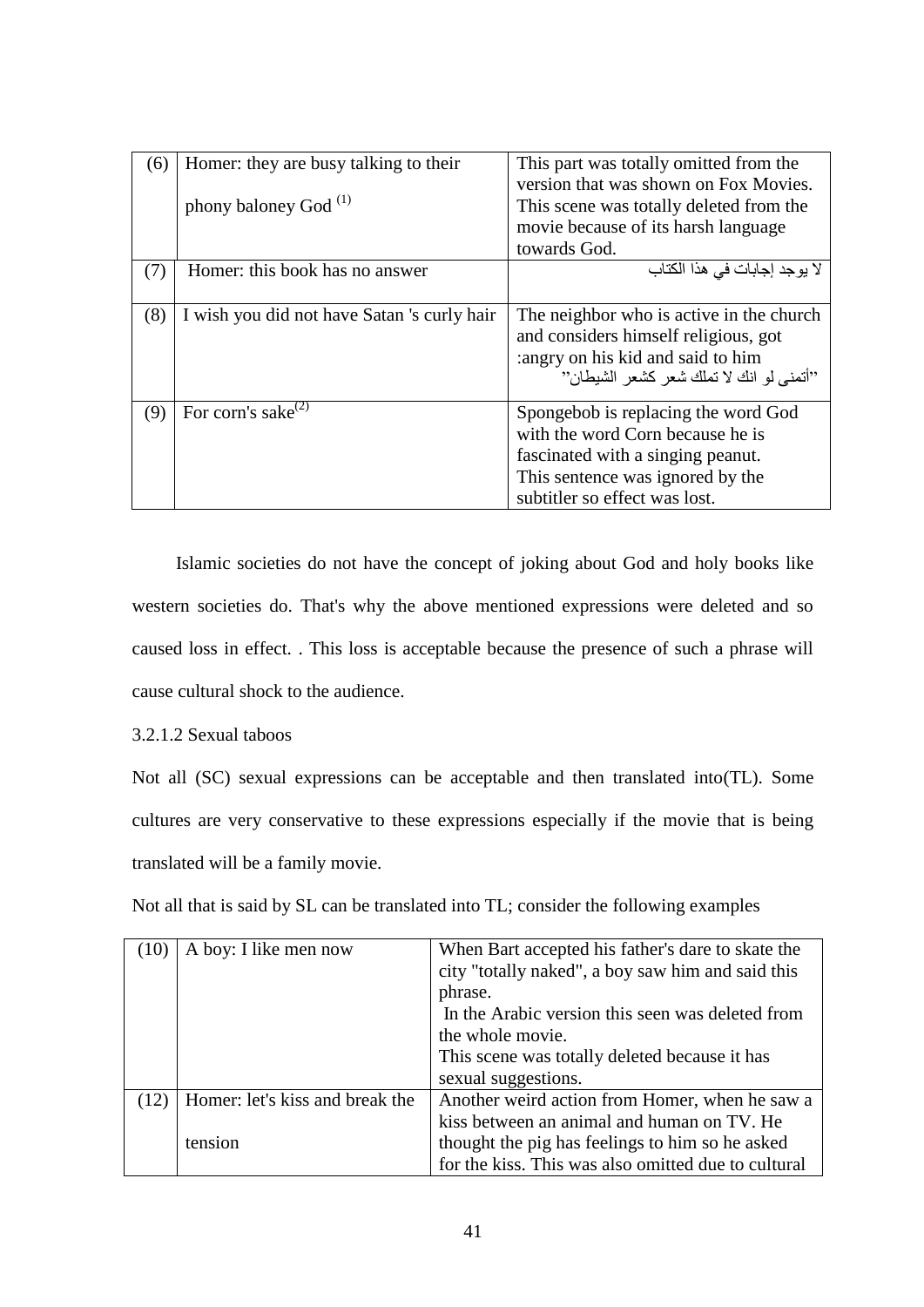|      |                                 | restrictions.                                                                                        |
|------|---------------------------------|------------------------------------------------------------------------------------------------------|
| (13) | Bart: But girls might see my    | The word "doodle" is used in the western                                                             |
|      |                                 | societies to refer to pines to kids. So it means                                                     |
|      | doodle.                         | : penis but in kids' language. It was translated into                                                |
|      |                                 | ''لكن الفتيات ستر اني                                                                                |
|      |                                 | The euphemistic expression here convied the                                                          |
|      |                                 | laugh to the TA because the joke here is not                                                         |
|      |                                 | language dependent. The situation itself gave the                                                    |
|      |                                 | needed explanation                                                                                   |
| (14) | Shrek was surprised when        | This situation is funny because of donkey's                                                          |
|      |                                 | reaction. It was translated into                                                                     |
|      | donkey showed up in the         | "لم يحدث شي"                                                                                         |
|      | wrong moment to find Fiona      | The expression is still funny despite the general<br>translation because situation has explained the |
|      | on top of Shrek and understood  | joke                                                                                                 |
|      | the situation from a wrong      |                                                                                                      |
|      | point of view. Shrek's reaction |                                                                                                      |
|      | was to throw Fiona off him and  |                                                                                                      |
|      | say "nothing happened, we       |                                                                                                      |
|      | were just, wh"                  |                                                                                                      |

Translating these taboos was done either by using general words that do not show the vagueness of the situation or by omitting the whole expression.

## 3.2.1.3 Social taboos

A social taboo is any word, expression or a picture that does not follow the social norms in a particular place. Some social taboos were translated others were omitted because it is not acceptable in target society.

| The pig meeting homer in the<br>restaurant | This was omitted due to the fact that we as<br>Arabs derive our social system from Islam<br>which dislike pigs.                     |
|--------------------------------------------|-------------------------------------------------------------------------------------------------------------------------------------|
| Marge: Bart, are you drinking              | The word whisky was totally omitted in the<br>Arabic subtitled one. And the conversation<br>started with Bart saying I am troubled. |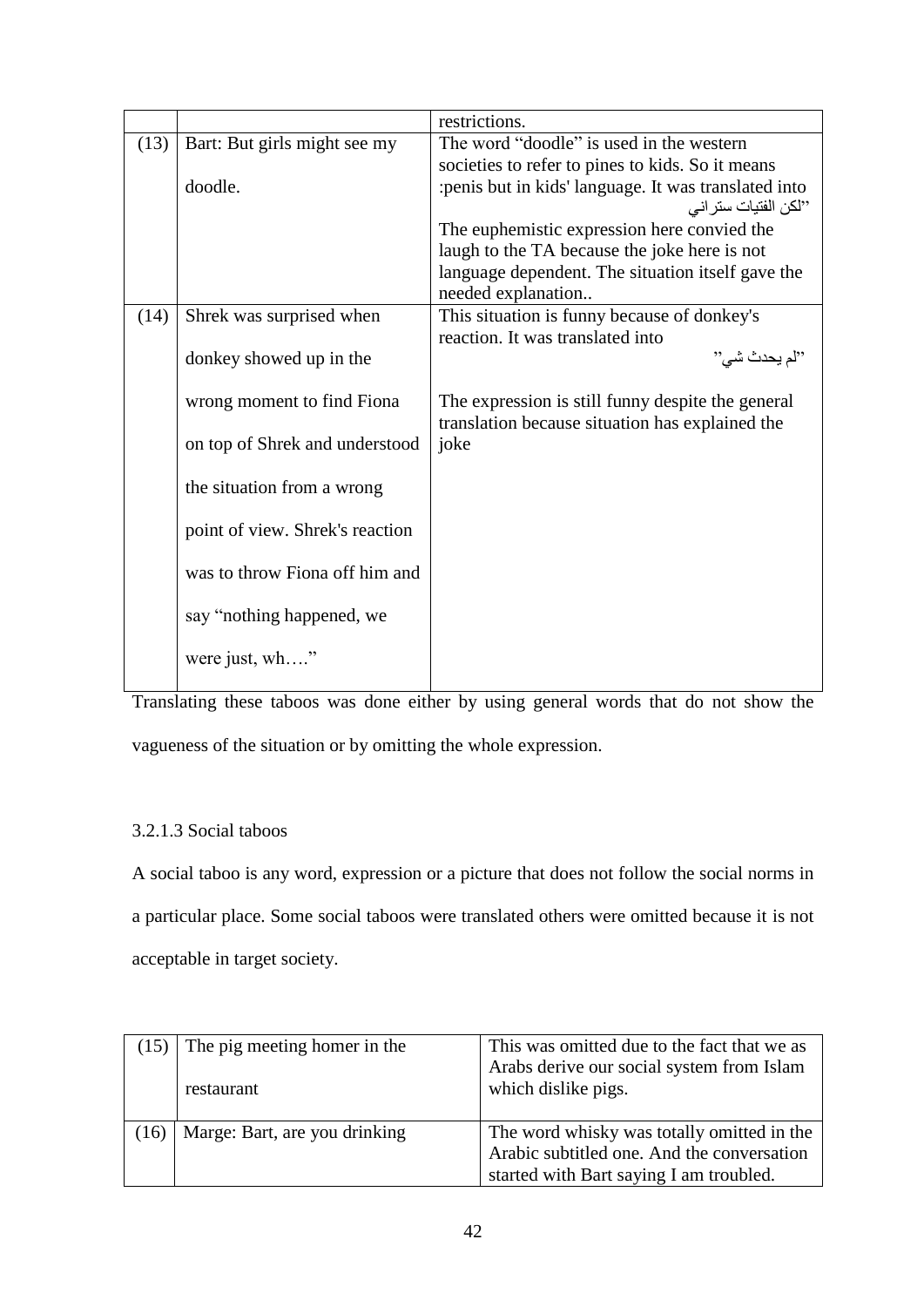|      | whisky?                               | The part about drinking was totally deleted<br>Which conveyed the effect but not as |
|------|---------------------------------------|-------------------------------------------------------------------------------------|
|      | Bart: I am troubled.                  | strong as if the first sentence was                                                 |
|      |                                       | maintained.                                                                         |
| (17) | -Black is the worst color! No offense | Raciest jokes can turn to be very sensitive                                         |
|      |                                       | issue. Carl's friend she hates the color but                                        |
|      | Carl. (Carl is his black neighbor)    | not his friend who is of the same color he                                          |
|      |                                       | hates.                                                                              |
|      | Carl: I got it all the time.          | When Carl said I get it all the time he                                             |
|      |                                       | refers to the way black people are still                                            |
|      |                                       | treated in America. They are treated as if<br>they are less than white people.      |
|      |                                       | This was translated literally because the                                           |
|      |                                       | TC does not have the same concept about                                             |
|      |                                       | color based discrimination. That is why                                             |
|      |                                       | literal translation was the best choice and it                                      |
|      |                                       | kept the effect.                                                                    |
|      |                                       | "الأسود لون سيء لا أقصدك كارل                                                       |
|      |                                       | كار ل: لا تقلق.''                                                                   |
|      |                                       |                                                                                     |
| (18) | Bart: Liza got a boyfriend, she will  | This phrase is related to the western culture                                       |
|      | never see again                       | because the concept of boyfriend and                                                |
|      |                                       | girlfriend is not used now. This was                                                |
|      |                                       | translated into:                                                                    |
|      |                                       | "بار ت: ليز ا لديها صديق لن تر اه مر ة أخر ي"                                       |
|      |                                       | Literal translation was used in this case to                                        |
|      |                                       | translate "boyfriend" which caused loss in                                          |
|      |                                       | effect because the TC does not have this                                            |
|      |                                       | type of relationship. Yet, if the word                                              |
|      |                                       | "boyfriend" was translated into<br>$``\rightarrow$                                  |
|      |                                       | it would have been conveyed the meaning.                                            |

Taboos were dealt with in two ways. The first was delation and the second was using euphemisms. In the case of delation the whole scene of the taboo was deleted. This delation created a gap in effect between TA and SA. Although this loss of effect should have been compensated in another place in the movie to equalize the effect; the translator did not compensate. The second method was to use euphemisms that is using gentle words to replace shocking words in the ST. Euphemisms did not convey the same effect on the TA which caused loss in effect again. The subtitler should have been more aware of the necessity of compensation and tried to compensate the loss in effect. Unfortunately this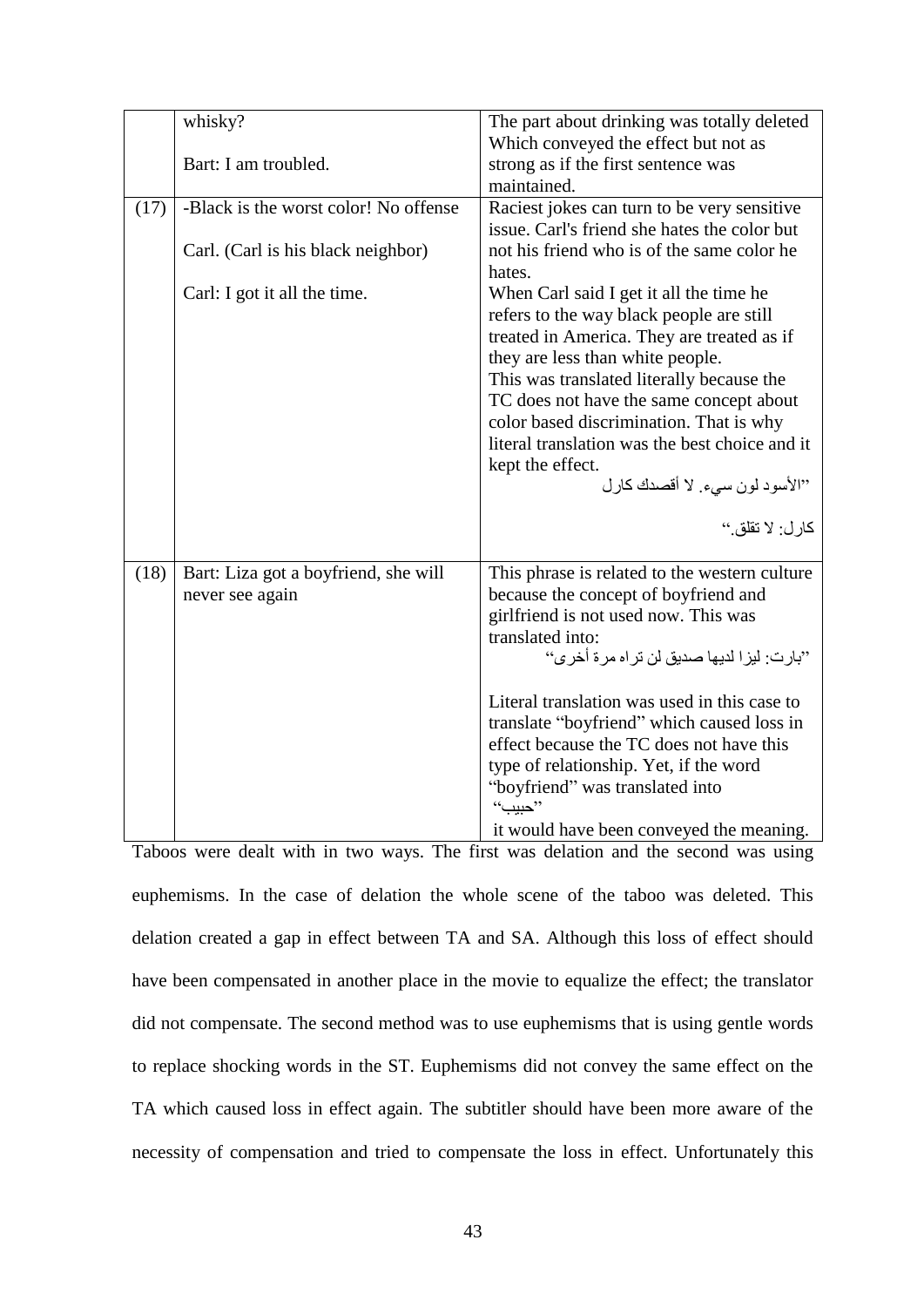didn't happened and the researched noticed a gap between effect on the SA and effect on the TA.

## 3.2.1.4 Irony

Irony is saying something and meaning another. It rises from situation since no humorous expression can be humorous alone. It is always syntactic or semantic reason that make it humorous. There are three elements of irony, 1) two folded story, lower level: as the text appears to the irony and an upper level, which means how the text seems to the observer.

2) Contradiction between opposition and strangeness.3) "innocence" which means that the observer is unaware of the presence of an upper level or an ironist who is unaware.

Irony should be explicitly stated because if it was not it will affect laughter and response. The ironist does not always need to express his intentions, the situation sometimes imply that the expression must be ironic especially when the expression is accompanied by gestures.

Example (19) For example, when shrek and donkey entered the Castle of Farquad, everyone was shocked and Farquage said "what's this?" referring to Shrek. Shrek simply said: "this is not nice. It is just a donkey". Donkey in this moment was shocked even more. Translating this situation is not a problem to the translator because translating unexpected reply is funny for all cultures. Literal translation would be perfect here.

This is much related to the facts that affect the correct/incorrect perception of irony which are with great importance to translating it. These factors are the sender's capacity for irony and the receiver's personal sensitivity to irony, the community rules relating to irony, the community rules relating to irony of both sender and receiver and the degree of coincidence between the two sets of rules. The receiver's knowledge of the sender and his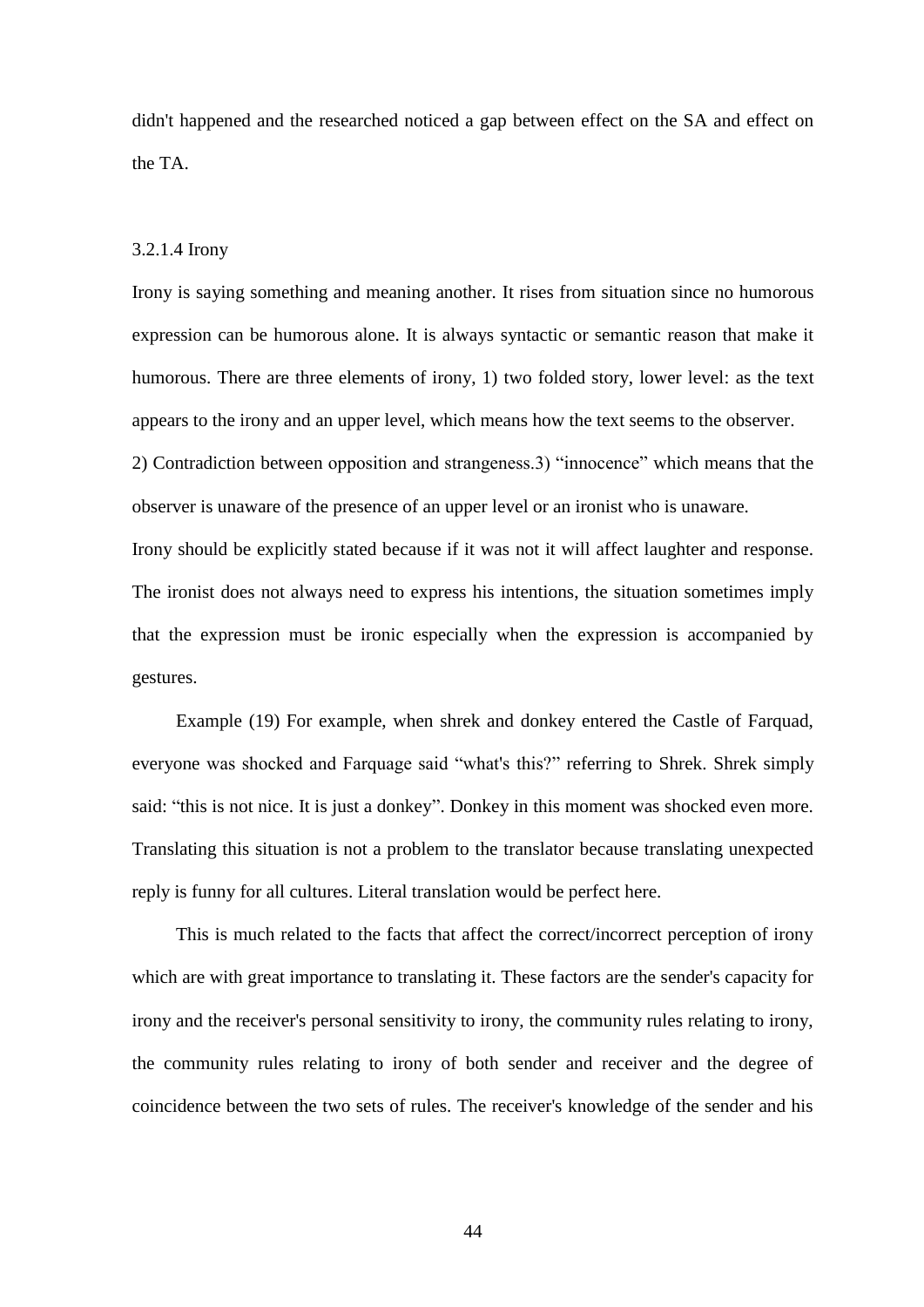ironical technique. The receiver's familiarity with the rules of the sender speech community and finally the probability of ironic intention and of assumption of irony. If the ironical intention is not indicated by the topic or the common values, then the irony will operate in other signals.

Irony can be divided into many types as shown below:

1- intentional vs. unintentional, some critics call it *linguistic* and *dramatic* . The difference raises from whether the speaker (ironist) has the intention to make an utterance for two audiences or whether the person receives a contradiction of series or events and make judgments on it. The irony here exists in the situation but the ironist has to actualize it. There is no clear distinction between intentional and unintentional irony because the writer's point of view is not always clear or easy to assess. For more elaboration, consider Example (20) below:

| "that's not nice, it's just a donkey."                                             |
|------------------------------------------------------------------------------------|
| هذا لبس لطبفا                                                                      |
| ۔ انه مجر د حمار                                                                   |
| when everyone attending Farquad's party was shocked to see Shrek the ogre, Farquad |

showed acts of disgusting so Shrek said: "that's not nice,, it's just a donkey." The situation is ironic by itself but Shrek actualized it. This was translated into:

هذا ليس لطيفا

- انه مجر د حمار

This translation amused the TA as it amused the SA because it is situation dependent. Jokes maintain their humorous effect if they are situation dependent because situations are not restricted by language.

2- impersonal irony where the ironist is invisible and the irony is in what he says rather than who he is. For example(21), In *The Simpsons*, Bart accepts his father's dare to go to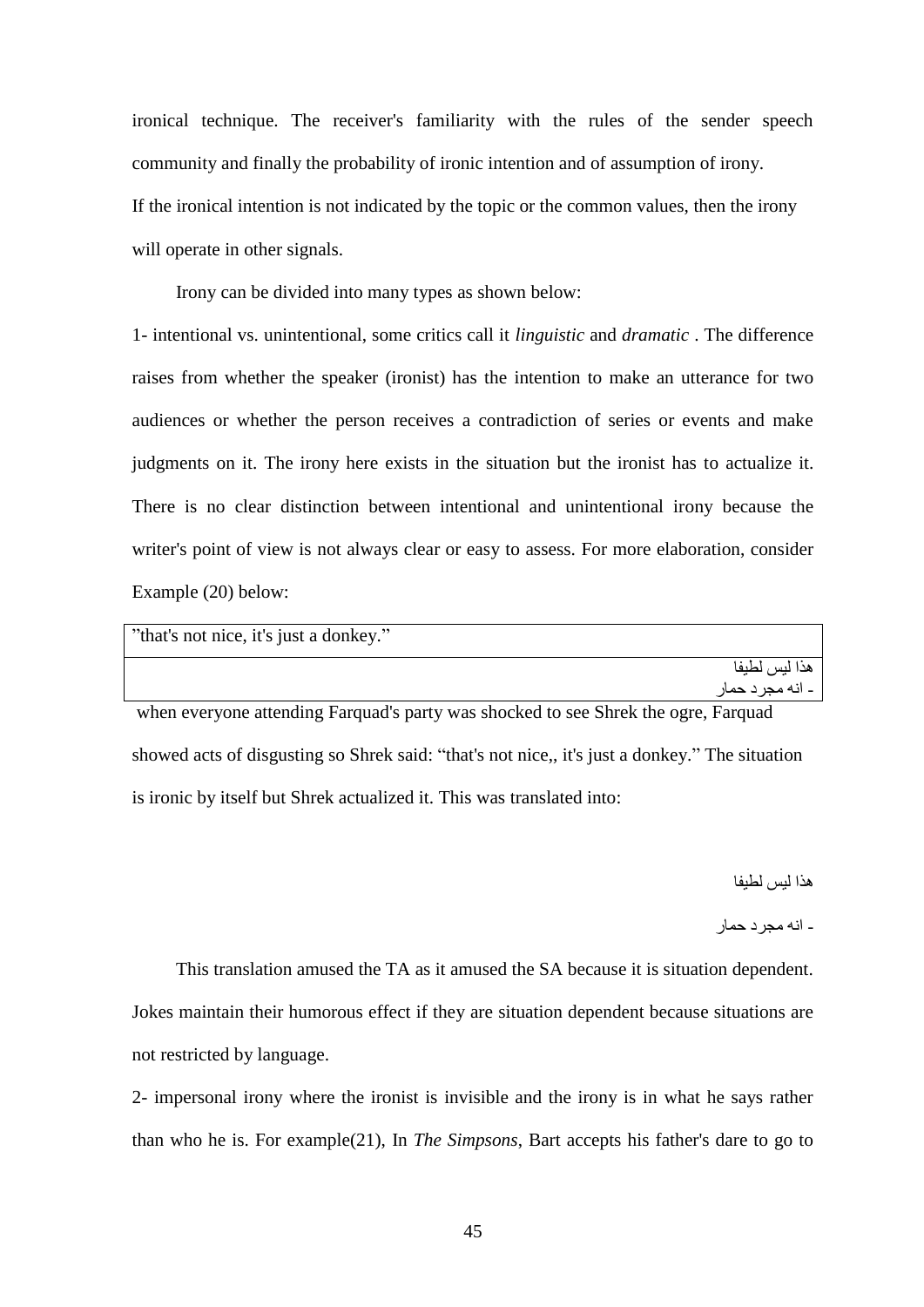the hamburger place naked, when he reached the place the police arrested him for that the cup said, (see figure 3)



This translation kept the effect on the TA because the irony here is situation dependent.

The situation is the same and the words will be kept.

3- Self-disparaging irony where the ironist presents himself as ignorant and as a guide to readers' judgment.

For example (22),

| "that book has no answers" |  |                      |          |       |
|----------------------------|--|----------------------|----------|-------|
|                            |  | $\ddot{\phantom{1}}$ | $\cdots$ | . 7.7 |

ذلك الكتاب لا يملك اي اجوبه.

This translation didn't lose the effect because it is situation dependent.

When *The Simpson*'s family was in the church and Grandpa had the vision of EPA and its plan to destroy Springfield. The kids were very scared and asked their father to do something. Homer carried the bible and started to flip pages and said,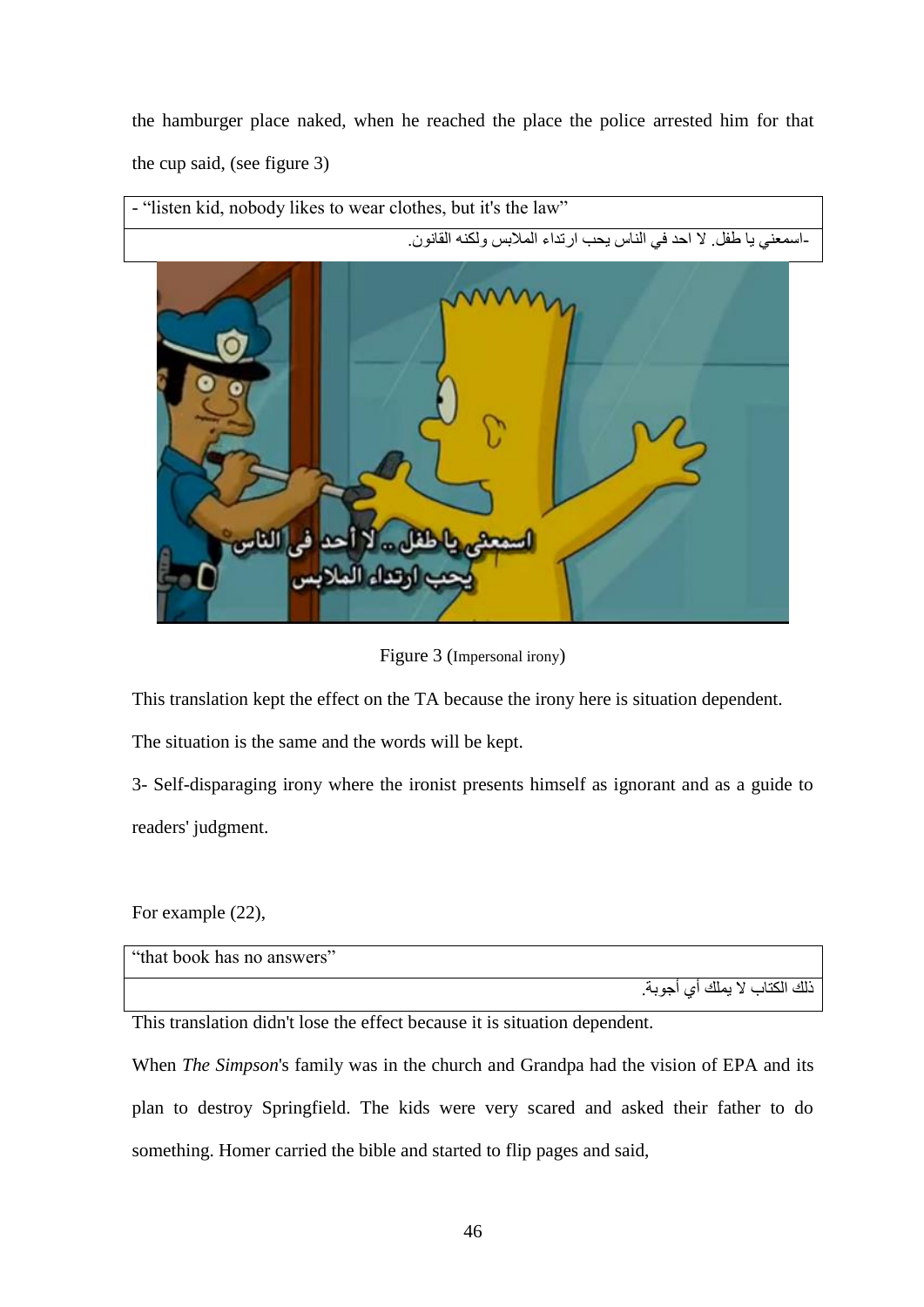"that book has no answers." (see figure 4)



Figure 4 (Self-disparaging irony*)*

They are in the church, so they have to be believers more than in any other place. Ironically Homer confesses saying "this book has no answers. "

The effect here was transferred to the audience because irony and joke here is situation dependent.

4- Dramatized irony; in which the ironist withdraws completely presenting a complete ironic situation. For example (23), before the band was drown in the lake of Springfield, they were holding a party and one of the women was carried by a man on his shoulders. She suddenly took off her shirt to show another shirt with "not my boyfriend" on it.(see figure 8).There was loss here because what was written on the shirt wasn't translated on the screen. This was not subtitled into Arabic on the screen so the effect of this joke will be lost unless the Audience are familiar with the English Language that he can read and understand it.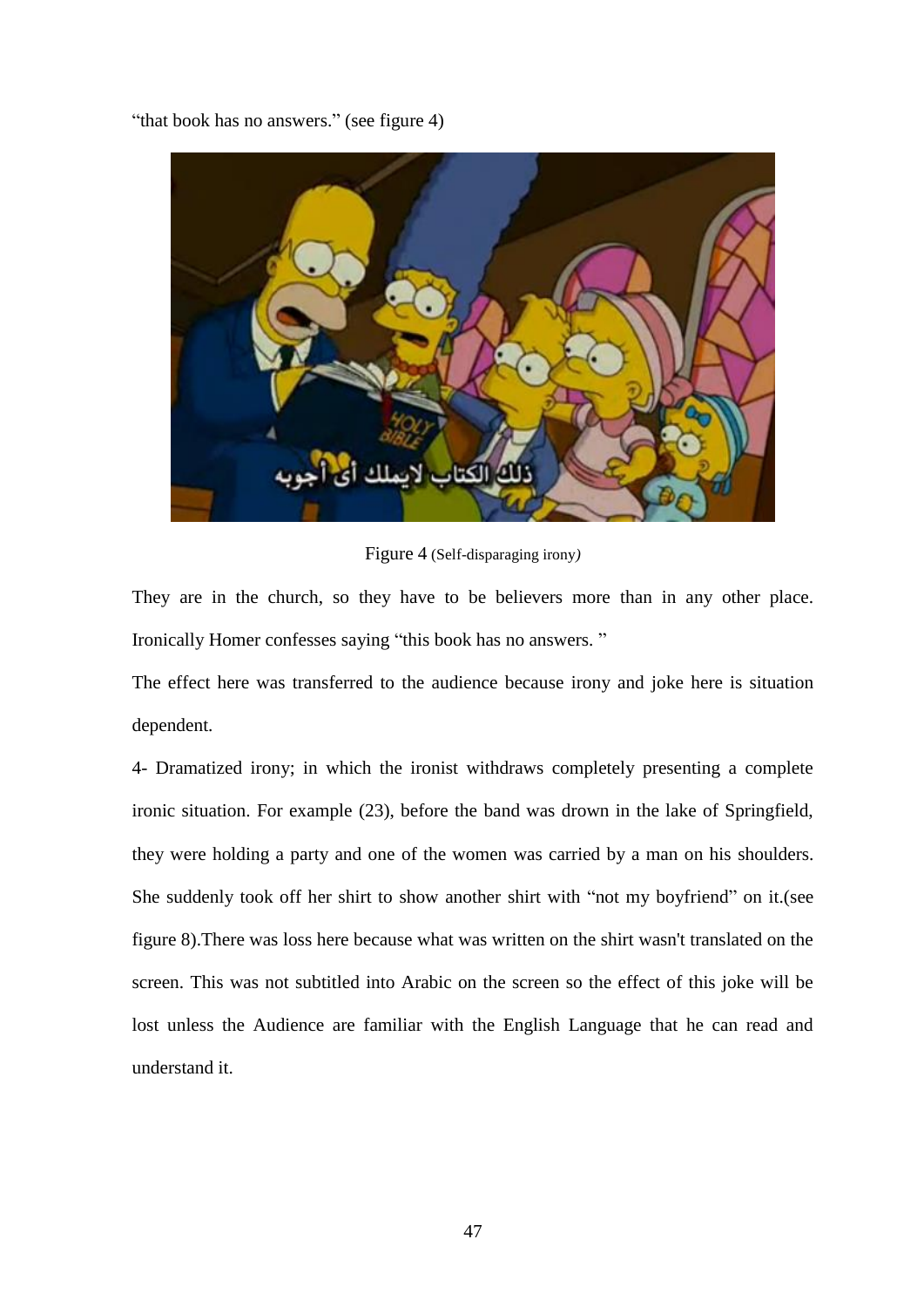

Figure 5 (Dramatized irony)

When humor depends on linguistic aspects, the chances to face untranslatability will increase. Humor based on irony and reversed situations or tones will be widely translatable. Cultural jokes, on the other hand, need cultural familiarity of cultures of both the sender and receiver of the joke. The closer the cultures are the more translatable jokes will be. Universal jokes will be the easiest to translate if they exist.

In translating humor (irony is part of it), the translator should be faithful to the ST as much as he can. There is no need to change what is easily translatable: the translator should adapt to TL culture when there is an equivalent, one should not explain irony because it destroys the humor, and one should concentrate on the essence of the joke, the kind of relationship established between two meanings, between a certain style and a content. One should concentrate on the effect of the joke on the receiver.

It was not always possible to make the same effect of irony made on the SA on the TA; in most cases, when irony is situation dependent or in other words the three levels of irony aare clear to the TA, the translator was able to convey the meaning. On the other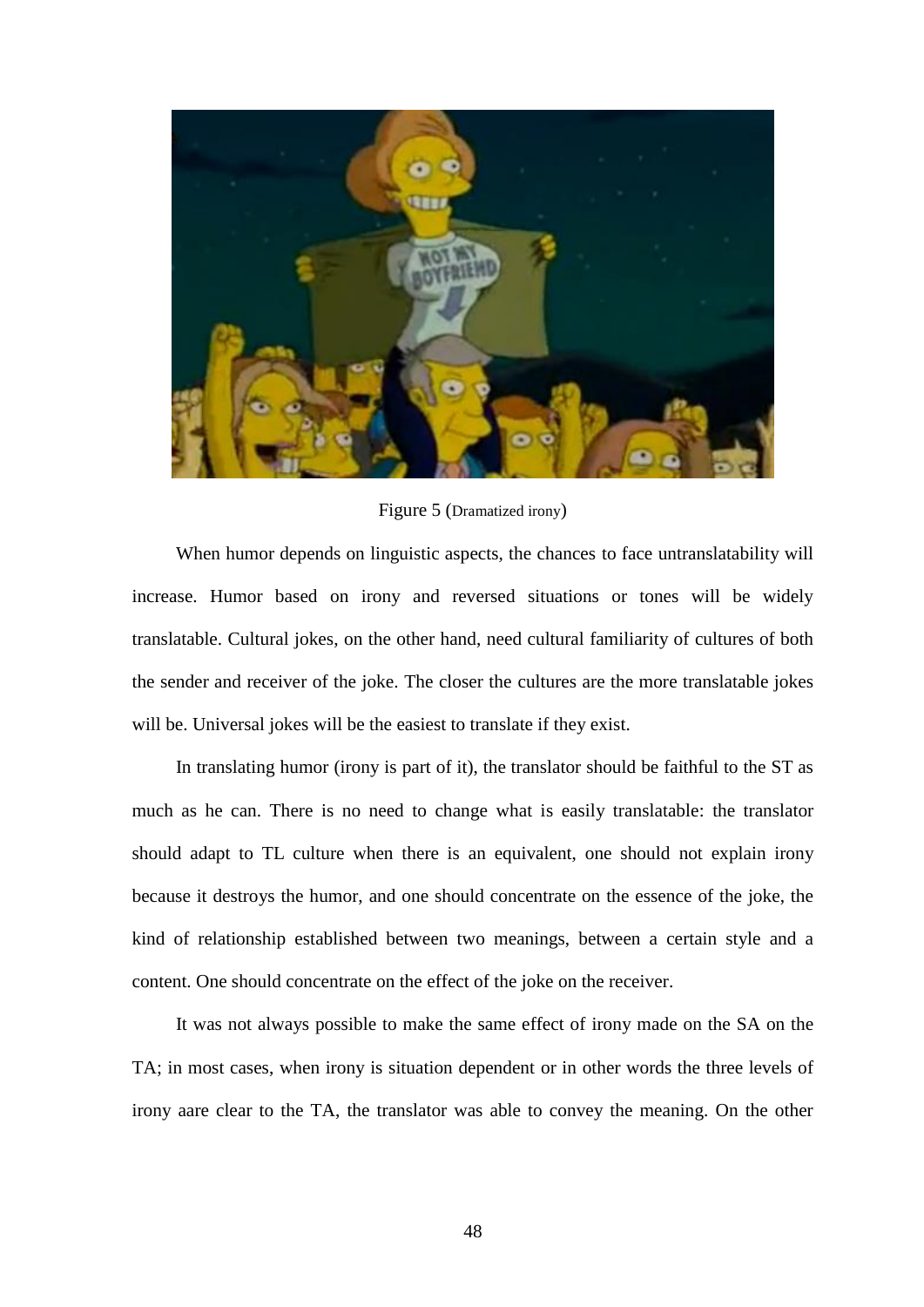hand, when the three levels of irony were not clear, its translation was not as easy as before.

## **3.2.1.5 Allusion**

Allusion is a brief explicit or implicit reference to a person, place, or an event or another literary work or passage. It can also be defined as the description of ways texts interact by; this proves the idea that texts are not isolated objects, but made of numerous different texts both known and unknown. As allusion is deeply connected to culture, understanding it is prevented by culture unless the receiver is bicultural.

Allusion has been used as an ambiguous expression especially in social and political situations. Leppihalm (1997: 10) said that functions of allusions can be broadly divided into three groups:

- creating humor
- delineating characters
- carrying themes

Humor can be considered to be cumulative that usually works nationally on a local level due to its cultural restrictions. In the same side, there is a distinction that should be made between the macro-level of expression and the micro-level. The macro-level involves the inner structure of the entire text and its interpretation, it's political and narrative structure. The micro-level, on the other hand, combines the lexical semantic and stylistic level.

Despite the fact that are similar domains existing in ST and TT; the function and meaning of allusion cannot be conveyed by corresponding TL words. Leppihalm (1997: 10) suggested a simple classification of allusion,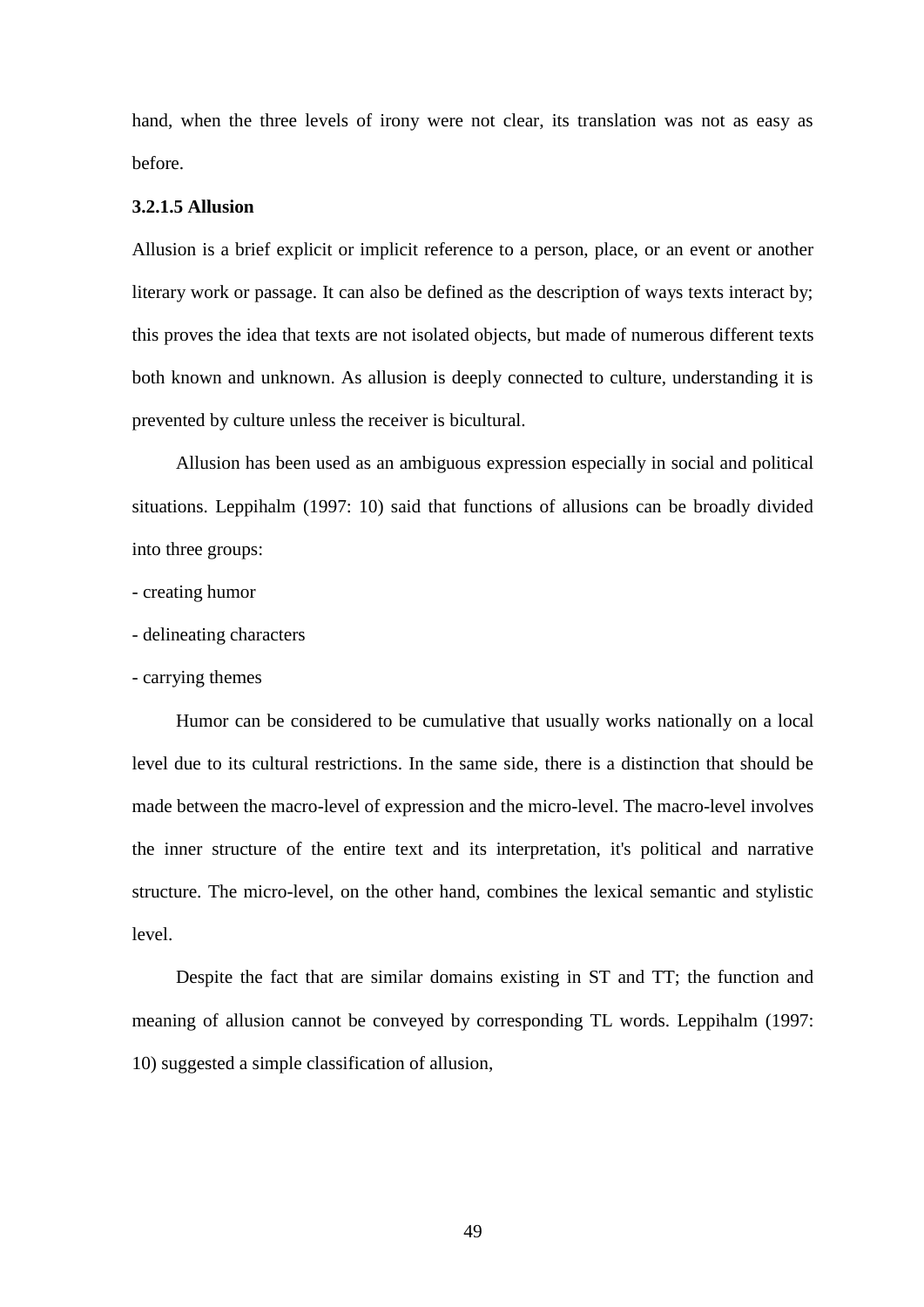1- Proper Noun (PN) referring to real life or fictional figures, names of well-known people in the past, writers, artists, and sometimes they are borrowed from holy scripts. Example is when Shrek received an arrow in his back, donkey said (example 26):

"I am too young for you to die, keep your legs elevated, turn your head and cough, does anyone know the Heimlich?"

By saying "The Heimlich", donkey refers to Henry Judah Heimlich, an American surgeon who invented the Heimlich maneuver which is a technique for abdominal thrusts for stopping choking. This allusion will not be understood by an Arab audience for example unless they are familiar with the name of this American surgeon.

2- Phrase allusion which is applying slogans from films, various catch phrases, proverbs, popular beliefs and stories from a group of key phrase allusions. Example (27): when the soldiers of prince Furquad were chasing the gingerbread man he said "Run, Run, Run, you cannot catch me; I am the gingerbread man."

This is quoted from the famous story of the Gingerbread man, which will not be understood without knowing the story.

Allusion can be divided into four main groups

1- Religious allusion, which means referring to the religious phrases or sentences to grant the text more importance. They might be:

a) In the form of a verse from the religious scripts with explicit or implicit reference: This is (Figure 6) a picture of Springfield Church, at the front of the church there is a sign with "THOU SHALT TURN OFF THY CELL PHONES".

50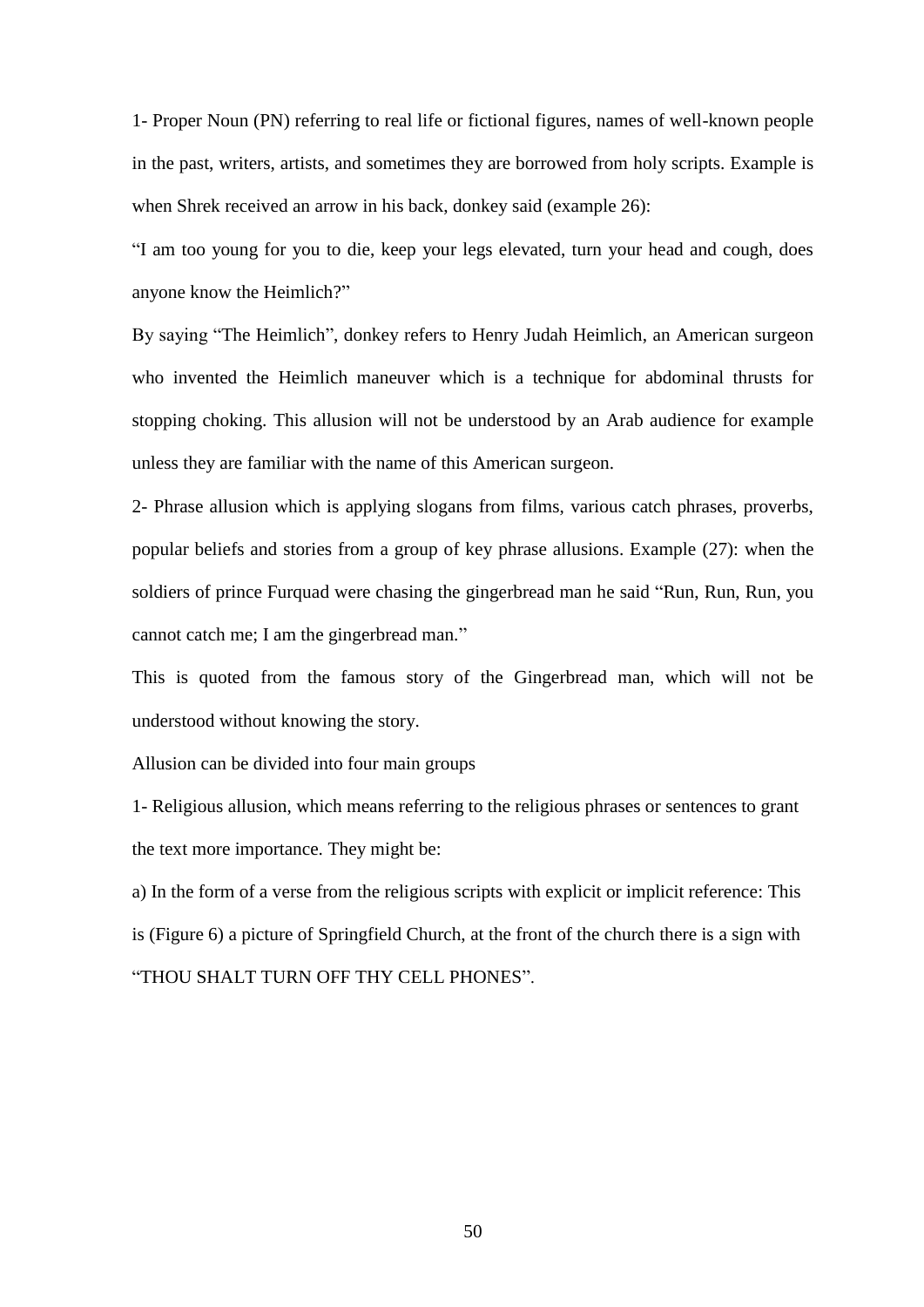

Figure 6 (Religious allusion)

The sentence looks like it was taken from the bible, the old English and the capital letters. This a clear reference to the fact that religious institutions uses religion to make people do what they want them to do. People utilize religion in similar ways so whetever these religious institutions connect to religion becomes obligatory.

b) A proper name that is related to a specific religion, for example (28) when: homor says: "Praise Jebos" referring to Jesus. The phrase "Praise Jesus" is used a lot by Christians. The name Jesus was changed into Gebus to show how ignorant he is.

2- Literary allusion: a clear or unclear reference to a literary text that can be understood by a component reader

a) A reference to a literary character, example (29): Roben hood. Roben Hood is an English outlaw and an excellent arrow and sword man. He was famous for stealing from the rich and giving to the poor. In Shrek (2012) he tries to rescue Fiona (the princess) from Shrek (the Ogre). His group (Merry Men) were very merry which made the atmosphere of the small battle funny.

b) A specific style used in a literary work.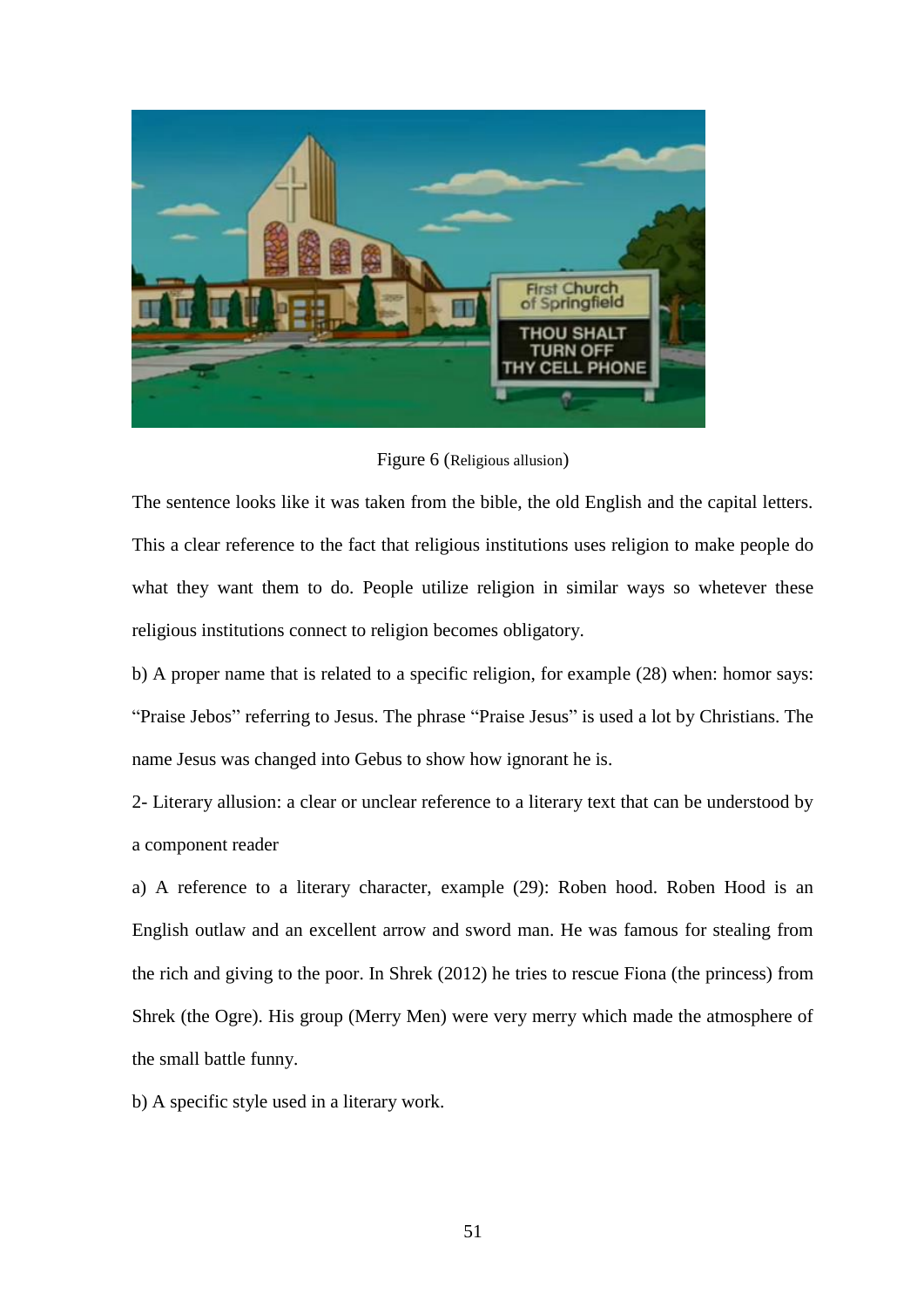For example (30), Fiona after being rescued from Shrek, she stated "but thy deed is great, and thy heart is pure. I am eternally in your debt". The use of old English is referring to literary sonnets and poems.

3- Mythological allusion:

a- Myths are stories that are historically rooted in the past and is mainly about Gods, and their stories of love hate and spites. Example (31): the resence of characters like king of the sea, mermaids and Loclyps in SpongeBob Square Pants movie is a clear representation for that. When SpongeBob realizes that he is really a kid not a man as he has been convincing himself, he became very angry and said "we worship a dancing peanut for corn's sake".

This sentence is a clear reference to religion especially when he said "for Corn's sake, which is close to the phrase, for God's sake". When subtitling it, the translator chose to translate worship (love) and ignored the phrase "for corn's sake".

2- Mythological elements can be also referring to famous fairy tales that are invented by

people and has become well known stories in all cultures:

Examples (32-35):

| The ginger<br>bread man | A fairy creature from the American fairy story, he is famous of saying "run, run, run as<br>fast as you can. You cannot catch me I am the ginger bread man". |
|-------------------------|--------------------------------------------------------------------------------------------------------------------------------------------------------------|
| (Shrek)                 |                                                                                                                                                              |
| The magic               | A fairy (character) from the story of Snow-white. It was famous of answering the                                                                             |
| mirror                  | question asked by snow white's step mother "mirror mirror on the wall, who is the                                                                            |
|                         | fairest of them all?"                                                                                                                                        |
|                         | in Shrek, Farquad asked it "mirror mirror on the wall, is this not the most perfect                                                                          |
|                         | kingdom of them all?"                                                                                                                                        |
| (Pinocchio)             | He was an Italian little wooden puppet who was dreaming of becoming a real boy. He                                                                           |
| the wooden              | was made to do some lies and fabrications. His nose gets taller when he lies.                                                                                |
| boy                     |                                                                                                                                                              |
| The three               | Three blind mice, three blind mice                                                                                                                           |
| blind mice              | See how they run, see how they run                                                                                                                           |
| who                     | They all ran after the farmer's wife                                                                                                                         |
| annoyed                 | Who cut off their tales with a carving knife                                                                                                                 |
| <b>Shrek</b>            | Did you ever see such a thing in your life?                                                                                                                  |
|                         | As three blind mice?                                                                                                                                         |
|                         | The story of this rhyme goes back in the history to Queen Mary the first whose actions                                                                       |
|                         | and violence against Protestants led to calling her "bloody marry". The farmer's wife                                                                        |
|                         | refers to the queen and the three mice are three Protestant noble men who was accused                                                                        |
|                         | to planning to assassinate her, she found out and burnt them on a stick.                                                                                     |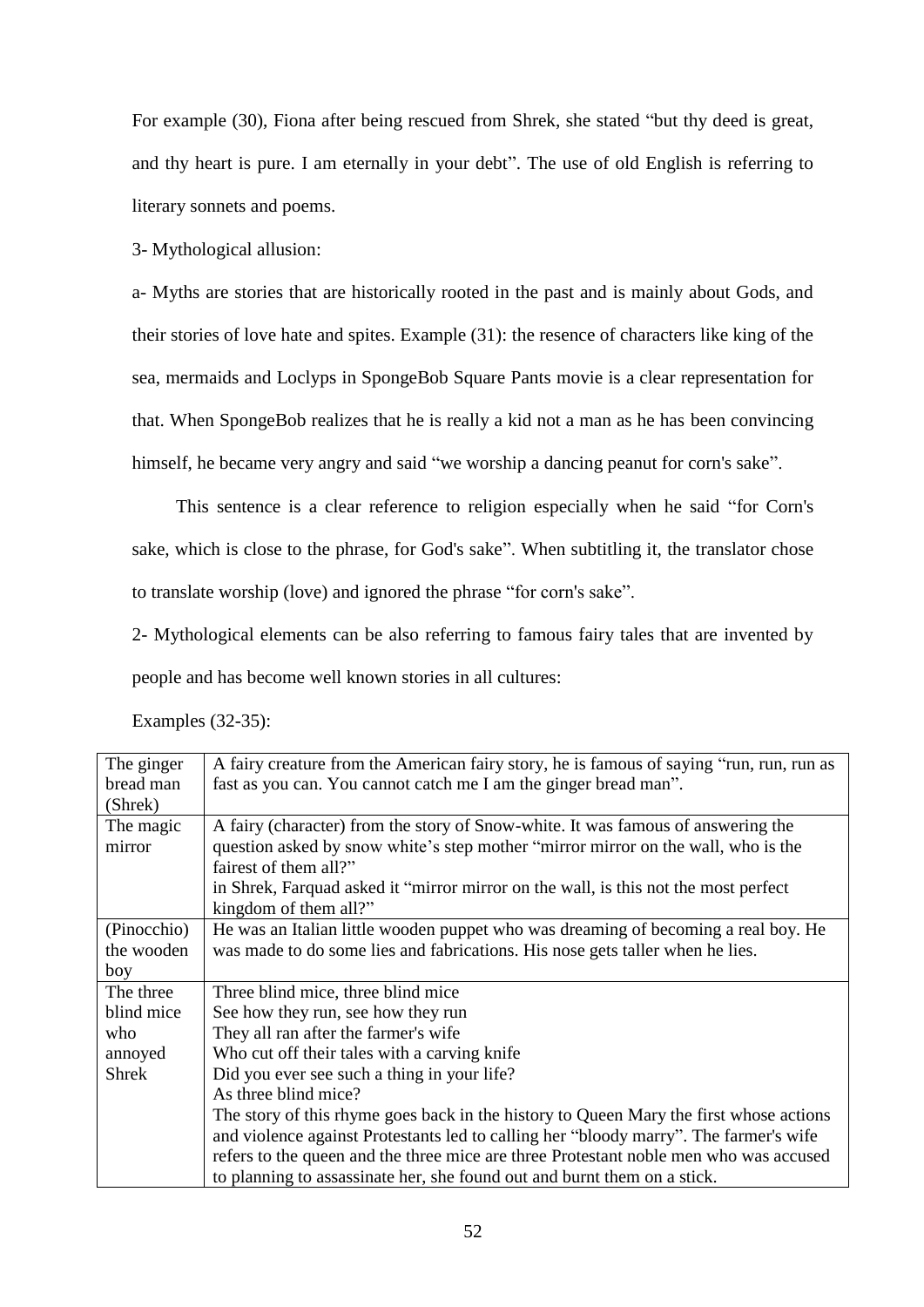4- Historical Allusion: Historical events and figures are a good source of allusion sides.

Examples (36-38)

| Robin hood                          | A heroic outlaw from the English folklore, he was famous of |
|-------------------------------------|-------------------------------------------------------------|
|                                     | rubbing from the rich and giving to the poor. He was helped |
|                                     | by a group of outlaws called the merry men.                 |
| <b>Bono</b> ( <i>The Simpsons</i> ) | <b>Famous Irish singer and musician.</b>                    |
| Heimlich                            | is an American thoracic surgeon                             |

Recognizing allusion is not easy to the receiver due to the difference in cultures. The translator should be familiar with both SC and TC to be able to translate it the best way he can. Yet, the amount of humor that translated allusion cause of the TA is questionable. The effect here depends on how much the TA are familiar with the SC. The level of humor depends on the level of that knowledge.

As for this study, the researcher noticed that allusion was translated literally. Literal translation conveyed the meaning and sometimes could even cause amusement. Amusement was provoked when the TA were familiar with the cultural aspects of allusion. Some cultural parts have become very famous that they should be dealt with as universal rather than cultural. An example on this is Snowwhite's mirror and the Gengerbread man which are known to all cultures in the world because they have become universal tales.

## **3.3.Universal humor**

Some jokes can be humorous to any person in any place in the world. Some actions like humor in the picture, unexpected reply or children's actions can provoke laughter to everybody in the world. This type of humor can be easily translated by the translator due to the fact that it crosses the boundary of language. There is nothing to stop the joke in this case, it goes right away through cultures and costs the translator less effort than other types of humor.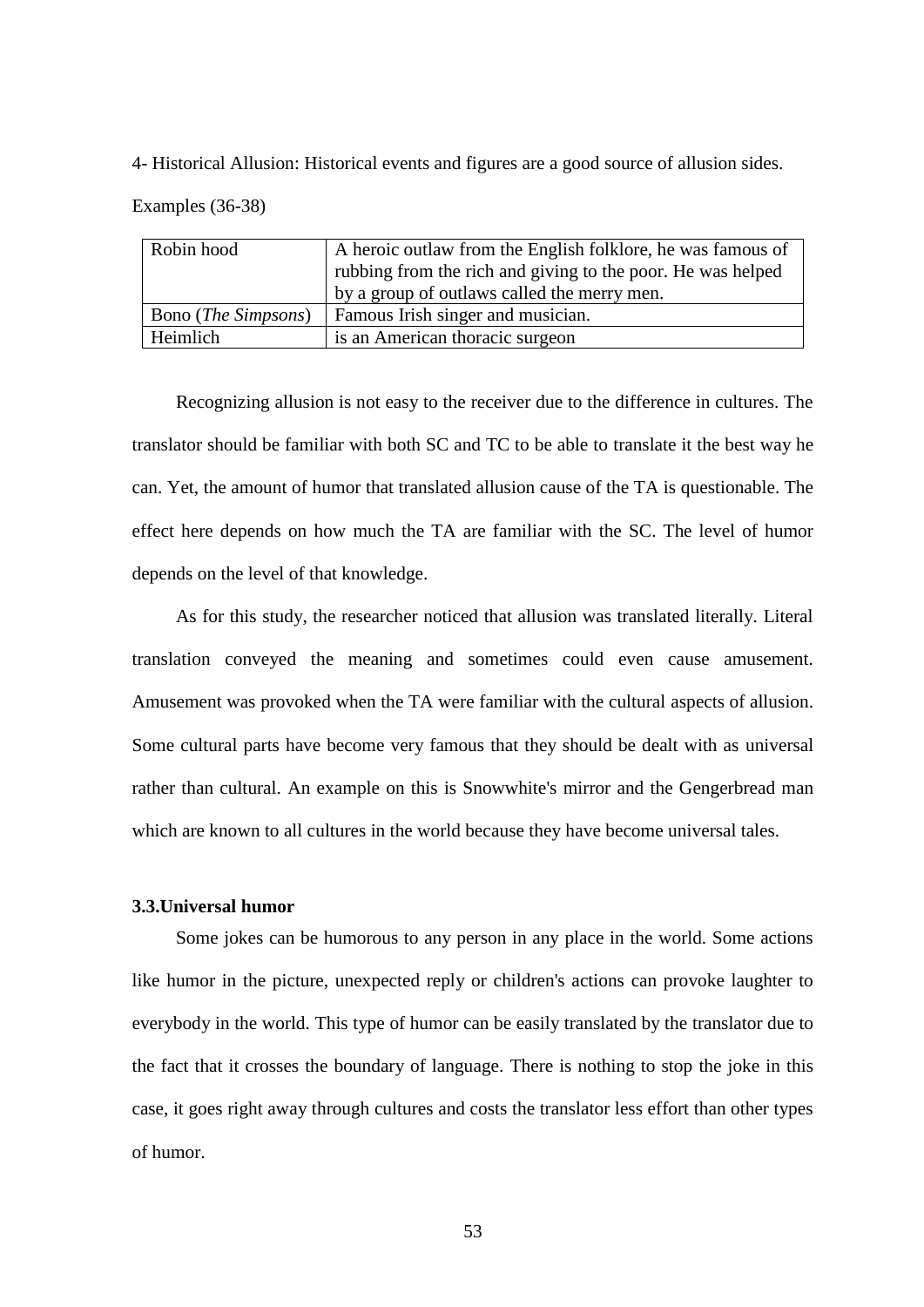Examples on this are (39-41)

| The gingerbread man spit milt on Farquad<br>when he was torturing him.                                                                                                                                                                                                                                           | Picture and situation are funny by<br>themselves.                                                                                                            |
|------------------------------------------------------------------------------------------------------------------------------------------------------------------------------------------------------------------------------------------------------------------------------------------------------------------|--------------------------------------------------------------------------------------------------------------------------------------------------------------|
| When donkey sees Fiona the Ogre for the<br>first time, he is shocked and said: "Oh my<br>God! you ate the princess?" (talking to her<br>belly (can you hear me?)                                                                                                                                                 | Donkey's reaction is what makes the<br>situation funny. As a result there is no need<br>to any effort from the translator.                                   |
| When EPA brought the dome to cover<br>Springfield, the grandfather said "that crazy<br>old man was right".                                                                                                                                                                                                       | The crazy old man was actually him and<br>this was shown at the beginning of the<br>movie so there is no need for any further<br>effort from the translator. |
| When the king was at the shop of Skraps,<br>accusing him of stealing the crown, and<br>Skraps saying that he was innocent, the<br>:phone rang<br>Someone told Skraps that he sold the crown<br>he bout from him. The king heard and<br>believed the fake call.<br>Skraps: do not you just hate wrong<br>numbers. | The phone call was very funny because it<br>was much unexpected and the reaction on<br>Skraps 'face was funny as well.                                       |

What is noticed in Universal jokes is that they depend mostly of situation. It cannot be just words or sentences by characters, there are always tails for the joke. Without its tails the joke cannot be funny. Universal jokes were not very hard in translation because the TA level of knowledge equals the TA level. This is why literal translation was the best choice in translating this type of humor.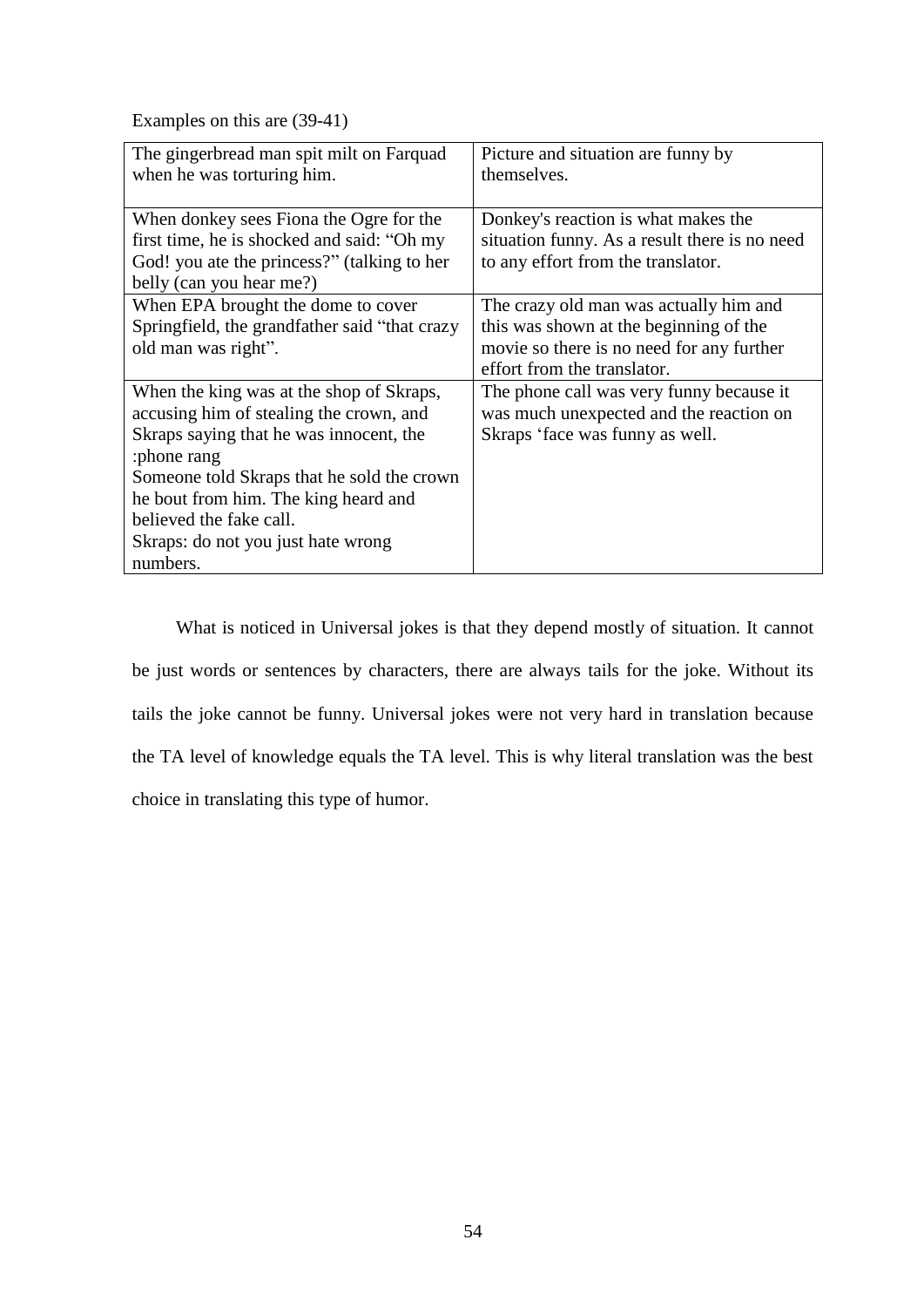#### **Chapter Four**

## **Conclusions and Recommendation**

## **4.1. Conclusions**

The aim of this study was to investigate the humorous sides in the examined movies and find out if there was a significant difference between the amount of humorous expressions in the original movie and the movies subtitled for Arabic audience. The second aim for this study was to find out the sides of humorous expressions that were affected in the process of subtitling the movies. The third aim is to find out the strategies that were used in translating each type of humor and find out whether the used strategy made the same effect on the  $(TA)$ .

- Humor in the text was divided into three main categories which are universal, cultural, and linguistic humors.. These three categories were made depending on the effect that is created on the(TA).

The universal humor is the easiest type to be translated. This is due to the fact that the subtitler did not need to use any strategy but the direct and formal translation. The joke in universal humor was supported by a situation that made it funny to any person from any culture. For example, if we have an English movie that is subtitled into Arabic and a Chinese person who understands none of the two languages will laugh if the joke is out of picture and sound. A clear example on this is Tom and Jerry. The cartoon that everyone in the world, who speaks any language, can understand its humor and laugh at it.

The cultural humor is a little more difficult because the humorous effect depends on the audience and how far can they go in accepting the (SC)of the movie. In this type,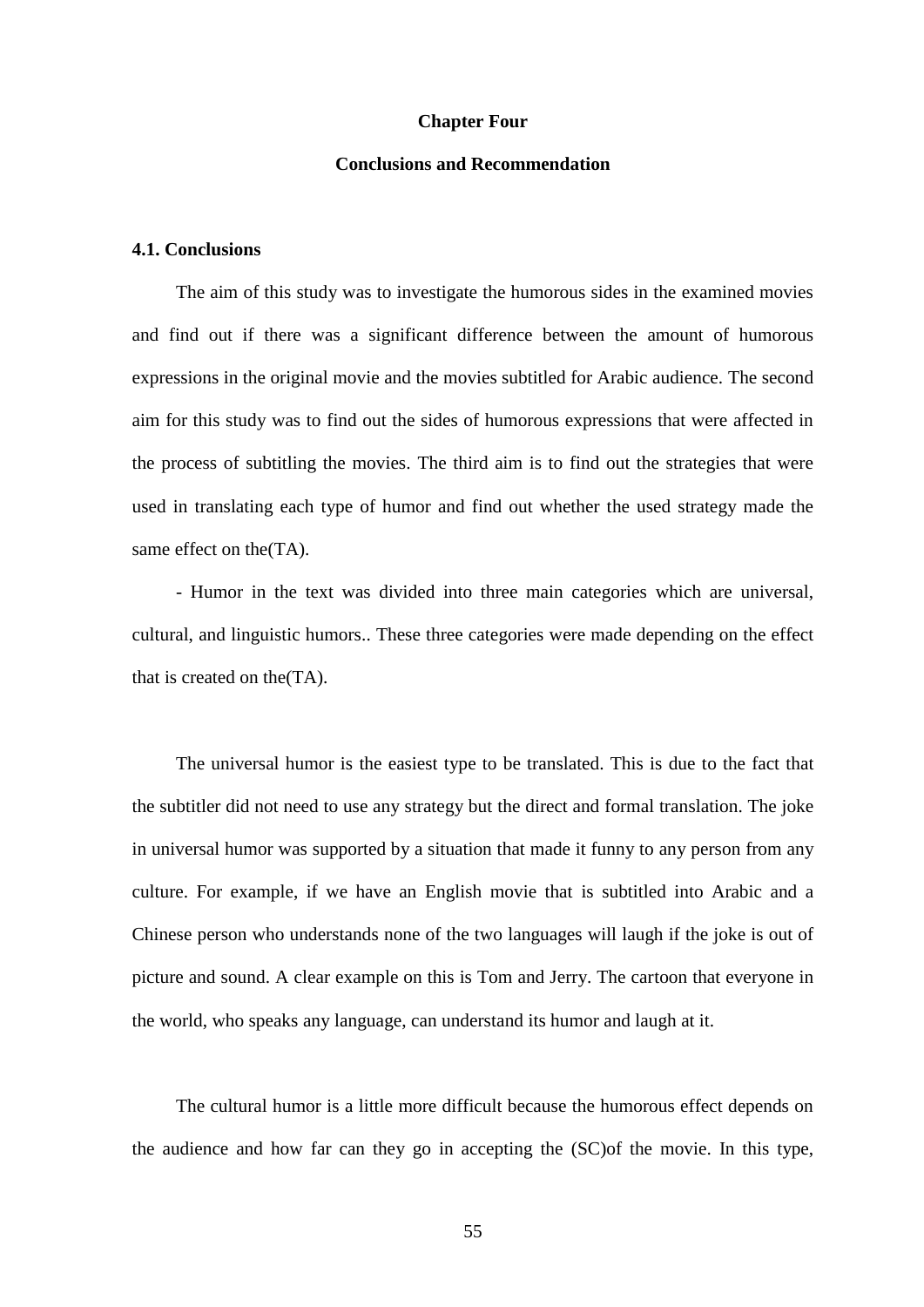deleting the joke is used a lot especially when dealing with religion, sexual and social taboos.

The third and most difficult type is linguistic humor. As its name shows that it is language dependent and the responsibility of transferring the joke from the ST into the (TT) is on the translator.

- English movies are subtitled into Arabic using many different strategies depending on the context.

- Subtitlers are responsible to transfer the message from SL into TL in a limited space, time and number of characters.

- Humor subtitlers have been faithful to the TT of the movie as long as the text or the scene doesn't violate religious or social restrictions.

- Humor should be subtitled when it is written on the screen instead of rendered by characters.

- When humor is situational; the effect was conveyed by using literal translation.

- Humor sometimes was impossible to be translated due to religious or social restrictions.

- When humor is not acceptable in the TC the whole portion of picture and dialog was cut.

- Foreign movies were censored before presented for Arabic and Islamic audience.

- Subtitlers should stay in touch with film sensor general to make sure not to show any language that is considered to be vulgar to the TA.

- It is the subtitler's responsibility to create balance between the effect made on the TA and that made on SA.

- Any loss in humor after censoring the film should be compensated in another place in the same movie.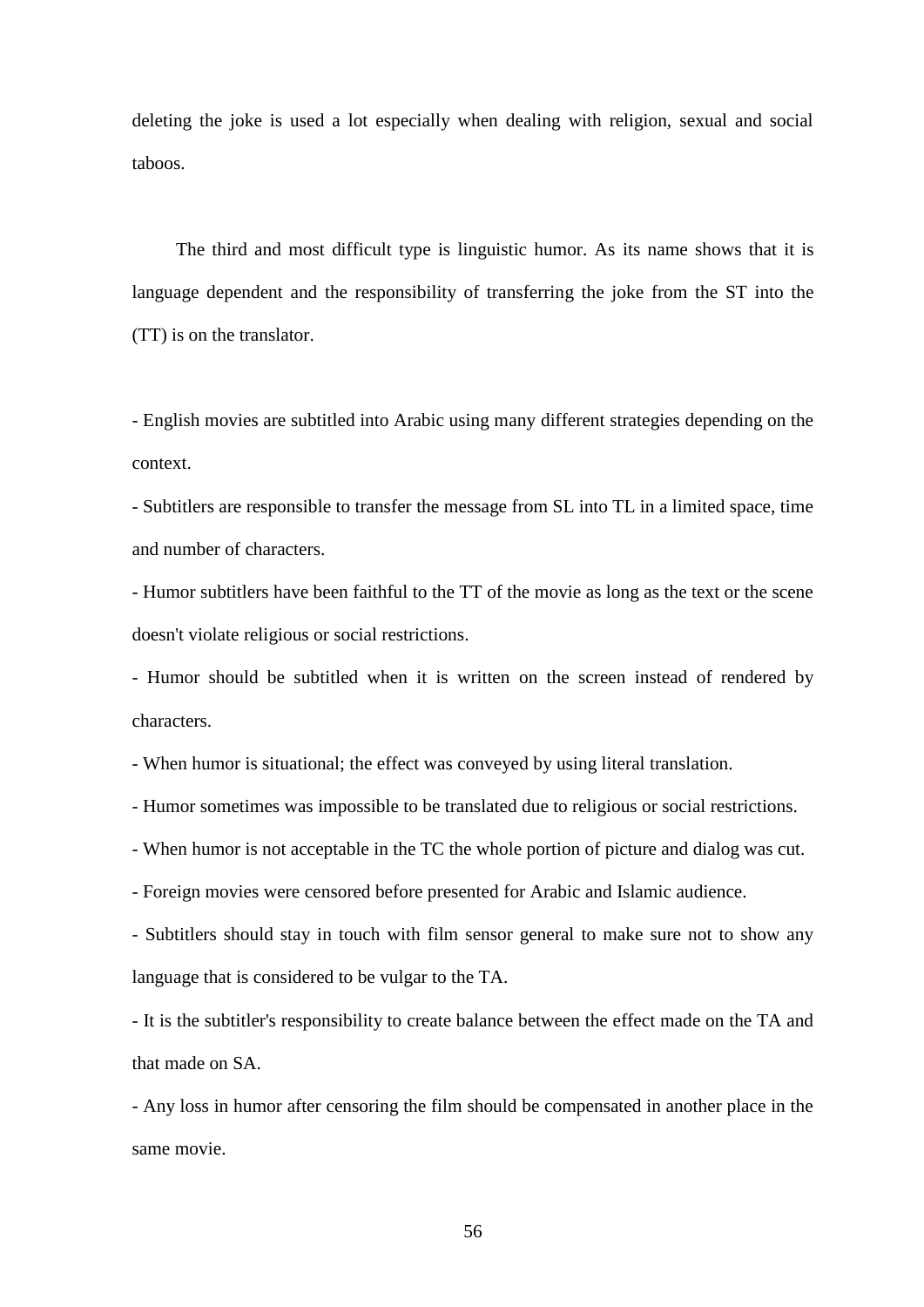- Cultural specific elements caused loss in effect because TA was not familiar with them.

- Background effects like music and sound did not need translation and the humor they produced was universal.

-Wordplay-ambiguity of words-is divided into three categories: homography, homonymy, and homophony.

- homography means "each of two or more words spelled the same but not necessarily pronounced the same and having different meanings and origins". These two or more words were challenging to the translator because it was hard to find two words in the TL that carry the same characteristics of the SL words.

- subtitling homography doubled the challenge to the translator due to the restriction that AVT apply for translating on the screen.

- Homography produced humorous effect that the subtitler was not successful in transferring. This resulted in loss of humorous effect between the (SA)and the(TA). It was a result of high language dependency in this type.

Homonymy depends on specific words in English that carry two meanings. In Arabic there is no corresponding word that can take the place of this word so there was a loss in effect in this type as well.

- Intertextual wordplay depended on the audience's background because it was all about known people, quote, or phrases. Most of these were lost after the translation due to differences of background knowledge between the (SA) and the(TA).

- Loss in intertextual translation was inevitable when humor was literally translated.

- Replacement by TL figures, sayings, of famous characters is advisable to avoid loss and produce the same effect that is produced on SA.

- Wordplay can be untranslatable due to the language restrictions. Formal translation will not deliver the idea. As a result, the best choice that the translator can take is functional

57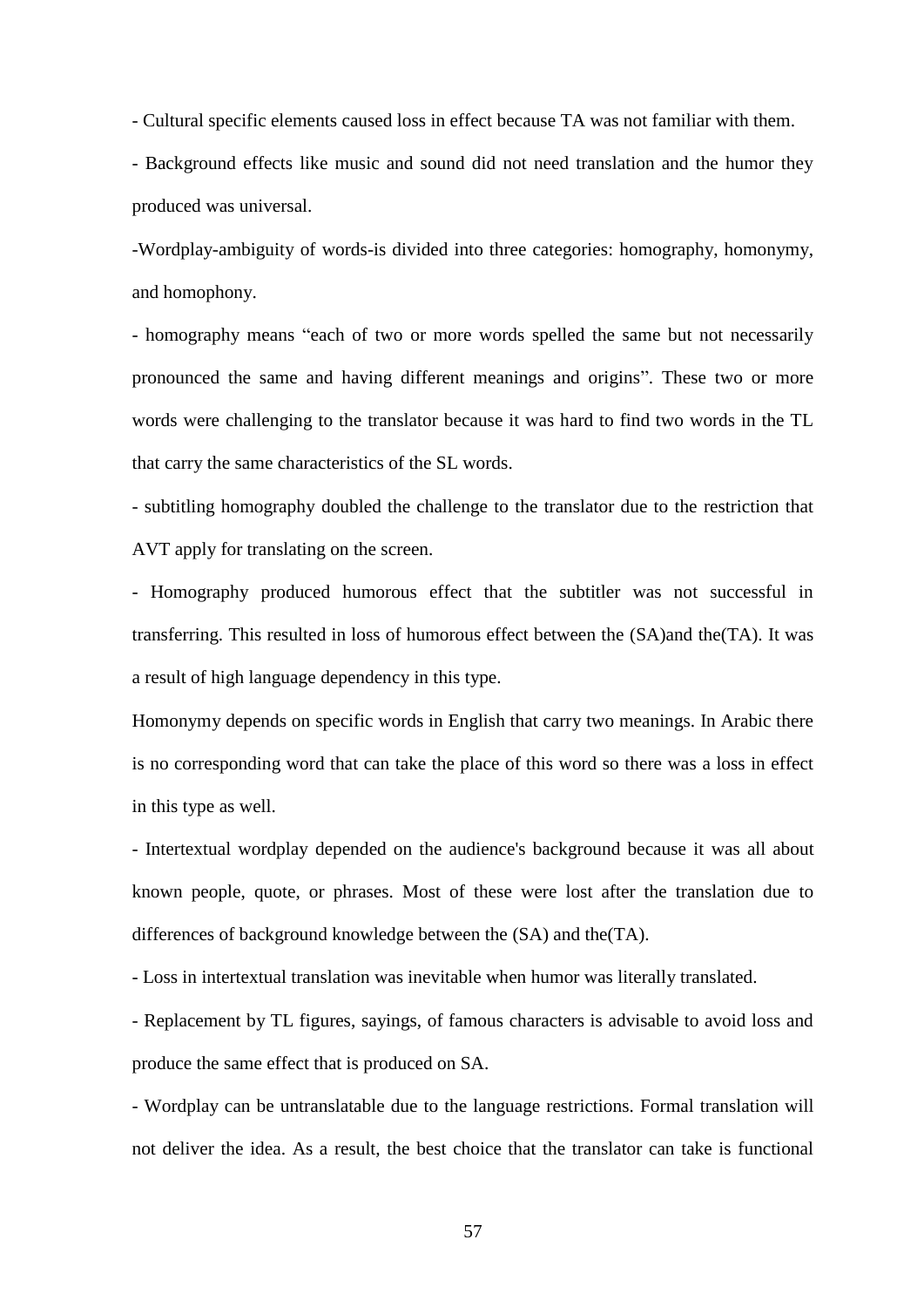translation. This choice leaves the translator with a difficult task to do, which is to find a linguistic expression in the (TL)that can leave the same effect out of the (SL) expression on the (TL) Audience.

- Subtitling wordplay on screen is more difficult than translating on paper. This is because the subtitler has limited space and time. The translator has to convey the meaning and cause the same effect on the (TA) in limited number of characters during limited time.

- When there is a huge amount of information that cannot be expressed in one subtitle; the translator has the choice to ignore what he believes cannot damage the meaning.

- Not all methods suggested by Delabastita can be used in subtitling.

- Editorial technique and omission are impossible to be used in subtitling.

- Editorial technique requires having extra space and time on screen, which we do not have in subtitling.

- Puns were mostly translated by presenting only one meaning on screen rather than finding a TL pun that replace the original one.

- The translator chose the closest meaning to the audience's mind to show on the screen.

- There are many factors that affect the correct or incorrect perception of irony such as the sender's capacity for irony and the receiver's personal sensitivity to irony, the community rules relating to irony, the community rules relating to irony of both sender and receiver and the degree of coincidence between the two sets of rules which are the receiver's knowledge of the sender and his ironical technique and the receiver's familiarity with the rules of the sender speech community and finally the probability of ironic intention and of assumption of irony.

- If the ironical intention is not indicated by the topic or the common values, then the irony will operate in other signals.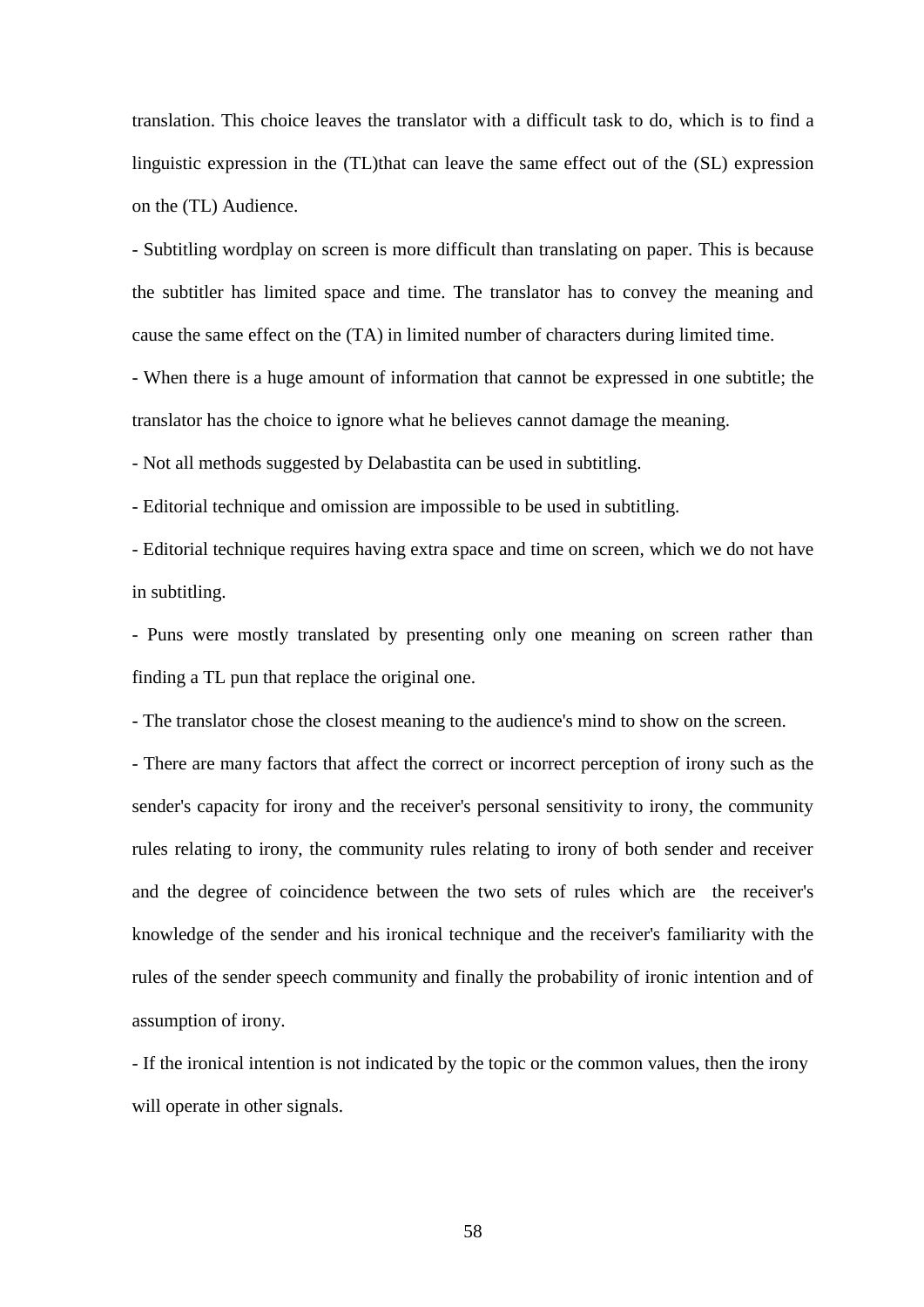- Omission will create a gap in the movie because the audience will notice that the characters have uttered something that was not translated on the screen. Unless the whole seen was cut from the original movie.

- There is always loss in translation as a result of difference in cultures between the (SA) and (TA).

- Taboos are words that express shocking or vulgar realities about religion, sex or society.

- Religion is a very sensitive issue in our Islamic culture. Most of the religious taboos in corpora were deleted when shown on channels like Fox Movies and MBC Max.

- Deletions of whole scenes in a movie can be acceptable in this case because keeping these scenes will cause a cultural shock to the audience.

- There is a gap between the (SC) and (TC) especially in the side of accepting some behaviors and sexual expressions.

- The translator should be very careful in this side because these animations are titled to be "family movies". Yet, what is acceptable for a western family cannot be so for an Arabic Muslim one.

- In the corpora, translators have used two strategies to translate taboos. The first is to delete the whole scene that contains the taboo when the uttered taboo is accompanied by visual content that explains and support the taboo. The second is used when the taboo is only expressed by words. The translator kept the scenes and translated the taboo into general words that cover the meaning but did not shake the audience by literal translation to the taboo.

- Social taboos depend on the (TC) more than any other thing. For example, having a pig as a pet is acceptable in the western society but not acceptable in the Arabic Islamic societies.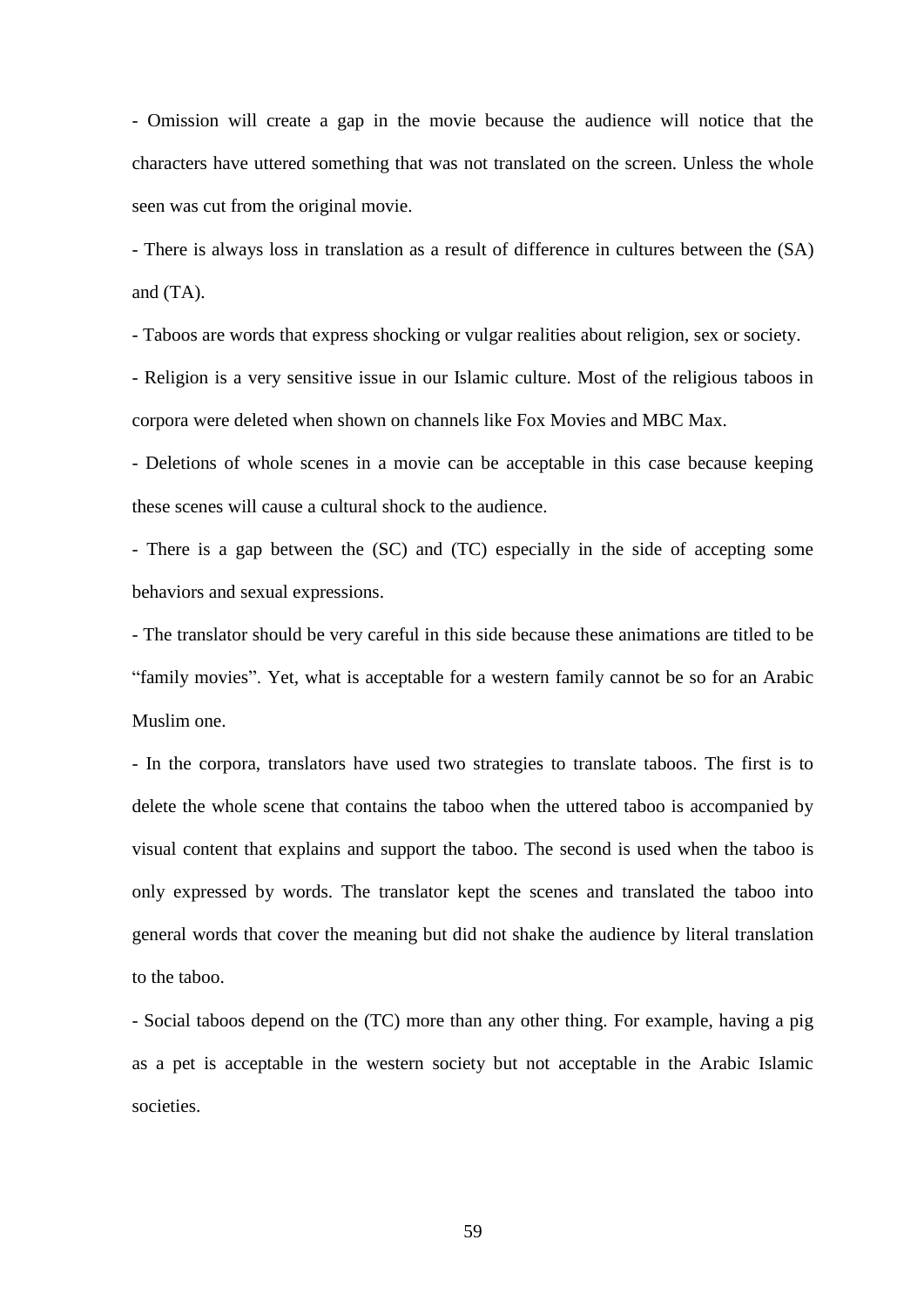- Cultural taboos were dealt with in the same way of the sexual and social taboos. If the taboo was accompanied by a visual scene, the whole scene along with its translation would be deleted. If not, the taboo was translated into general words that contain no taboos.

– When the irony comes out of an unexpected reply, the translator will not face any problem translating it.

- Euphemistic expressions were used to avoid presenting vulgar or harsh language on the screen.

- Taboos were translated in two ways, the first is deletion when the taboo is not acceptable in the TC. The second is using euphemistic language to avoid the harsh language without deleting the scene.

- Both deletion and euphemistic language created loss in effect.

- It is the subtitler's responsibility to compensate loss of effect in another place of the context.

- Humor in irony rises from situation because no humorous expression can be humorous alone. It is always semantic or syntactic reason that makes it humorous.

- Irony should be explicitly expressed if not; it will affect laughter and response.

- In the case of irony, there is a good chance to face the problem of untranslatability in the translator's work. When there is an equivalence for a specific expression it should be used. Explaining irony will destroy its effect.

- Allusion is an implicit or explicit reference to a person, a place, an event or another literary work or passage which means that the text is not isolated but a combination of different texts.

- The ironist should not always express his intensions because situation sometimes imply that the expression must be ironic especially when the expression is accompanied by gestures.

60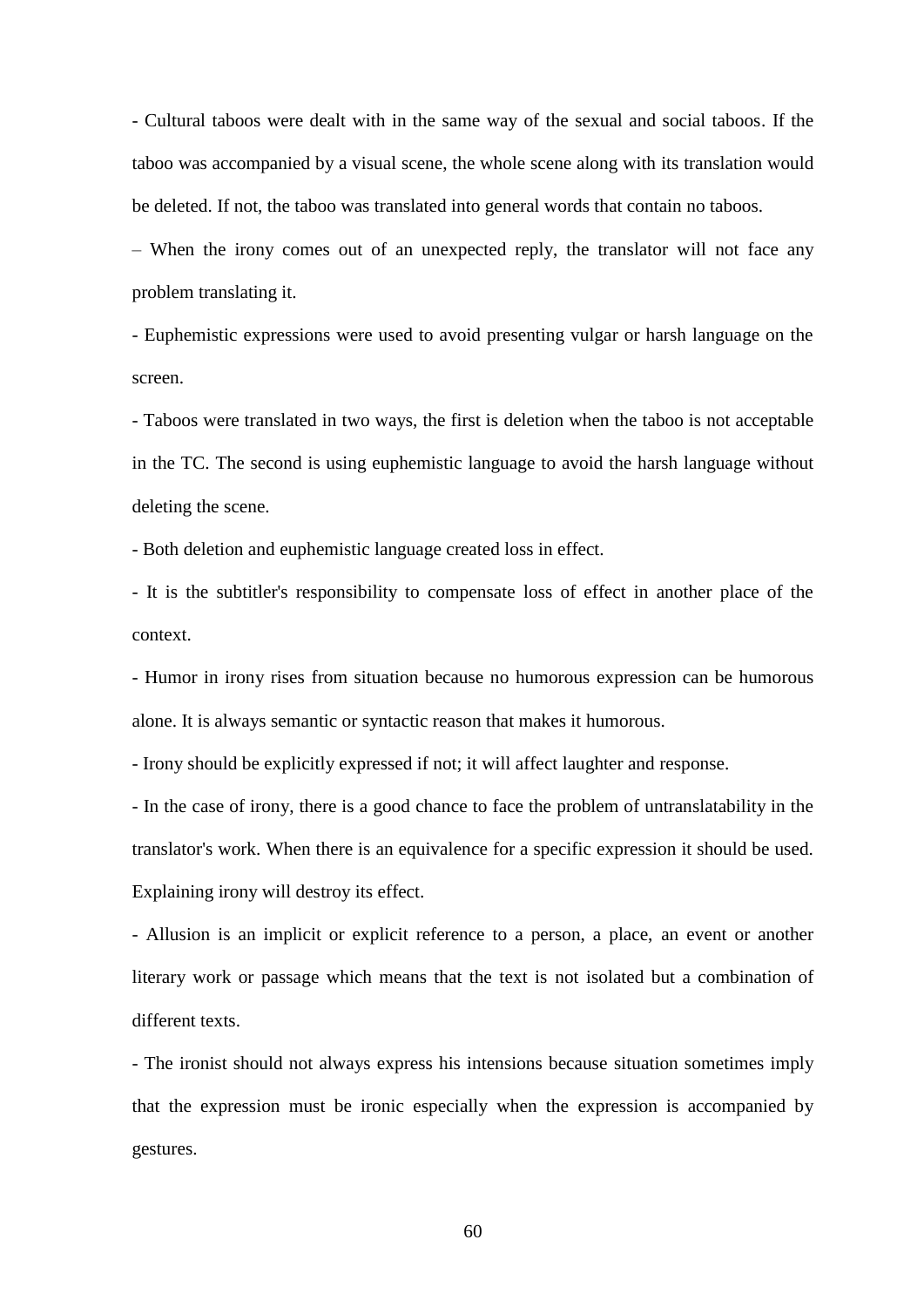- Linguistic and dramatic irony are situation dependent; that is why translating it was not that difficult. Literal translation could transfer humor because the joke is not language dependent.

- Impersonal irony was translatable in the corpora because it depends on what was said rather than who said it.

- Humor in self disparaging irony was situation dependent so it was possible to translate humor.

- Humor in dramatized irony- where the ironist withdraws completely presenting a complete ironic situation- was not translated on screen which created loss in effect.

- Dramatized irony, which is presented on the screen should be translated and subtitled on the screen.

- When the three levels or irony are clear to the TA the translator was able to convey the meaning and then the effect.

- In translating humor (irony is part of it), the translator should be faithful to the ST as much as he can. There is no need to change what is easily translatable: the translator should adapt to TL culture when there is an equivalent, one should not explain irony because it destroys the humor, and one should concentrate on the essence of the joke, the kind of relationship established between two meanings, between a certain style and a content. One should concentrate on the effect of the joke on the receiver.

- When there is a reference to a person in the past, the allusion is called "Proper Name (PN)" allusion. In the case of PN allusion, the translator translating the name literally ill not convey the meaning unless the (TA) is familiar with the name and it's shadows. Here, the researcher believes that going to a word that covers the job or the required characteristic of the person is acceptable more than other techniques for translating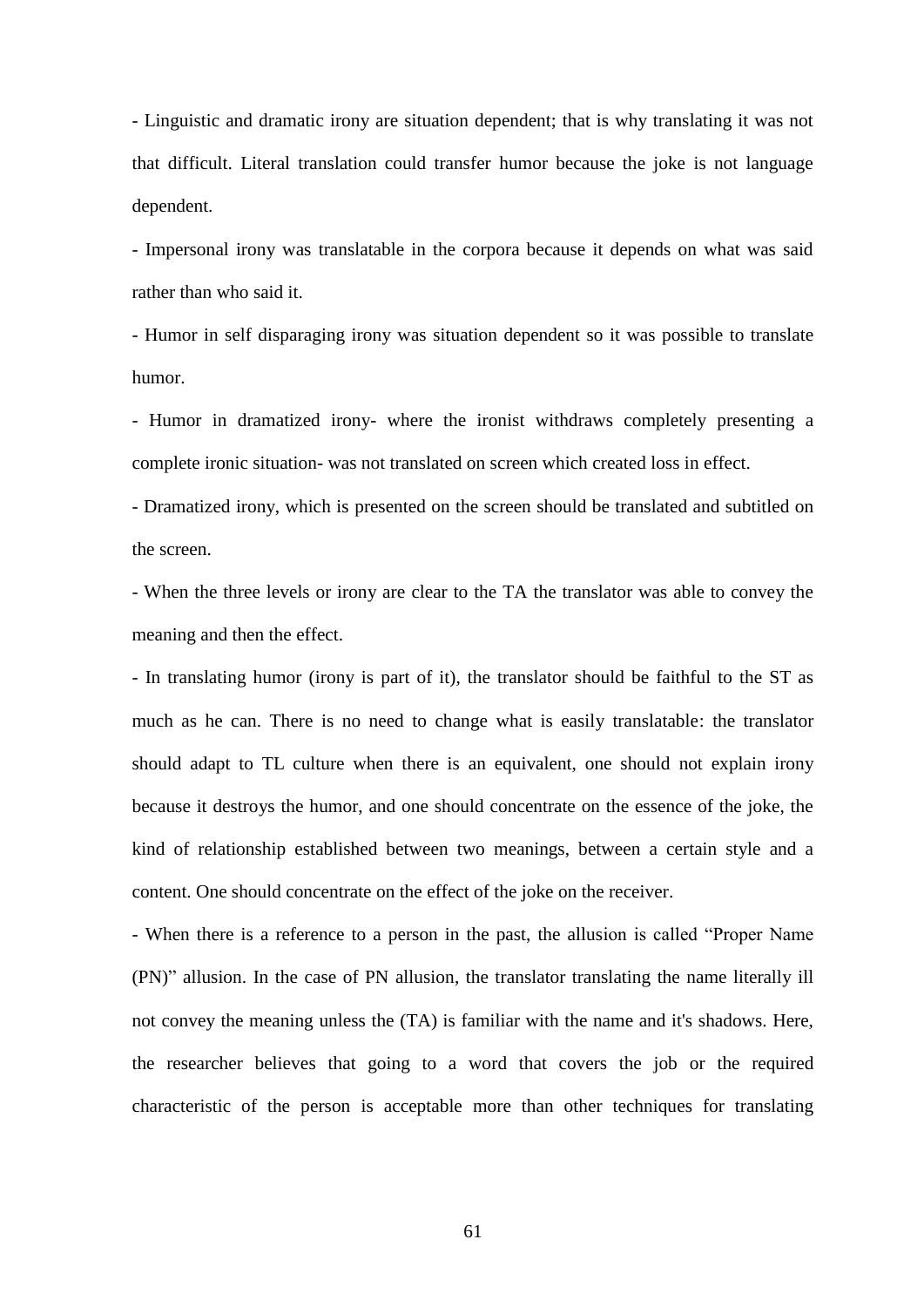allusion. For example, when mentioning "Heimlich" in the course of (Shrek I), the best way to translate it was translating into the job of the person.

- The researcher has noticed that ignoring allusion in proper names is used a lot among subtitlers.

- The researcher recommends to use general translation in translating proper nouns.

- In Phrase Allusion, the job gets harder for the translator. We are here facing phrases that cannot be covered by general words. The only way to choose here is literal translation. The effect made on the (TA) will not be the same as the effect made on the (SA) unless the (TA) is familiar with the story behind the used phrase. That story is usually connected with the (SA)'s culture.

- Religious Allusion is a sensitive issue. Religious Phrases were transliterated on the screen between two quotations. When the religious allusion is in a specific word, usually a sensitive word, the translator should ignore it if possible and if not, the translator should cut the whole part of the movie because there is no way we can risk touching religious issues in conservative societies like the Islamic one.

- Literary allusion also has its difficult side which happens when referring to a literary character. The only way to translate this is literally. Loss or Gain in this place will be left to the (TA). If they have any background knowledge about the character; they will get the joke and laugh. If they do not get it; they will lose the effect.

- Mythological Allusion caused the greatest loss of effect in the corpora. There are

a lot of fictional characters that are related to western culture. Some of the mentioned myths turned to be universal like snow-white's magical mirror and some are culturally specific to a small audience.

- Allusion had three main functions that are creating humor, delineating characters and carrying themes.

62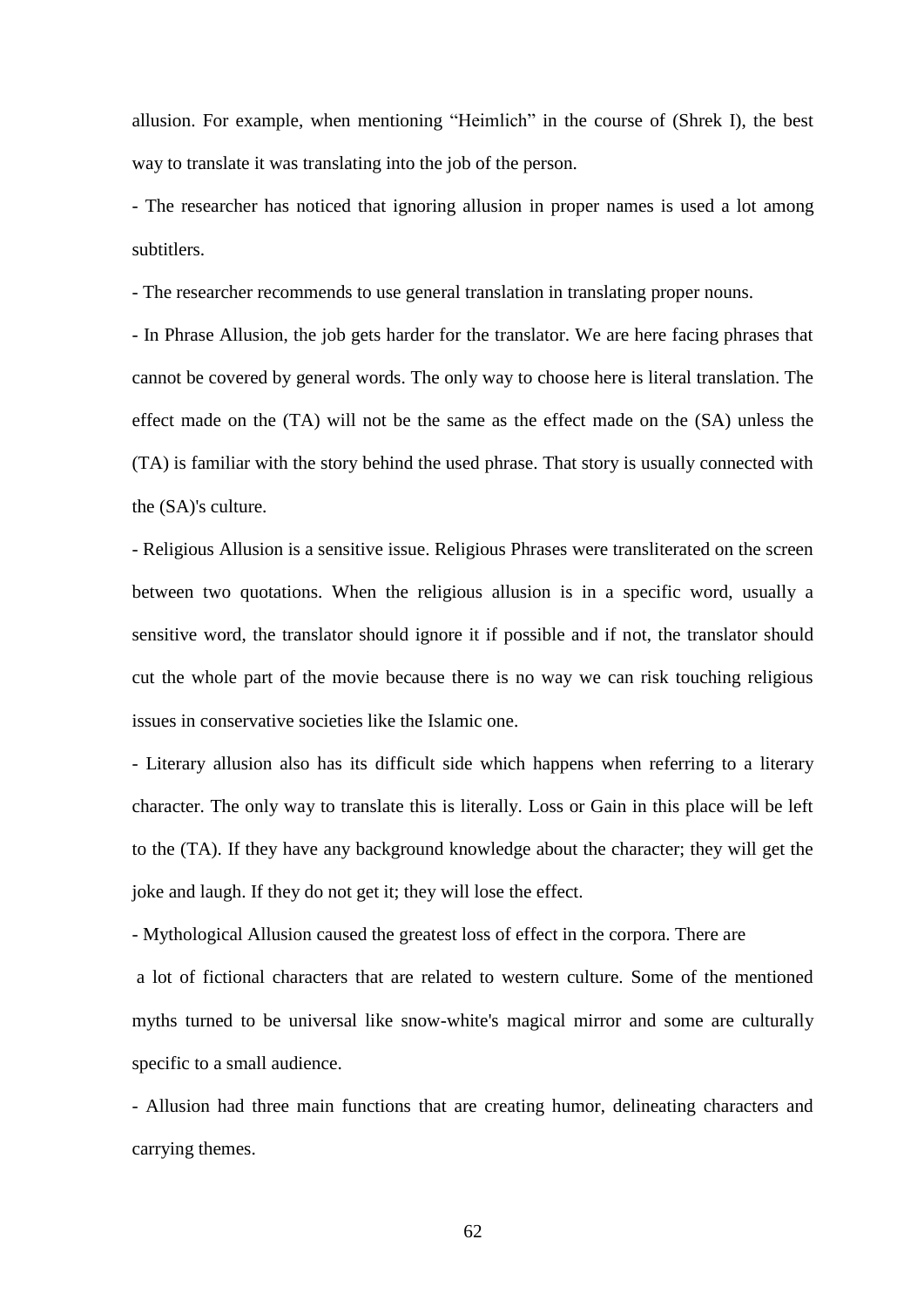- Humor can be said to be cumulative that usually works nationally on a local level due to its cultural restrictions. In the same side, there is a distinction that should be made between the macro-level of expression and the micro-level. The macro-level involves the inner structure of the entire text and its interpretation, it's political and narrative structure.

- The micro-level combines the lexical semantic and stylistic level.

- The effect made by allusion on TA is questionable because it depends on the audience's background.

- Literal translation for allusion covered the meaning and sometimes conveyed the needed effect of amusement.

- Allusion was able to amuse the TA when its elements were universal rather than cultural.

- Universal Humor crosses the boundaries of language. People from any culture will find specific situations funny and laugh at them. Unexpected action, children's reactions and humor in picture and situations are humorous for any person in the world.

- Universal jokes are situation dependent. The joke cannot be funny without its tails and shadows.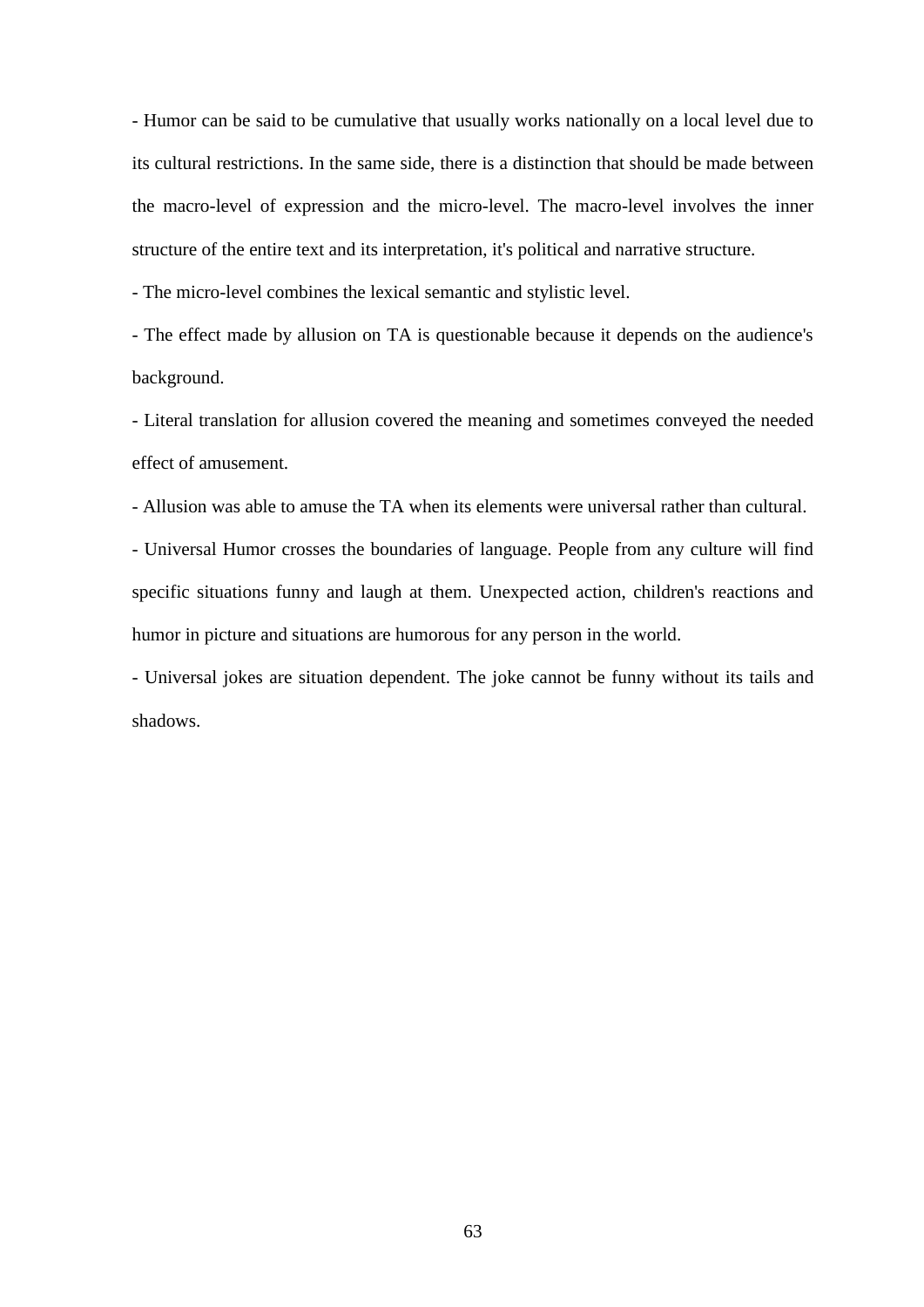## **4.2 Recommendations**

The following recommendations can be made:

- The researcher recommends the subtitlers to keep an eye on the (TC) so as not to expose the (TA) to an unacceptable content.

- Translators are recommended to be familiar with all types of strategies that can be used to translate the three types of humor.

- Subtitlers are recommended to replace foreign figures, quotes or phrases by similar ones from the TL that convey the same message of the source one.

- Subtitlers should be aware of loss in effect and try to compensate that loss as much as possible.

- Subtitlers are advisable to take the results of this study into consideration.

- Researchers are recommended to do more researches on how to decrease the gap between the western culture and Arabic culture when talking about Allusion.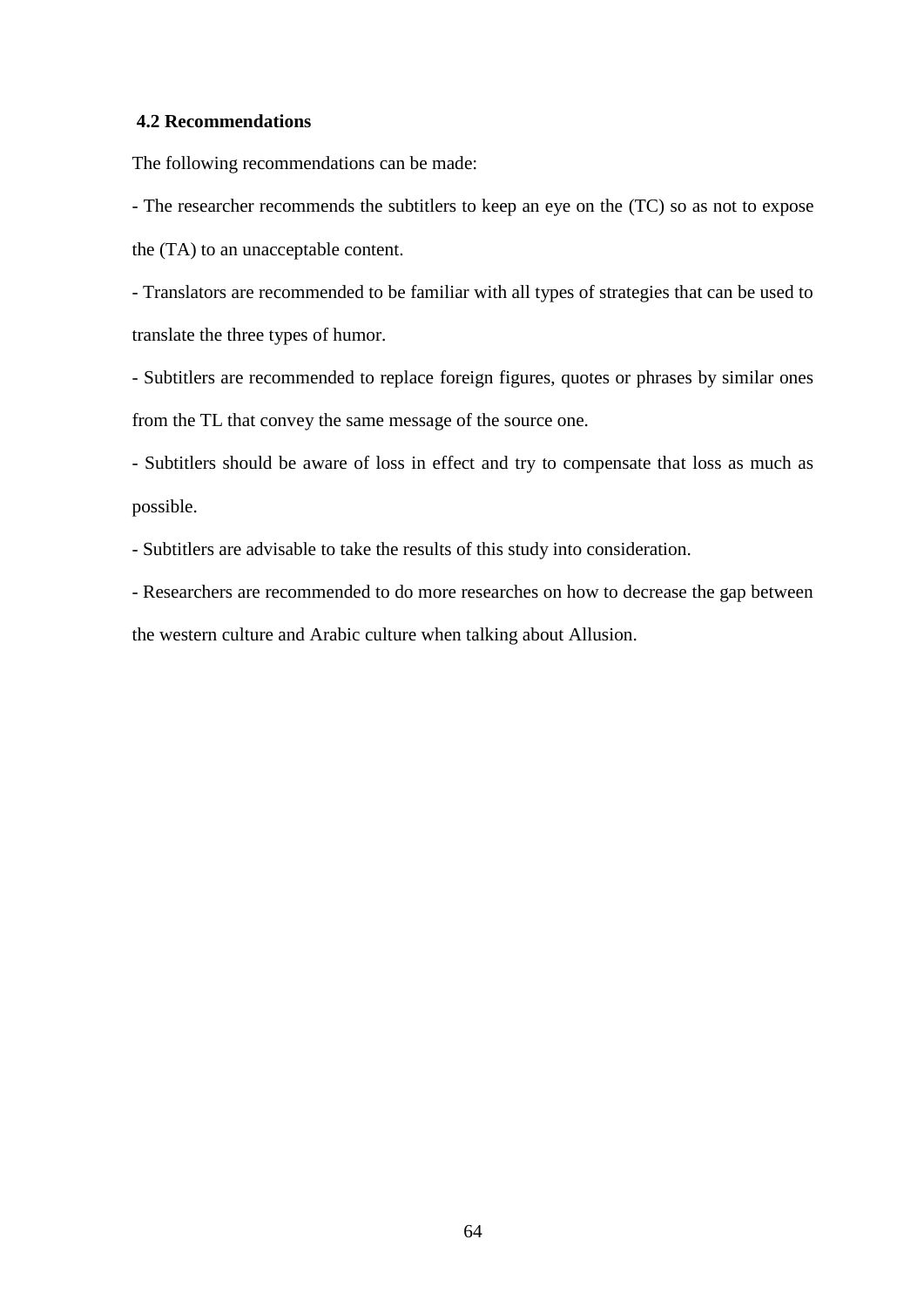## **Bibliography**

- Archer, C. (1986). Culture bump and beyond', in *J. M. Valdes. culture bound: Bridging the cultural gap in Language Teaching*, (170-179). Cambridge: Cambridge University Press.170-179
- Armstrong, N. (2005). *Translation, linguistics, culture*. Clevedon: Multilingual Matters Ltd.
- Attardo, S. (1993). Violation of conversational maxims and cooperation: The case of jokes. *Journal of Pragmatics*, 19 (6), pp. 537–558.
- Attardo, S. (1994). *Linguistic Theories of Humor*. Berlin–New York: Mouton de Gruyter.
- Attardo, S. (1997). The semantic foundations of cognitive theories of humor.*HUMOR: International Journal of Humor Research*, 10 (4), pp. 395–420.
- Attardo, S. & Raskin, V. (1991). Script theory revisited: joke similarity and joke representation model. *International Journal of Humor Research*, 4 (3/4), pp. 293– 347.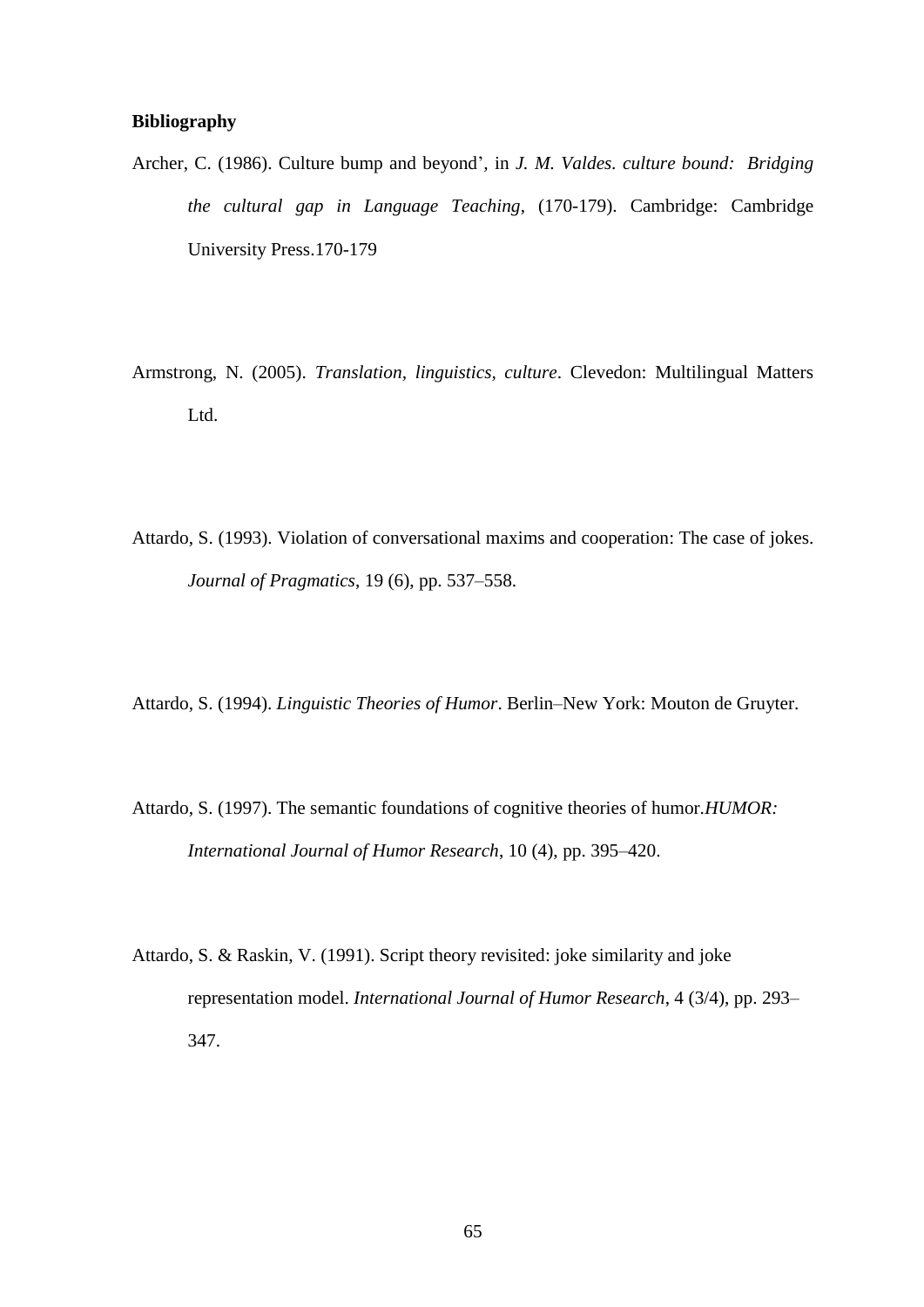- Attardo, S., Attardo, D., Baltes P. & Petray, M. (1994). The linear organization of jokes: analysis of two thousand texts. *International Journal of Humor Research*, 7 (1), pp. 27–54.
- Briere, E. (1988). In Search for Cultural Equivalence: *Translation of camara laye's L'Enfant Noir*. Translation Review 27, 34-39.
- Bryant, H. (2009). *Compensating and compromising*. Retrieved April 13, 2014 from [http://translation-blog.trustedtranslations.com/compensatingand-compromising-](http://translation-blog.trustedtranslations.com/compensatingand-compromising-2009-04-09.html)[2009-04-09.html](http://translation-blog.trustedtranslations.com/compensatingand-compromising-2009-04-09.html)
- Brone, G.& Feyaerts, K. (2003, July). The cognitive linguistics of incongruity resolution: Marked reference-point structures in humor. 8th International Cognitive Linguistics Conference, University of La Rioja, Spain. Retrieved from [http:](http://wwwling.arts.kuleuven.ac.be/iclc/Papers/)  [//wwwling.arts.kuleuven.ac.be/iclc/Papers/](http://wwwling.arts.kuleuven.ac.be/iclc/Papers/) BroneFeyaerts.pdf
- Coulson, S. (1997). *Semantic Leaps: The role of frame-shifting and conceptual blending in meaning construction* (PhD Thesis) Retrieved from [http://www](http://www-cogsci.ucsd.edu/research/documents/dissertations/coulson_thesis.pdf)[cogsci.ucsd.edu/research/documents/dissertations/coulson\\_thesis.pdf](http://www-cogsci.ucsd.edu/research/documents/dissertations/coulson_thesis.pdf)
- Delabastita, D. (1996). "Introduction." In Wordplay and Translation: Essays on Punning and Translation. *Special issue of The Translator* (2) pp 1-22.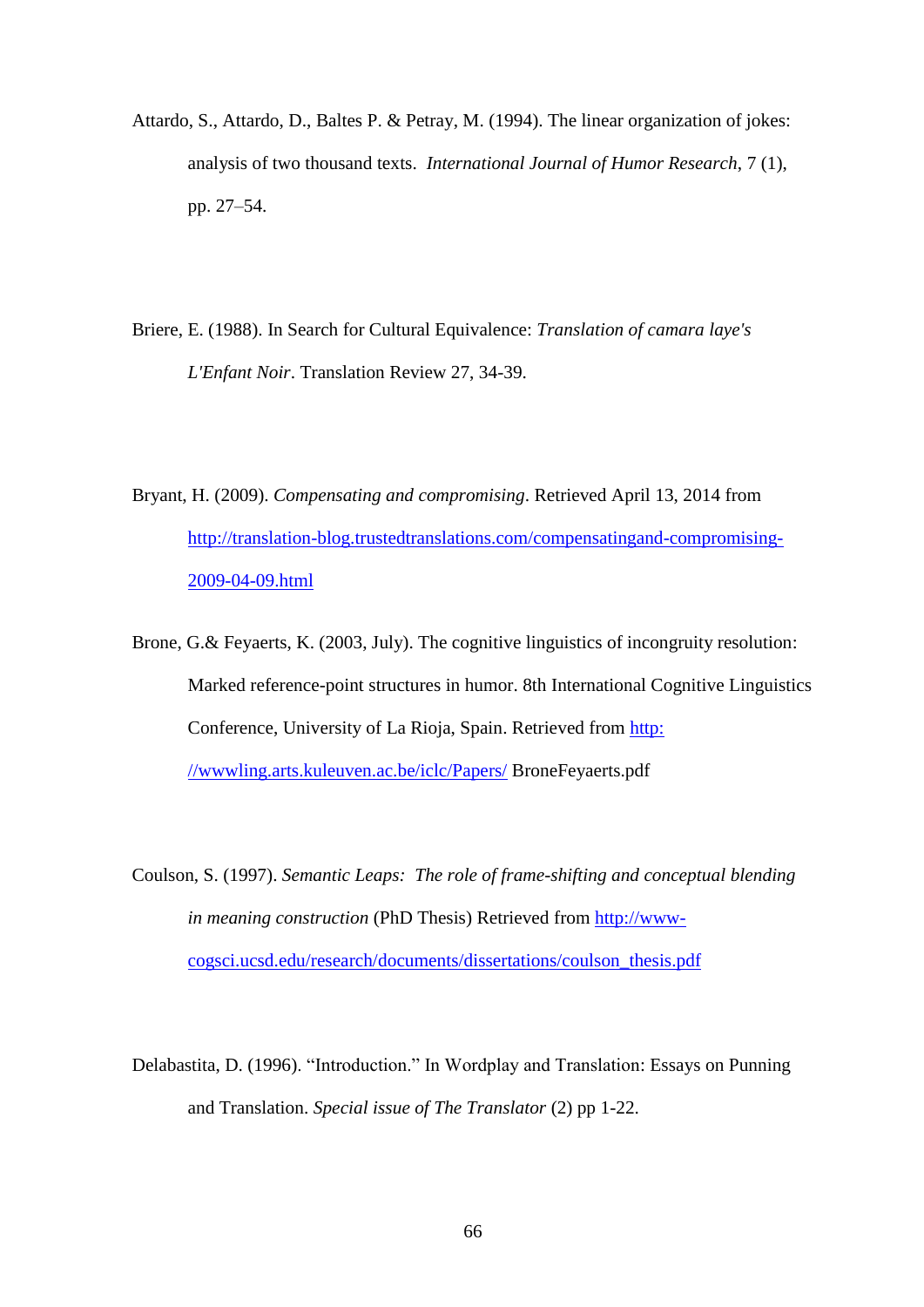- Dickins, C. (1991). Chapter 4. In B. Choudhury (Ed.), *Great Expectations* (p.41). New Delhi: PHI Learning Private Limited.
- Diez, M. (2001). Taboo words, euphemisms and dysphemisms. Retrieved February 24, 2013 from<http://www.polseguera.com/colaboracion/english/6en.htm>
- Fauconnier,G. & Turner,M. (2002). *The Way We Think: Conceptual Blending and the Mind's Hidden Complexities*. New York: Basic Books.
- Gamal, M. (2008). Egypt"s audiovisual translation scene. *Arab Media and Society*. Retrieved from [http://www.arabmediasociety.com/articles/downloads/20080510203556\\_AMS5\\_M](http://www.arabmediasociety.com/articles/downloads/20080510203556_AMS5_Muhammad_Gamal.pdf) [uhammad\\_Gamal.pdf](http://www.arabmediasociety.com/articles/downloads/20080510203556_AMS5_Muhammad_Gamal.pdf)
- Gottlieb, H. (1997*).You got the picture?". On the Polysemiotics of subtitling wordplay*. In*Traductio. Essays on punning and translation.*(pp. 207-232). Manchester & Namur: St. Jerome Publishing.
- Grice, P. (1991). *Studies in the Way of Words*. Cambridge, Mass. & London, UK: Harvard University Press.
- Hervey, S.&Higgins, I. (1992): *Thinking Translation. A Course in Translation Method: French to English*. London: Routledge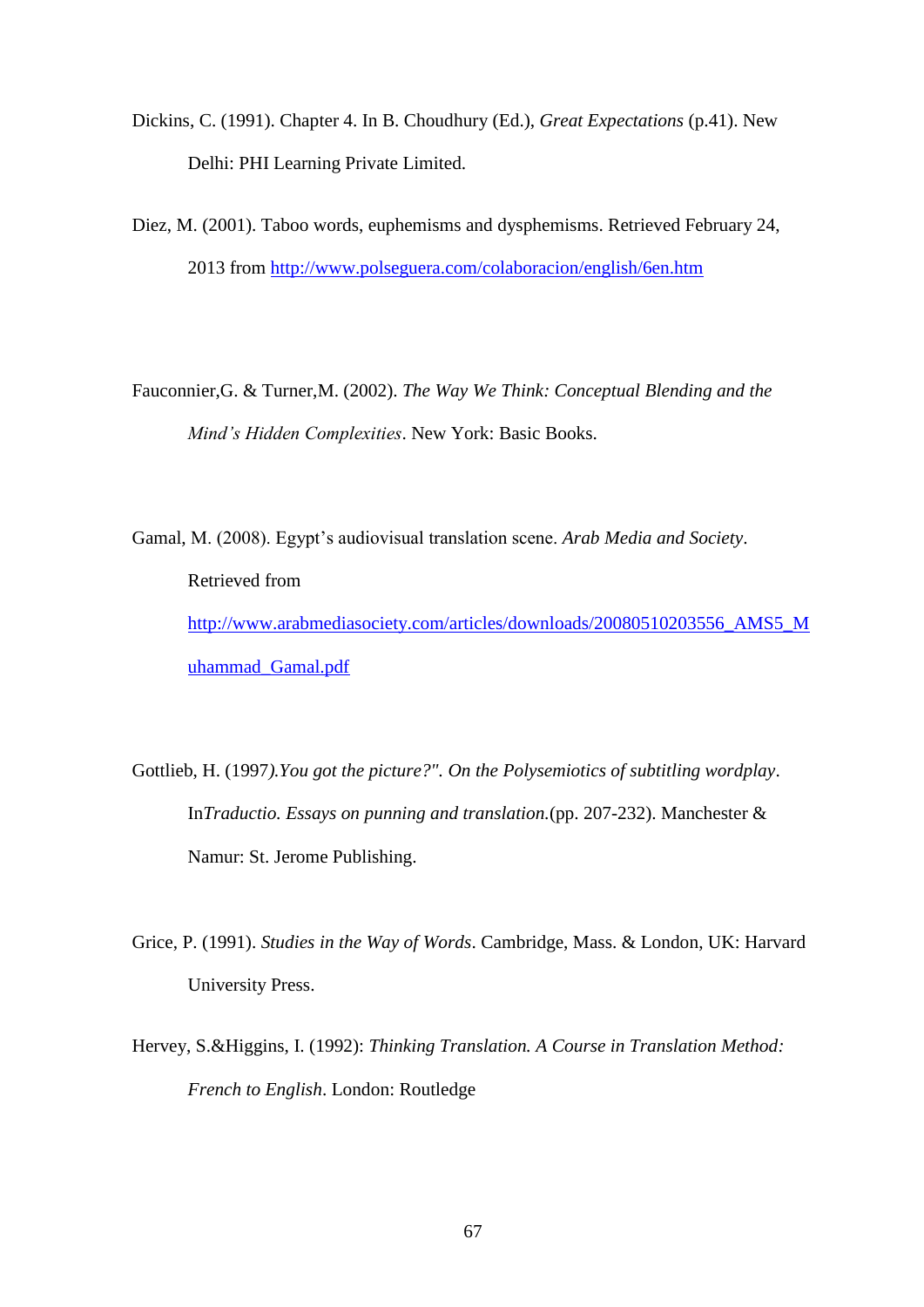- Hatim, B. & Mason, I. (2000), Politeness in Screen Translating,*The Translation Studies Reader* (pp. , 430-445). London/New York, Routledge
- Hempelmann, C. (2003). *Paronomasic Puns: Target Recoverability Towards Automatic Generation*. (PhD thesis). Purdue University, Indiana.

Koestler, A. (1964). *The Act of Creation*. London: Hutchinson & Co.

- Leppihalme, R. (1997). *Culture Bumps: An Empirical Approach to the Translation of Allusions*. Cleve don: Multilingual Matters Ltd.
- Levy, J. (1967). Translation as a Decision Process. To *Honour Roman Jakobson: Essays on the Occasion of His Seventieth Birthday. 11 October 1966. Vol. 2*. The Hague: Mouton.
- Mateo, M. (1995). The Translation of Irony. *Meta,* 40 (1), 171-178. Retrieved from <http://www.erudit.org/revue/meta/1995/v40/n1/003595ar.pdf>
- Milner, G. (1972). Homo Ridens: Toward a Semiotic Theory of Humorand Laughter. *Semiotica,* 5 (1), 1–30.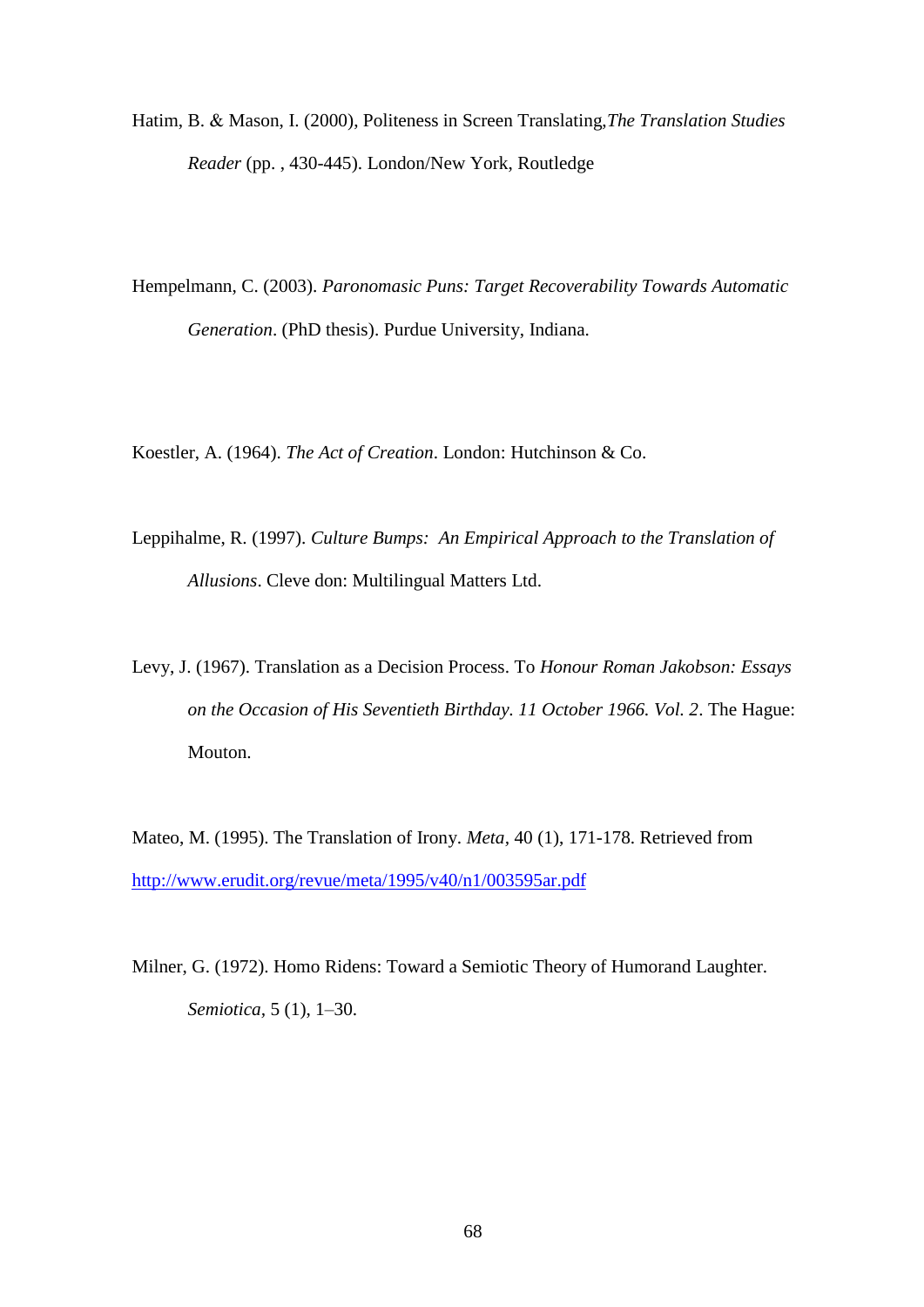- Raphaelson-West,D. (1989) On the feasibility and strategies of translating humor. *Meta*  34(1), 128-141 Retrieved from http://www.scribd.com/doc/24681008/Raphaelson-West-On-the-Feasibility-and-Strategies#scribd
- Raskin, V. (1985). *Semantic Mechanisms of Humor*. D. Reidel Publishing Company, Holland 1985.
- Raskin, V. & Attardo (atardo), S. (1994). Non-literalness and non-bona-fide inlanguage. *Pragmatics and Cognition*, 2 (1), 31–69.
- Rietveld, J. (2008). The mind of a subtitler: Translation strategies employed in subtitling crime and comedy.UnpublishedMasters thesis, the University of Utrecht, Angels, Netherlands) Retrieved from [http://dspace.library.uu.nl/bitstream/handle/1874/31713/The%20Mind%20of%20a](http://dspace.library.uu.nl/bitstream/handle/1874/31713/The%20Mind%20of%20a%20Subtitler.pdf?sequence=1) [%20Subtitler.pdf?sequence=1](http://dspace.library.uu.nl/bitstream/handle/1874/31713/The%20Mind%20of%20a%20Subtitler.pdf?sequence=1) accessed June, 2015
- Ruch W, Attardo S, Raskin V.(1993). Towards an empirical verification of the General Theory of Verbal Humor. *HUMOR: International Journal of Humor Research*. 6(2),pp123-136.
- Shakespeare, William. (2012) Merchant of Venice. Retrieved from http://www.pubwire.com/DownloadDocs/PDFiles/SHAKESPR/COMEDY/MERC HANT.PDF

## Sole.(2015) Oxford Dictionary. Retrieved From